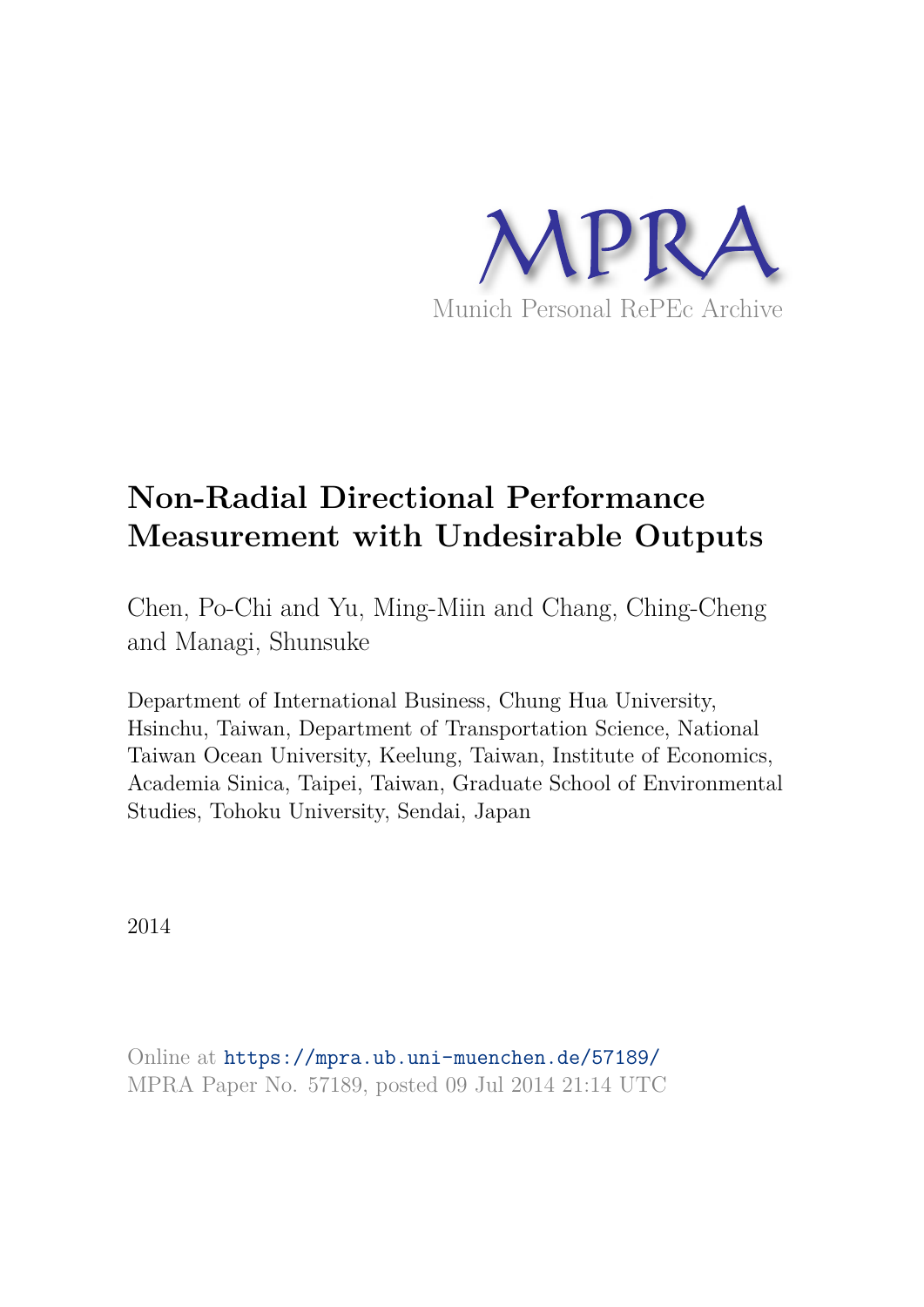# **Non-Radial Directional Performance Measurement with Undesirable Outputs**

Po-Chi Chen<sup>a</sup>, Ming-Miin Yu<sup>b,\*</sup>, Ching-Cheng Chang<sup>c</sup>, and Shunsuke Managi<sup>d\*</sup>

<sup>a</sup> *Department of International Business, Chung Hua University, Hsinchu, Taiwan*  <sup>b</sup> *Department of Transportation Science, National Taiwan Ocean University, Keelung, Taiwan*  c *Institute of Economics, Academia Sinica, Taipei, Taiwan*  <sup>d</sup> *Graduate School of Environmental Studies, Tohoku University, Sendai, Japan (\* corresponding author)*

## Abstract

The objective of this paper is to provide a comprehensive efficiency measures to estimate the performances of OECD and non-OECD countries. A Russell directional distance function that appropriately credits the decision making unit not only for increase in desirable outputs but also for the decrease of undesirable outputs is derived from the proposed weighted Russell directional distance model. The method was applied to a panel of 99 countries over 1991 and 2003. This framework also decomposes the comprehensive efficiency measure into individual input/output components' inefficiency scores that are useful for policy making. The results reveal that the OECD countries perform better than the non-OECD countries in overall, goods, labor and capital efficiencies, but worse in bad and energy efficiencies.

**Keywords**: data envelopment analysis, directional distance function, undesirable output, Russell measure, slacks-based model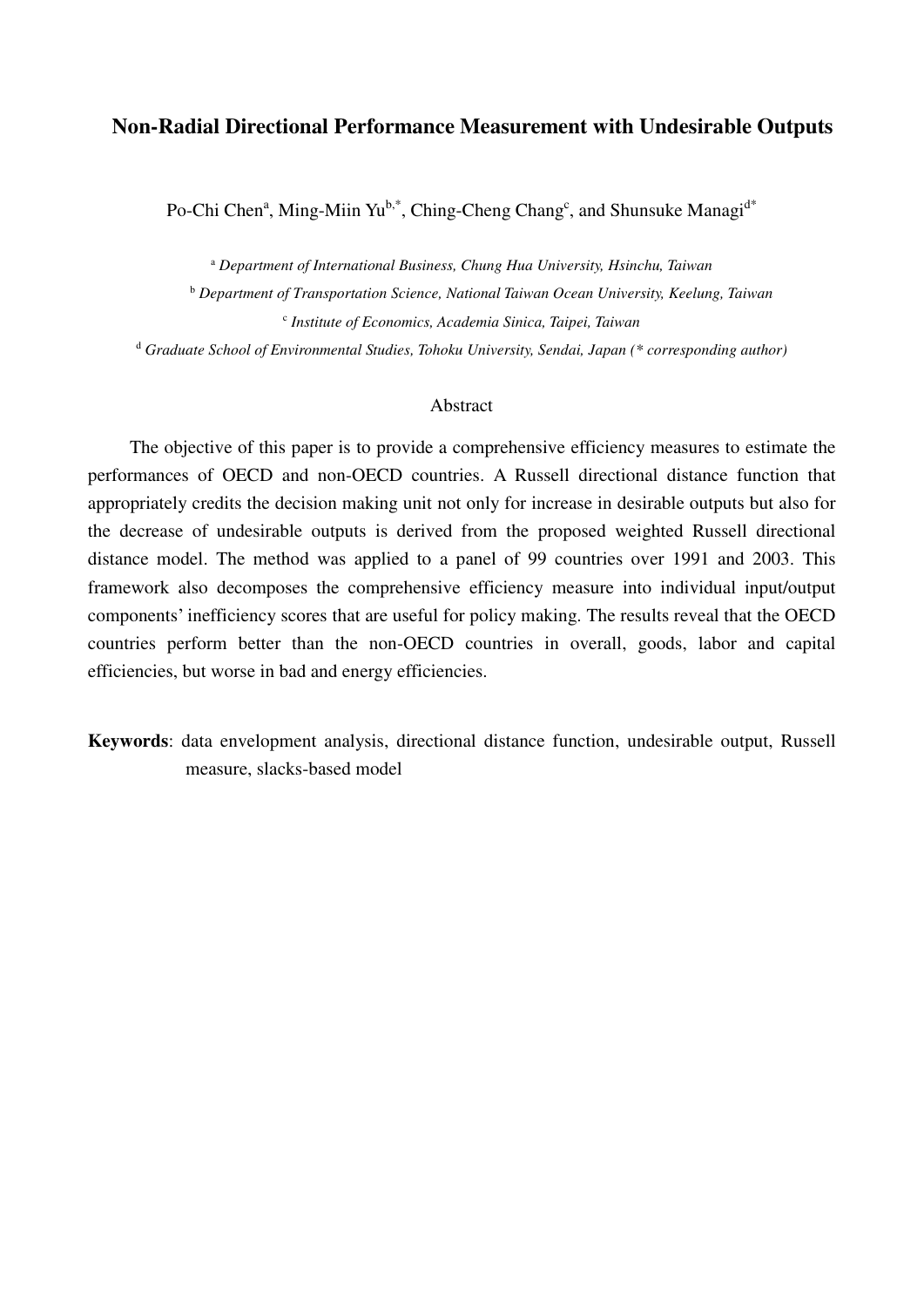# **1. Introduction**

It has long been recognized in the technical efficiency literature that data envelopment analysis (DEA) is particularly adept at computing multiple input and output production correspondences (Seiford and Zhu, 1999). Generally, there are two types of measure in DEA, namely radial and non-radial (Tone, 2010). Radial measures are represented by CCR (Charnes et al., 1978) and BCC (Banker et al., 1984) models. However, because radial measures of efficiency overestimate technical efficiency when there are non-zero slacks in the constraints defining the piece-wise linear technology (Fukuyama and Weber, 2009), recent research has sought to construct alternative non-radial efficiency measures that account for slacks.

In the literature of the non-radial models, the proposed methods can be roughly divided into the following three groups: (1) the Russell measure, which was first presented by Färe and Lovell (1978) with an input-oriented form. Nevertheless, it only accounts for all the slacks of inputs, but fails to consider the inefficiencies associated with outputs. It was later extended by Färe et al. (1985) in a nonlinear form that they refer to as the "Russell graph measure", which combines the input and output Russell measures in an additive way and accounts for all the input slacks as well as the output slacks. Pastor et al. (1999) then further revised it to a new measure called the "Enhanced Russell graph measure" (ERGM), which in turn combines input and output Russell measures in a ratio form. (2) the additive model, which was developed by Charnes et al. (1985) and also accounts for all sources of inefficiency both in inputs and outputs. However, it does not directly provide an efficiency measure (Pastor et al., 1999). (3) the slacks-based model (SBM), which was proposed by Tone (2001) with the objective of maximizing all the input and output slacks in fractional programming form. Cooper et al. (2007) showed that SBM is equivalent to ERGM.

Recently, Fukuyama and Weber (2009) introduced the directional distance function technology into SBM to develop a generalized measure of technical inefficiency which also accounts for all slacks in input and output constraints. This new measure was referred to as the directional slacks-based inefficiency (SBI) measure. This is shown to yield the same information on performance as Tone's SBM of efficiency when the directional vectors for inputs and outputs are chosen to equal the actual input and output vector, and can also be thought of as a generalization of the original Russell measure of efficiency. On the other hand, Färe and Grosskopf (2010) also proposed a generalization of the SBM measure based on the directional distance function. The optimization problem of this measure is based on the sum of directional distance function and can tell how much excess inputs have been employed and how much outputs short of an efficient level have been produced.

Admitting the contributions of these previous studies, however, the undesirable outputs are ignored in almost all these measures. In practice, there are some cases in which both outputs which are desirable (goods) and undesirable (bads; such as air pollution, waste or bad loans) are produced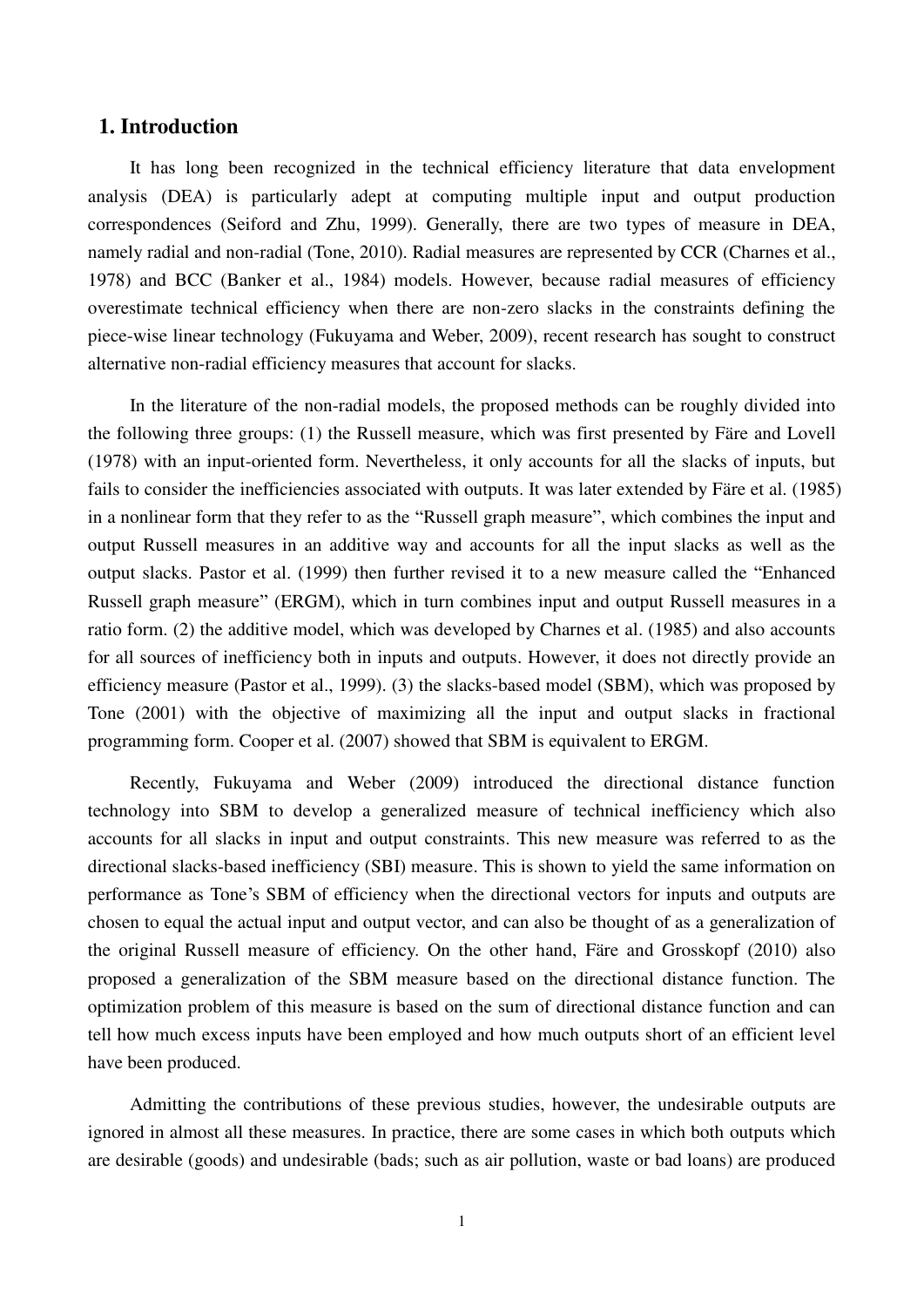jointly<sup>1</sup>. It is therefore reasonable to consider not only all the inefficiency sources of inputs and desirable outputs but also all the inefficiency sources of undesirable outputs when we evaluate the performance of a decision making unit (DMU). To our knowledge, both Zhou et al. (2006) and Zhou et al. (2007) had extended the SBM and Russell measure to incorporate undesirable outputs. Nevertheless, the models established in the former one do not really account for all the inefficiency sources of undesirable outputs. The models constructed in the latter study only measure the performance of undesirable outputs (referred to as a Russell environmental performance index in Zhou et al., 2007) and thus ignore the inefficiency sources of inputs and desirable outputs.

The purpose of this study is to extend the directional Russell measure of inefficiency proposed by Fukuyama and Weber (2009) into the cases where undesirable outputs exist. We refer to the proposed model as the *weighted Russell directional distance model* (WRDDM). 2 Compared to the original SBM and ERGM, which combine input and output efficiency measures in a nonlinear fractional form, our directional distance function based measure is evaluated in linear form and hence possesses the attractive advantages of easy computation and easy extension of incorporating the additional undesirable outputs into the programming problems.

The remainder of this paper is organized as follows. The next section presents the model. For comparison purpose, we first illustrate the traditional directional distance function model (TDDFM) problem, which credits a producer for simultaneously increasing production of the good output, reducing production of bad outputs and contracting employment of inputs. Then, the extended models are followed. The SBM and Russell measure, which correspond to our WRDDM, are also presented. Section three demonstrates using a case study of panel data of 99 countries. Our measure obtained is easily decomposed into separate measures of input, desirable and undesirable output efficiencies, and can help us to shed more light on the sources of inefficiencies. In the case of the environmental issues are evaluated, it provides us an integrated measure of economic and environmental performance. The final section concludes.

## **2. Preliminary**

-

#### **2.1 The Traditional Directional Distance Function Model**

Let inputs be denoted by  $x \in R_+^N$ , good outputs by  $y \in R_+^M$ , and bad or undesirable outputs by  $b \in R_+^J$ , where  $R_+^*$  $x^*$  represents the non-negative Euclidean  $*$ -orthant. The directional distance function seeking to increase the desirable outputs and decrease the undesirable outputs and inputs directionally can be defined by the following formulation:

<sup>&</sup>lt;sup>1</sup> As Smith (1990) pointed out, undesirable outputs may also appear in health care (e.g. complications of medical operations) and business (e.g. tax payments) applications.

<sup>&</sup>lt;sup>2</sup> The concept of weighted Russell measure is not new. Ruggiero and Bretschneider (1998) had developed a weighted Russell measure to evaluate technical efficiency. However, their measure is evaluated in distance function rather than in directional distance function and did not consider undesirable outputs, so it is different from our measure.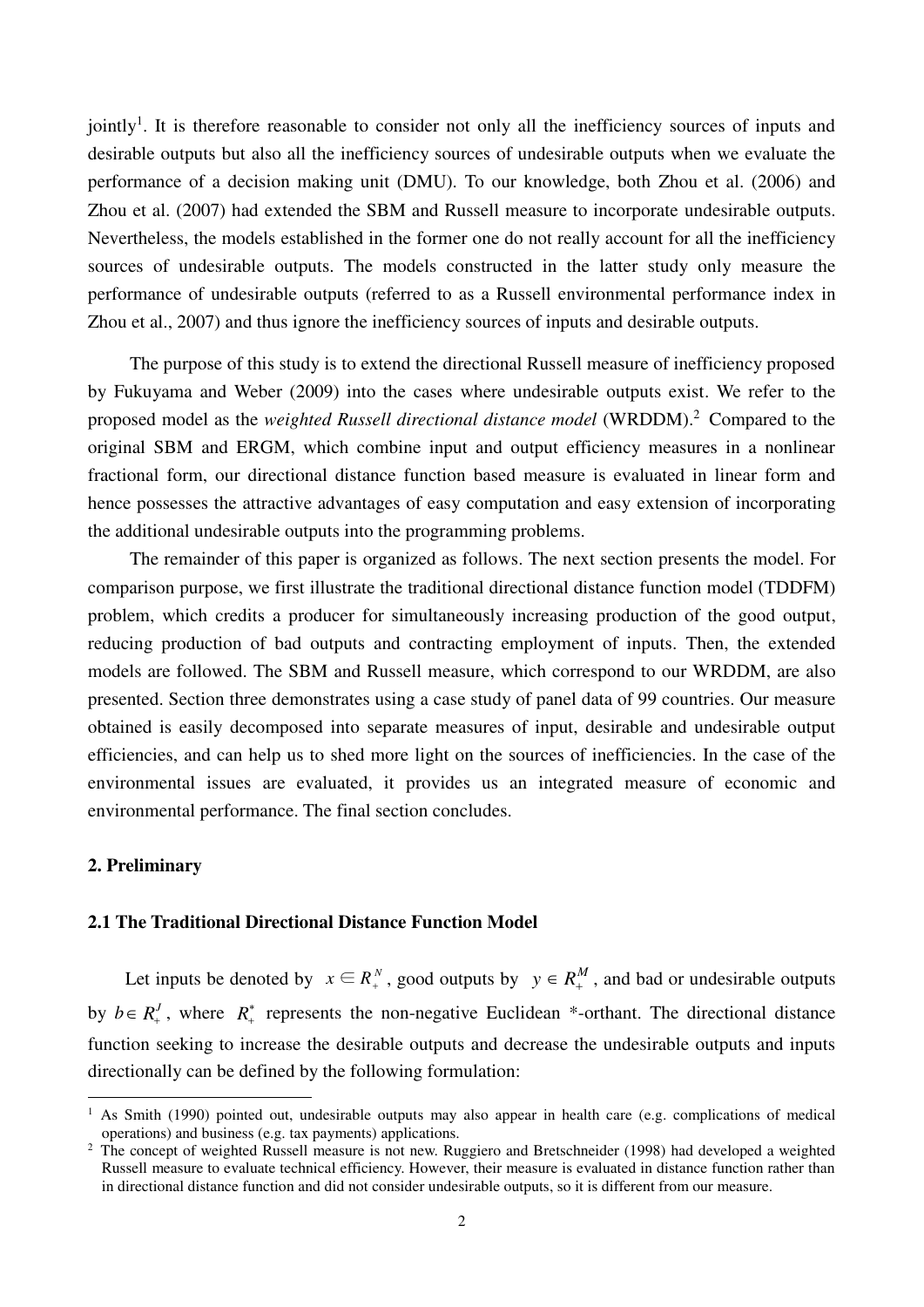$$
\vec{D}(x, y, b; g) = \sup \{ \rho : (x - \rho g_x, y + \rho g_y, b - \rho g_b) \in T \},
$$
\n(1)

where the non-zero vector  $g = (-g_x, g_y, -g_b)$  determines the "directions" in which inputs, desirable outputs and undesirable outputs are scaled, and the technology reference set  $T = \{(x, y, b) : x \text{ can produce } (y, b)\}$  satisfies the assumptions of constant returns to scale, strong disposability of inputs, and weak disposability of both desirable outputs and undesirable outputs.

Suppose there are  $k = 1, \dots, K$  DMUs in the data set. Each DMU uses input  $k \rightarrow -p^N$ *N*  $x^{k} = (x_{1}^{k}, x_{2}^{k}, \dots, x_{N}^{k}) \in R_{+}^{N}$  to jointly produce desirable outputs  $y^{k} = (y_{1}^{k}, y_{2}^{k}, \dots, y_{M}^{k}) \in R_{+}^{M}$  $y^k = (y_1^k, y_2^k, \dots, y_M^k) \in R_+^M$  and undesirable outputs  $b^k = (b_1^k, b_2^k, \dots, b_J^k) \in R_+^J$  $b^k = (b_1^k, b_2^k, \dots, b_J^k) \in R_+^J$ . The DEA piecewise reference technology can be constructed as follows:

$$
T = \{ (x, y, b) : \sum_{k=1}^{K} z_k y_{mk} \ge y_m, \qquad m = 1, \dots, M,
$$
  

$$
\sum_{k=1}^{K} z_k b_{jk} = b_j, \qquad j = 1, \dots, J,
$$
  

$$
\sum_{k=1}^{K} z_k x_{nk} \le x_n, \qquad n = 1, \dots, N,
$$
  

$$
z_k \ge 0, \qquad k = 1, \dots, K, \qquad (2)
$$

where  $z_k$  are the intensity variables to shrink or expand the individual observed activities of DMU *k* for the purpose of constructing convex combinations of the observed inputs and outputs.

Relative to the reference technology  $T$  constructed in  $(2)$ , traditionally, for each DMU  $k' = 1, \dots, K$ , the directional distance function can be obtained by solving the following linear programming problem<sup>3</sup>:

$$
\vec{D}(x^{k'}, y^{k'}, b^{k'}; g) = \max \rho^{k'}
$$
\ns.t. 
$$
\sum_{k=1}^{K} z_k y_{mk} \ge y_{mk'} + \rho^{k'} g_{y_m}, \qquad m = 1, \dots M,
$$
\n
$$
\sum_{k=1}^{K} z_k b_{jk} = b_{jk} - \rho^{k'} g_{b_j}, \qquad j = 1, \dots J,
$$
\n
$$
\sum_{k=1}^{K} z_k x_{nk} \le x_{nk} - \rho^{k'} g_{x_n}, \qquad n = 1, \dots N,
$$
\n(3)\n
$$
z_k \ge 0, \qquad k = 1, \dots K.
$$

of 
$$
\sum_{k=1} z_k = 1
$$
 in the formulation of (3) (Kuosmanen and Podinovski, 2008).

-

<sup>3</sup> A referee reminds that it is still debating about variable return to scale in weakly disposable technology. Thus, the efficiency is evaluated with variable returns to scale technology, it needs not only to impose the additional constraint *K*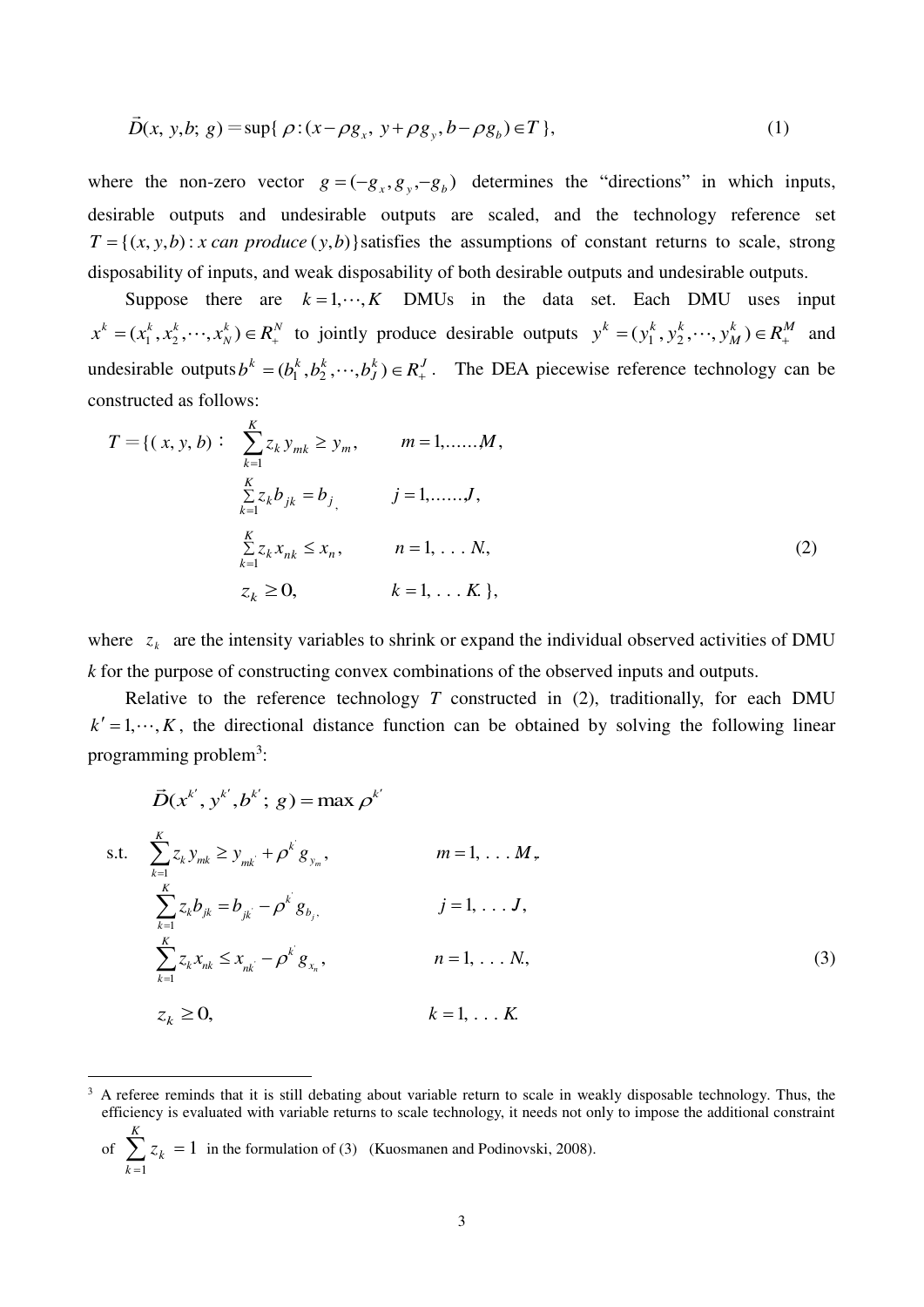where  $\rho^{k'}$  measures the maximum expansion of desirable outputs and contraction of undesirable outputs and inputs that remain technically feasible and can serve as a measure of technical inefficiency. If  $\rho^{k'} = 0$ , then DMU *k'* operates on the frontier of *T* with technical efficiency. If  $\rho^{k'} > 0$ , then DMU *k'* operates inside the frontier of *T*.

Other than being the generalization of the Shephard's distance functions<sup>4</sup>, one of the important characteristics of the directional distance function is that the direction in which performance is scaled can be specified flexibly to accommodate different analysis purposes. For example, if we set  $g = (-g_x, g_y, -g_b) = (-x^k, y^k, -b^k)$ , i.e., the direction is chosen based on the observed data,  $\rho^{k'}$ represents the potential proportionate change in goods, bads and inputs. If instead we take  $g = (-g_x, g_y, -g_b) = (-1, 1, -1)$ , then we can interpret the solution value as the net improvement in performance in terms of feasible increase in goods outputs and feasible decreases in bad outputs and inputs (Färe and Grosskopf, 2004). On the other hand, setting  $g = (0, g_y, -g_b)$ , we get the directional output (including goods and bads) distance function or environmental directional output distance function as referred to by Färe et al. (2007) (cf. Färe et al. (2007) for more details).

However, as mentioned previously, the measure of this approach fails to consider the inefficiencies associated with non-zero slacks and would have the problem of incorrectly regarding some evaluated DMUs as efficient units.

## **2.2. The Weighted Directional Distance Model**

The efficiency measurement constructed in (3) expands all desirable outputs and contracts all inputs and undesirable outputs by the same rate of  $\rho$ . However, there is no guarantee that the proportional contraction (expansion) rate of for input items ( $\gamma$ ), desirable output items ( $\alpha$ ) and undesirable output items  $(\beta)$  must be the same  $(\rho)$  in practice. We believe this is a strong assumption of the model. Thus, the formulation of (3) can be generalized to accommodate different expansion and contraction scales as follows:

$$
\vec{D}^{w}(x^{k'}, y^{k'}, b^{k'}; g) = \max \omega_{y} \alpha^{k'} + \omega_{b} \beta^{k'} + \omega_{x} \gamma^{k'} = \rho_{w}^{k'}
$$
  
s.t. 
$$
\sum_{k=1}^{K} z_{k} y_{mk} \ge y_{mk} + \alpha^{k'} g_{y_{m}}, \qquad m = 1, ..., M,
$$

$$
\sum_{k=1}^{K} z_{k} b_{jk} = b_{jk} - \beta^{k'} g_{b_{j}}, \qquad j = 1, ..., J,
$$

<sup>-</sup>4 Details of the relationship between directional distance functions and Shephard distance functions can be found in Chung et al. (1997) and Färe and Grosskopf (2000).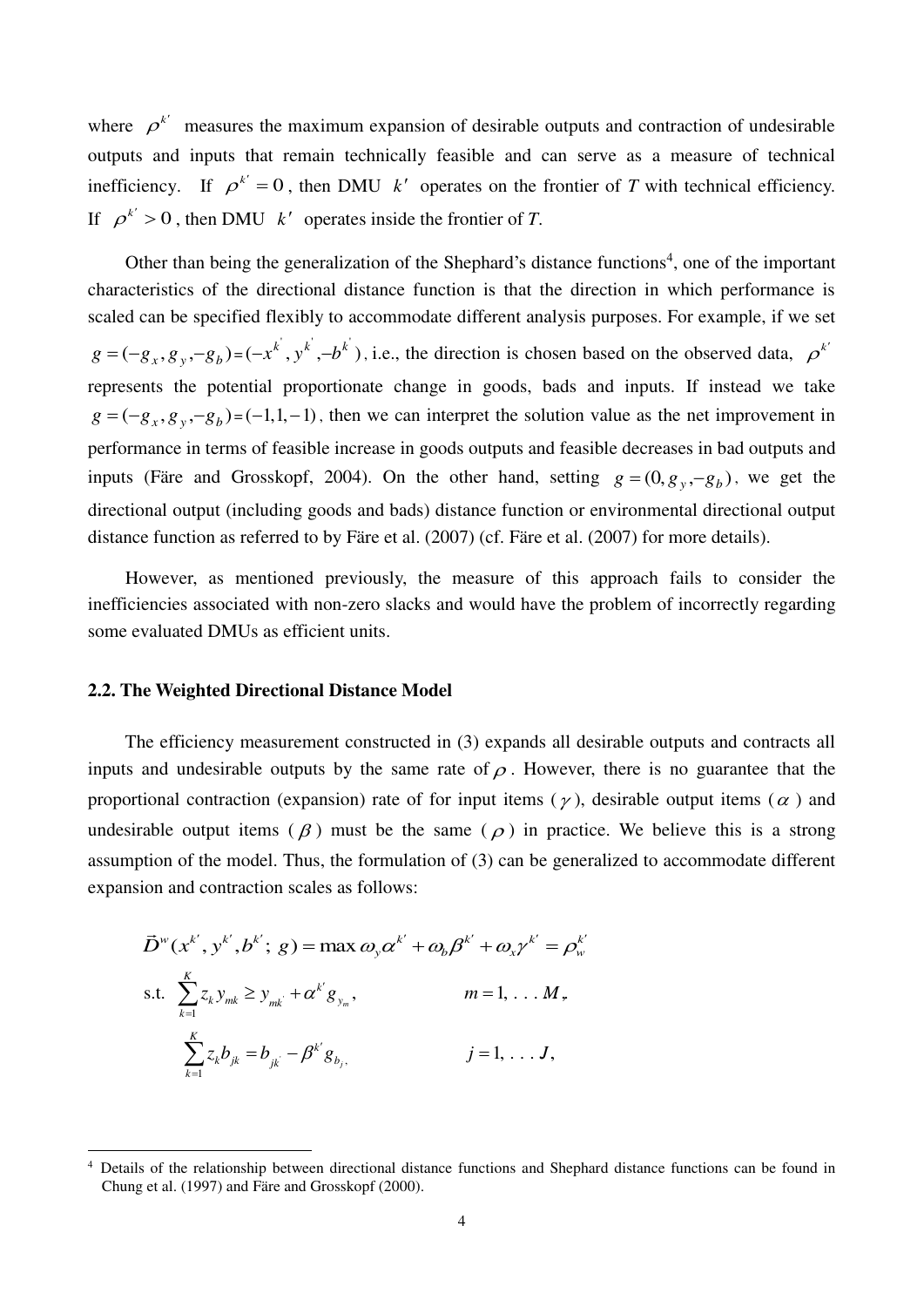$$
\sum_{k=1}^{K} z_{k} x_{nk} \leq x_{nk} - \gamma^{k'} g_{x_{n}}, \qquad n = 1, \dots, N,
$$
\n
$$
z_{k} \geq 0, \qquad k = 1, \dots, K.
$$
\n(4)

It is required that the directional vectors have same units of measurement as the vectors of the observed data, so that it allows the  $\alpha, \beta, \gamma$  to be added.<sup>5</sup> The measure  $\vec{D}^w(x^k', y^{k'}, b^{k'}; -g_{x_n}, g_{y_m}, -g_{b_j})$  given in (4) is maximized hyperbolically  $\rho_w^k = \omega_y \alpha^k + \omega_b \beta^k + \omega_x \gamma^k$  by comparing the observed  $(x_n^k, y_m^k, b_j^k)$  with the frontier  $((x_{nk'} - \gamma^{k'} g_{x_n}))$  $(x_{nk'} - \gamma^{k'} g_{x_n}), (y_{mk'} + \alpha^{k'} g_{y_m})$  $y_{\scriptscriptstyle{mk'}} + \alpha^{k'} g_{y_{\scriptscriptstyle{m}}}$ ),  $(b_{\scriptscriptstyle{j}k'} - \beta^{k'} g_{b_j})$  $b_{jk'} - \beta^{k'} g_{b_j}$ ). The weighted directional distance function gives the expansion in good outputs and contraction in bad outputs and inputs simultaneously. When  $\vec{D}^w(x^k', y^{k'}, b^{k'}; -g_{x_n}, g_{y_m}, -g_{b_j}) = 0$ , DMU *k'* is technically efficient because no additional improvements in good outputs, bad outputs and inputs are feasible.  $\vec{D}^w(x^k', y^{k'}, b^{k'}; -g_{x_n}, g_{y_m}, -g_{b_j}) > 0$  indicates technical inefficiency. The coefficients  $\omega_y$ ,  $\omega_b$  and  $\omega$ <sub>x</sub> are associated with the priorities or managerial preferences given to the outputs (goods and bads) and inputs and their sum is normalized to unity. The improvements for desirable outputs, undesirable outputs, and inputs can be measured by  $\alpha^{k'}$ ,  $\beta^{k'}$ , and  $\gamma^{k'}$ , respectively, and then used to calculate the weighted inefficiency score  $\rho_w^{k'}$ .

Note that if we set  $\alpha^{k'} = \beta^{k'} = \gamma^{k'}$ , then model (4) degenerates to model (3)<sup>6</sup>. In addition, in the one input, one desirable output and one undesirable output case, formulation (4) is able to account for all the slacks. However, in the multiple inputs, desirable outputs and undesirable outputs case, it may still fail to identify all the non-zero slacks associated with the input and output constraints.

#### **3. The Model**

-

#### **3.1. The Weighted Russell Directional Distance Model**

Inspired by the equivalence of the ERGM and SBM, we follow an idea similar to that of the ERGM to generalize the traditional directional distance function and develop another similar measure called the weighted Russell directional distance model (WRDDM). It is important to note that the WRDDM is a closely related measure of ERGM, while the ERGM and SBM are special

<sup>5</sup> This requirement is the same as what Fukuyama and Weber (2009, p276) point out, that the directional vectors have the same units of measurement as the vectors of the input and output slack, and when  $g = 1$ , the role of the directional vectors is also similar to that of the  $e_l$  in Färe and Grosskopf (2010).

<sup>&</sup>lt;sup>6</sup> One of the anonymous referees reminds that considering  $\omega_y \alpha$  in the objective function together with  $\alpha g_{y_m}$ among the constraints. The following can be done, assuming that  $\omega_y$  is strictly positive  $(\omega_y \alpha g_{y_m}/\omega_y = \alpha' \cdot g'_{y_m}$  where  $\alpha' = \omega_y \alpha$ ,  $g'_{y_m} = g_{y_m}/\omega_y$ . Change the objective function in the same way, then (4) becomes the model of Färe and Grossskopf (2007) with undesirable outputs.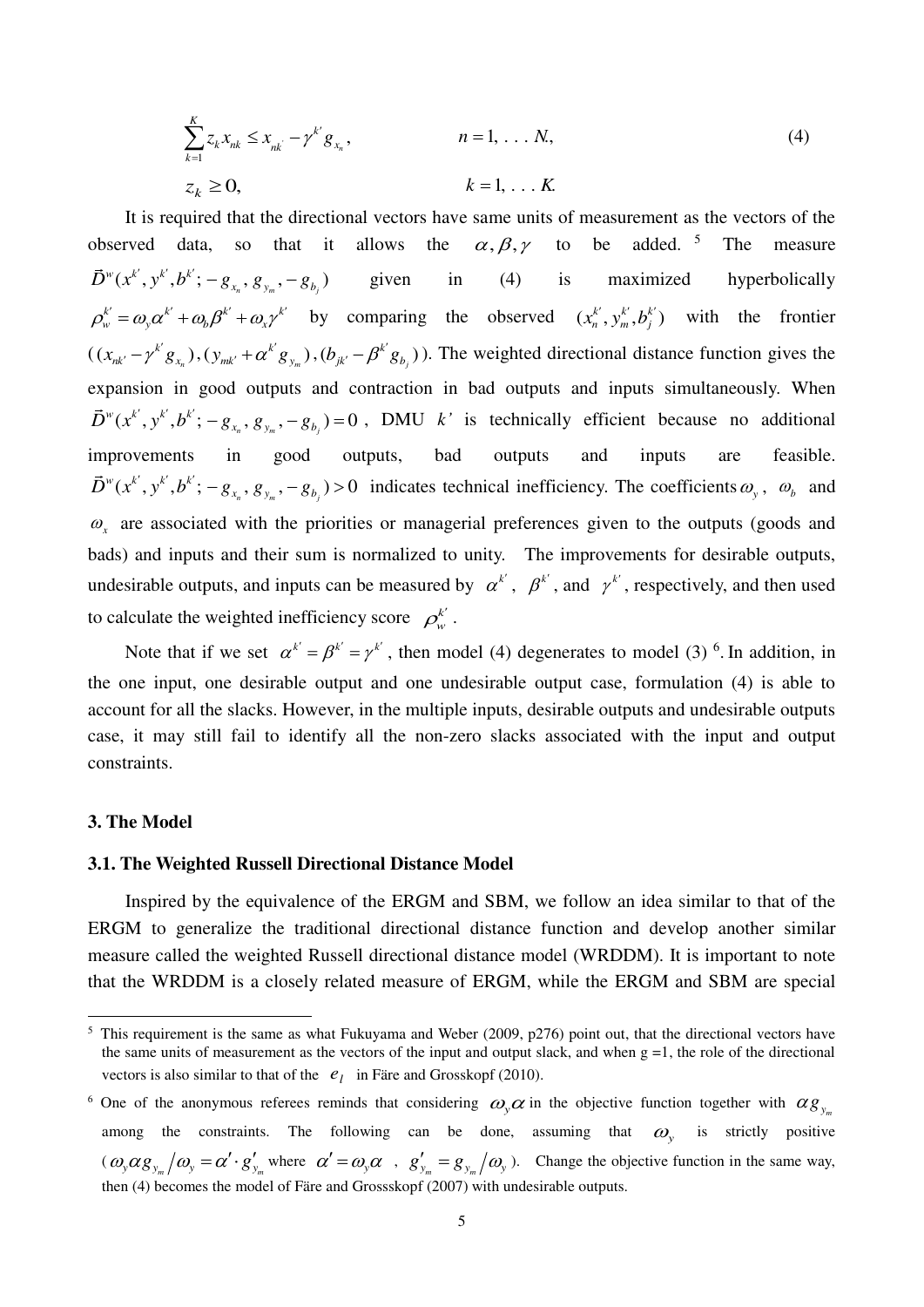cases of the WRDDM measure<sup>7</sup>. The proposed programming model is:

$$
\vec{D}^{R}(x^{k'}, y^{k'}, b^{k'}; g) = \rho_{R}^{k'} = \max w_{y} (\sum_{m=1}^{M} \varpi_{m}^{y} \alpha_{m}^{k'}) + w_{b} (\sum_{j=1}^{J} \varpi_{j}^{b} \beta_{j}^{k'}) + w_{x} (\sum_{n=1}^{N} \varpi_{n}^{x} \gamma_{n}^{k'})
$$
  
s.t. 
$$
\sum_{k=1}^{K} z_{k} y_{mk} \geq y_{mk} + \alpha_{m}^{k} g_{y_{m}}, \qquad m = 1, \dots, M,
$$

$$
\sum_{k=1}^{K} z_{k} b_{jk} = b_{jk} - \beta_{j}^{k} g_{b_{j}}, \qquad j = 1, \dots, J,
$$

$$
\sum_{k=1}^{K} z_{k} x_{nk} \leq x_{nk} - \gamma_{n}^{k} g_{x_{n}}, \qquad n = 1, \dots, N,
$$

$$
z_{k} \geq 0, \qquad k = 1, \dots, K.
$$

$$
(5)
$$

where  $\alpha_m^k$ ,  $\beta_j^k$ ,  $\gamma_n^k$  are the individual inefficiency measure for each desirable output  $y_m$ , each undesirable output  $b_j$  and each input  $x_n$ . In other words, this specification allows for not only the technical inefficiency associated with desirable output, undesirable output and input to be different, but also allows the technical inefficiency among each of the desirable outputs, the undesirable outputs and the inputs to be different  $(\alpha_m^{k'}(m=1,\dots,M) \neq \beta_i^{k'}(j=1,\dots,J) \neq \gamma_n^{k'}(n=1,\dots,N)$ ). This makes sense, because, for example, the inefficiency of the input uses of a firm could be more from the inefficient use of labor (use too many workers or there is labor congestion) but less from capital. On the other hand, a producer may produce several products at the same time (e.g. crops and livestock production of farmers or loans and securities investment production of banks), but with different production ability, and hence the production efficiency for different product would be different. Therefore, one of the advantages of this model is that it can help us to identify the source where we need to improve most.

Once again, the directional vectors are required to have the same units of measurement as the vectors of the observed data, so that it allows the  $\alpha_m^k$ ,  $\beta_j^k$ ,  $\gamma_n^k$  to be added. If the coefficients  $w_y$ ,  $w_b$  and  $w_x$  denote the given priorities associated with the outputs (goods and bads) and inputs, and their sum is normalized to unity, and the inefficiencies of each corresponding input (output) is also specified to allow assigning different priorities to each of it and their sums are assumed to be

one: 1 1  $\sum_{y=0}^{M}$ *m m*  $\varpi$  $\sum_{m=1} \varpi_m^{\, \mathrm{y}} = 1 \, , \;\; \sum_{j=1}$ 1 *J b j j*  $\varpi$  $\sum_{j=1}^{n} \varpi_j^b = 1$  and  $\sum_{n=1}^{n}$ 1 *N x n n*  $\varpi$  $\sum_{n=1}^{\infty} \overline{\omega}_n^x = 1$ , then this is similar to what Liu and Tone (2008) did.<sup>8</sup>

<sup>8</sup> That is, if we alternatively specify the objective function in (5) as

-

3

 $j=1$   $n=1$ 

 $m=1$   $j=1$   $n$ 

 $_{m}\omega _{m}+\sum \omega _{j}\rho _{j}+\sum \omega _{n}\gamma _{n}$ 

 $\{\varpi_m^{\mathrm{y}}\alpha_m^{\mathrm{k}'}+\sum \varpi_i^{\mathrm{b}}\beta_i^{\mathrm{k}'}+\sum \varpi_n^{\mathrm{x}}\gamma_n^{\mathrm{k}'}\}$  $\sum_{m=1}^{M} \varpi_m^y \alpha_m^{k'} + \sum_{j=1}^{J} \varpi_j^b \beta_j^{k'} + \sum_{n=1}^{N} \varpi_n^x \gamma_n^{k'}),$ 

<sup>7</sup> The difference between the ERGM and the WRDDM exists in their objective functions and constraints. The objective function of the ERGM is specified for calculating efficiency measure, while those respective variables in the WRDDM are inefficiency measures. In addition, WRDDM has additive form objective function, while ERGM is ratio form and ERGM does not consider undesirable outputs (cf. Pastor et al. (1999) for more details).  $\frac{1}{2}(\sum_{i=1}^{M}\varpi_{m}^{\mathrm{y}}\alpha_{m}^{k^{\prime}}+\sum_{i=1}^{J}\varpi_{i}^{\mathrm{b}}\beta_{i}^{k^{\prime}}+\sum_{i=1}^{N}\varpi_{n}^{\mathrm{x}}\gamma_{n}^{k^{\prime}})$  $\sum_{k=1}^{M} \frac{1}{\sigma^k} \sigma^{k'}$   $\sum_{k=1}^{N} \sigma^k \sigma^{k'}$ 

the corresponding weighted SBM for the WRDDM will be close to the weighted slacks-based measure presented by Liu and Tone (2008) in which only inputs and outputs are considered. Therefore, Liu and Tone's formulation is the special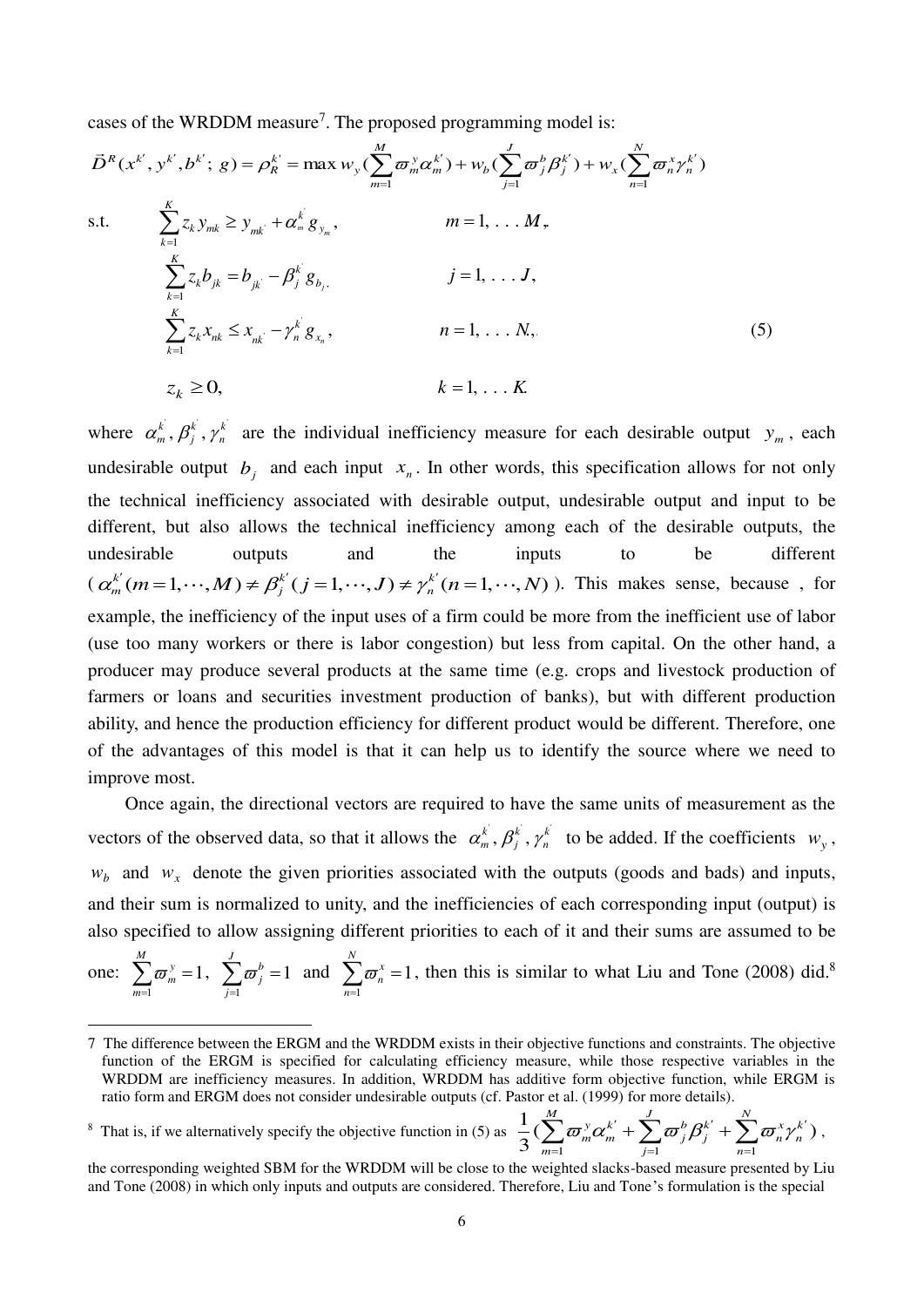However, it is noted that if the direction vectors do not have the same units of measurement as the vectors of the observed data, we can alternatively set the weights  $\sigma_m^y$ ,  $\sigma_j^b$  and  $\sigma_n^x$  as values which can normalized the direction vectors, such as the sample standard deviations of the inputs and outputs. We will say more about this below when we discuss the unit invariant property of WRDDM.

By means of the following change of variables<sup>9</sup>, the Russell directional type inefficiency measures can be changed to the slacks-based ones.

$$
\alpha_m^k = \frac{s_{mk}^+}{g_{y_m}}, \quad \beta_j^k = \frac{s_{jk}^-}{g_{b_j}}, \quad \gamma_n^k = \frac{s_{nk}^-}{g_{x_n}}
$$

where  $s_{mk}^+$ ,  $s_{jk}^-$ ,  $s_{nk}^-$  are the desirable and undesirable outputs, and inputs slacks respectively which cause the inefficiency for the evaluated unit  $k'$ . Then, the model can be re-expressed as follows:

$$
\vec{D}^{R}(x^{k'}, y^{k'}, b^{k'}; g) = \rho_{R}^{k'} = \max w_{y} (\sum_{m=1}^{M} \frac{\sigma_{m}^{y} s_{mk'}^{+}}{g_{y_{m}}} + w_{b} (\sum_{j=1}^{J} \frac{\sigma_{j}^{b} s_{jk'}^{-}}{g_{b_{j}}} + w_{x} (\sum_{n=1}^{N} \frac{\sigma_{n}^{x} s_{nk'}^{-}}{g_{x_{n}}})
$$
  
s.t. 
$$
\sum_{k=1}^{K} z_{k} y_{mk} = y_{mk} + s_{mk}^{+}, \qquad m = 1, ..., M,
$$

$$
\sum_{k=1}^{K} z_{k} b_{jk} = b_{jk} - s_{jk}^{-}, \qquad j = 1, ..., J,
$$

$$
\sum_{k=1}^{K} z_{k} x_{nk} = x_{nk} - s_{nk}^{-}, \qquad n = 1, ..., N,
$$

$$
s_{mk}^{+}, s_{jk}^{-}, s_{nk}^{-} \ge 0 \quad \forall m, j, n
$$

$$
z_{k} \ge 0, \qquad k = 1, ..., K
$$

$$
(6)
$$

Because the slacks for each variable are allowed to be different, the objective in (6) can help us to reflect all inefficiencies by calculating the maximum expansion of all desirable outputs and contraction of all undesirable outputs and inputs that the model can identify. Thus,  $\rho_k^k$  provides us an aggregate or overall inefficiency measure of performance in a non-radial manner in which the component of  $\sum_{m}^{\infty} \varpi_m^y \alpha_m^{k'} = \sum_{m}^{\infty} \frac{\omega_m s_{mk'}}{m!}$  $1 \qquad m=1$ *m*  $\sum_{k=1}^{M} \frac{1}{\sigma_k} \sum_{k=1}^{M} \sum_{k=1}^{M} \sigma_k^{k} \frac{1}{m_k} \sum_{k=1}^{M} \frac{1}{\sigma_k^{k}}$  $m^{\mathcal{U}}$ *m m*=1  $\qquad$  *m*=1  $\qquad$  *y s g*  $\omega_{m}^{y}\alpha_{m}^{k'}=\sum_{m}^{M}\frac{\omega_{m}^{y}s_{m k}}{m}=\overline{\alpha}$  $^{+}$  $\sum_{m} \infty m^m m k \quad = k'$  $\sum_{m=1}^{\infty} \overline{\omega}_m^v \alpha_m^{k'} = \sum_{m=1}^{\infty} \frac{\omega_m^v}{g_v} = \overline{\alpha}^{k'}$  in the objective of (5) or (6) corresponds to the average

desirable output mix inefficiencies and similarly, the  $\sum_{n=1}^{\infty}$ 

$$
\sum_{j=1}^{J} \varpi_j^{b} \beta_j^{k'} = \sum_{j=1}^{J} \frac{\varpi_j^{b} s_{jk}^{-}}{g_{b_j}} = \overline{\beta}^{k'}
$$
 and

<sup>9</sup> In ERGM, if considering bads,  $\alpha_m^k = \frac{B_{mk}}{k'}$  $m \sim k$ *m s*  $\alpha_m^{\scriptscriptstyle \cdot\cdot} = \frac{1}{y}$  $^{+}$  $=\frac{S_{mk}}{k}, \quad \beta_j^k = \frac{S_{jk}}{k^k}$  $j - k$ *j s b*  $\beta$ - $=\frac{B_{jk}}{I_{k}k'}$ ,  $\gamma_{n}^{k}=\frac{B_{nk}}{k'}$ *n*  $n \begin{bmatrix} k \end{bmatrix}$ *s*  $\gamma_n^{\scriptscriptstyle\cdots} = \frac{1}{x}$ - $=\frac{nk}{k'}$ .

-

case of our corresponding weighted SBM which will be introduced in section 3.2.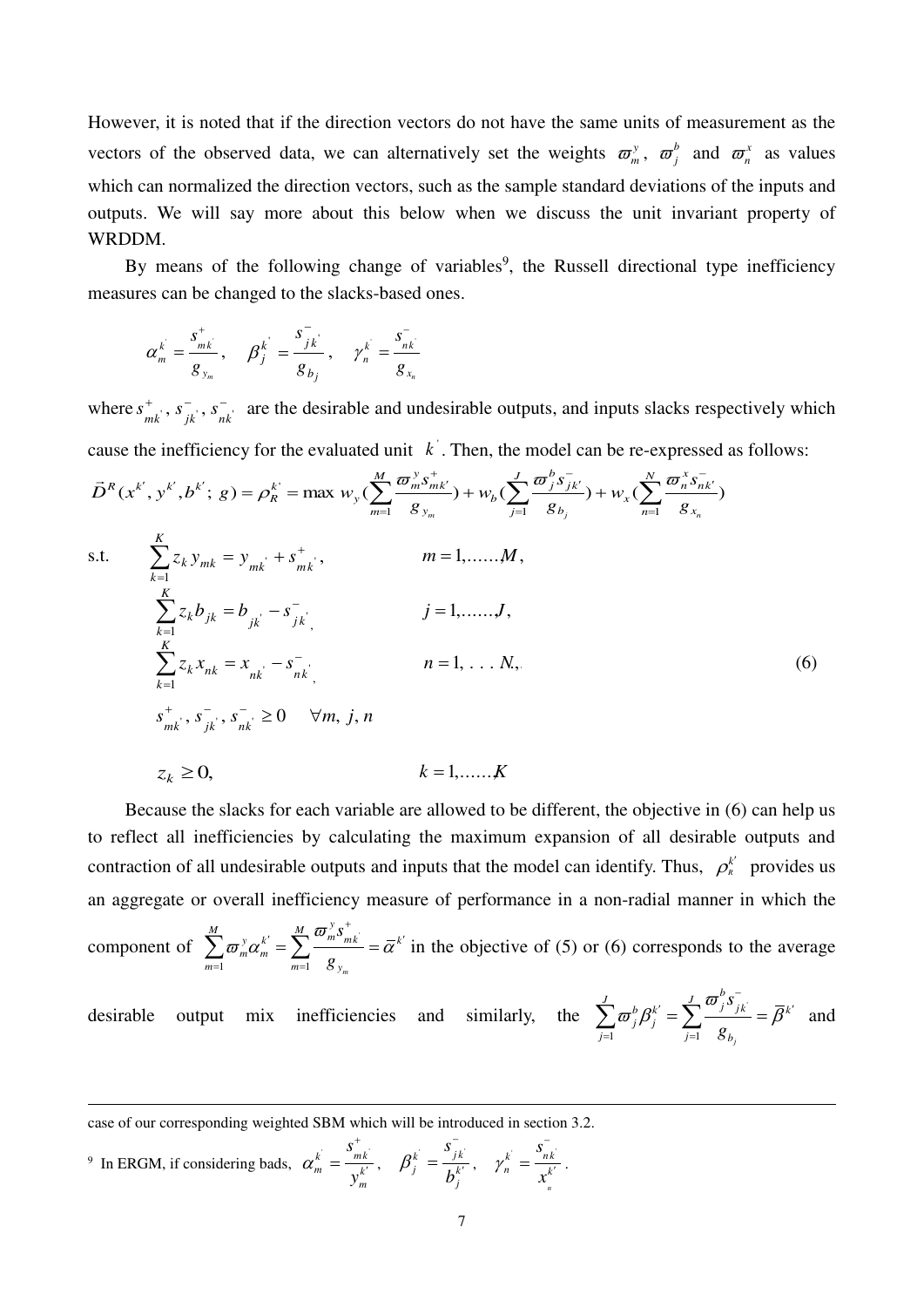$\sum_{n} \omega_{n} \mathcal{F}_{n}$  $n=1$ *n*  $\sum_{n=1}^{N} \overline{w}_{n}^{x} s_{nk}^{x}$ *n n n*=1  $8_x$ *s g*  $\omega_n^x \gamma_n^k = \sum_{n=1}^N \frac{\omega_n^k s_{nk}}{k!} = \overline{\gamma}$ ľ  $\sum_{n=1}^{\infty} \overline{\omega}_n^x \gamma_n^k = \sum_{n=1}^{\infty} \frac{\omega_n^k}{g_{x_n}} = \overline{\gamma}^{k'}$  correspond to the average undesirable output and input mix

inefficiencies respectively.

Let an optimal solution of model (6) be  $z_k^*$  $, s_{mk}^{+*}$  $\, \cdot \, , \quad s_{jk}^{-*}$ *s* and  $s_{nk}^{-*}$  , the WRDDM overall inefficiency is the weighted average of the desirable output inefficiency,  $\bar{\alpha}^{k^*}$ , undesirable output inefficiency,  $\overline{\beta}^{k^*}$ , and input inefficiency,  $\overline{\gamma}^{k^*}$ . We define the WRDDM overall inefficiency measure  $\rho_k^{k^*}$  by

$$
\rho_{R}^{k^{*}} = w_{y} \bar{\alpha}^{k^{*}} + w_{b} \bar{\beta}^{k^{*}} + w_{x} \bar{\gamma}^{k^{*}} (k = 1, \cdots, K), \qquad (7)
$$

where

$$
\overline{\alpha}^{k^{i*}} = \sum_{m=1}^{M} \frac{\overline{\omega}_{m}^{y} s_{mk'}^{+}}{g_{y_m}},
$$

$$
\overline{\beta}^{k^{i*}} = \sum_{j=1}^{J} \frac{\overline{\omega}_{j}^{b} s_{jk'}^{-}}{g_{b_j}},
$$

$$
\overline{\gamma}^{k^{i*}} = \sum_{n=1}^{N} \frac{\overline{\omega}_{n}^{x} s_{nk'}^{-}}{g_{x_n}}.
$$

The optimal solution to this linear program (6) is an inefficiency score which measures the largest rectilinear distance from the observation being evaluated to the efficient production frontier. Therefore, we have the following definitions:

# **Definition 1.** *WRDDM desirable output efficient.*

If all optimal solutions of (6) satisfy  $\overline{\alpha}^{k^*}=0$ , DMU *k*<sup>*'*</sup> is called desirable output efficient. This implies that the optimal slacks for the desirable outputs in (6) are all zero, i.e.  $s_{mk}^{+*} = O(\forall m)$ .

## **Definition 2.** *WRDDM undesirable output efficient.*

If all optimal solutions of (6) satisfy  $\overline{\beta}^{k^*}=0$ , DMU *k*<sup>*'*</sup> is called undesirable output efficient. This implies that the optimal slacks for the undesirable outputs in (6) are all zero, i.e.  $s_{jk}^{-*} = 0(\forall j)$ .

## **Definition 3.** *WRDDM input efficient.*

If all optimal solutions of (6) satisfy  $\bar{\gamma}^{k^*}=0$ , DMU *k*<sup>*'*</sup> is called input efficient. This implies that the optimal slacks for the inputs in (6) are all zero, i.e.  $s_{nk'}^{-*} = 0(\forall n)$ .

# **Definition 4.** *WRDDM overall efficient.*

If all optimal solutions of (6) simultaneously satisfy  $\overline{\alpha}^{k^*}=0$ ,  $\overline{\beta}^{k^*}=0$  and  $\overline{\gamma}^{k^*}=0$ , DMU k' is called WRDDM overall efficient. This implies that the optimal slacks for the desirable outputs,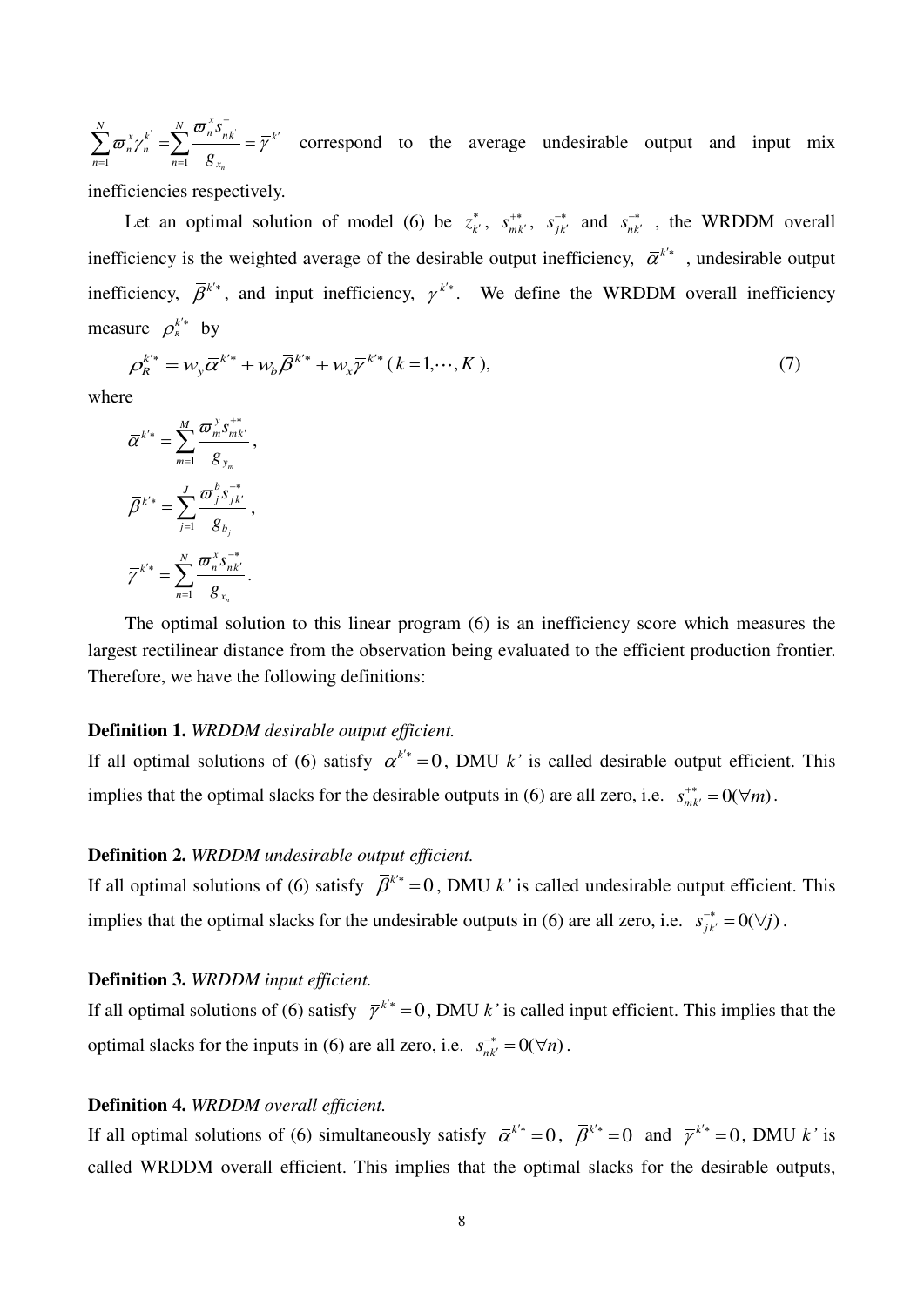undesirable outputs and inputs in (6) are all zero, i.e.  $s_{mk'}^{+*} = s_{jk'}^{-*} = s_{nk'}^{-*} = 0(\forall m, j, n)$ .

If the WRDDM inefficiency measure is zero, then the DMU is fully efficient. The inefficiency measure of WRDDM has the following properties:

**Theorem 1.** *DMU k' is WRDDM overall efficient, if and only if it is WRDDM efficient for all the desirable output efficient, undesirable output efficient and input efficient.* **Proof.** From the equality (7), this theorem holds.

**Theorem 2.** *The projected DMU o is WRDDM overall efficient.* **Proof.**

Let an optimal solution of model (6) be  $z_o^*$ ,  $s_{mo}^{+*}$ ,  $s_{jo}^{-*}$  and  $s_{no}^{-*}$ . We define the projection of DMU

*o* as follows:

$$
\tilde{y}_{mo} = \sum_{k=1}^{K} z_k^* y_{mk} = y_{mo} + s_{mo}^{+*} \quad (m = 1, \dots, M),
$$
\n
$$
\tilde{b}_{jo} = \sum_{k=1}^{K} z_k^* b_{jk} = b_{jo} - s_{jo}^{-*} \quad (j = 1, \dots, J),
$$
\n
$$
\tilde{x}_{no} = \sum_{k=1}^{K} z_k^* x_{nk} = x_{no} - s_{no}^{-*} \quad (n = 1, \dots, N)
$$

Then, re-estimate the overall-efficiency of the projected DMU. Let an optimal solution of the projected DMU be  $\hat{z}_o^*$ ,  $\hat{s}_{mo}^{**}$ ,  $\hat{s}_{jo}^{-*}$  and  $\hat{s}_{no}^{-*}$ . We have:

$$
\tilde{y}_{mo} = \sum_{k=1}^{K} \tilde{z}_{k}^{*} y_{mk} - \tilde{s}_{mo}^{**} \quad (m = 1, \dots, M),
$$
  
\n
$$
\tilde{b}_{jo} = \sum_{k=1}^{K} \tilde{z}_{k}^{*} b_{jk} + \tilde{s}_{jo}^{-*} (j = 1, \dots, J),
$$
  
\n
$$
\tilde{x}_{no} = \sum_{k=1}^{K} \tilde{z}_{k}^{*} x_{nk} + \tilde{s}_{no}^{-*} (n = 1, \dots, N)
$$

Replacing  $\tilde{y}_{mo} = y_{mo} + s_{mo}^{+*}$  (  $m = 1, \dots, M$  ),  $\tilde{b}_{jo} = b_{jo} - s_{jo}^{-*}$  (  $j = 1, \dots, J$  ), and

$$
\tilde{x}_{no} = x_{no} - s_{no}^{-*} (n = 1, \dots, N) , \text{ we have:}
$$
\n
$$
y_{mo} = \sum_{k=1}^{K} \tilde{z}_{k}^{*} y_{mk} - \tilde{s}_{mo}^{+*} - s_{mo}^{+*} (m = 1, \dots, M),
$$
\n
$$
b_{jo} = \sum_{k=1}^{K} \tilde{z}_{k}^{*} b_{jk} + \tilde{s}_{jo}^{-*} + s_{jo}^{-*} (j = 1, \dots, J),
$$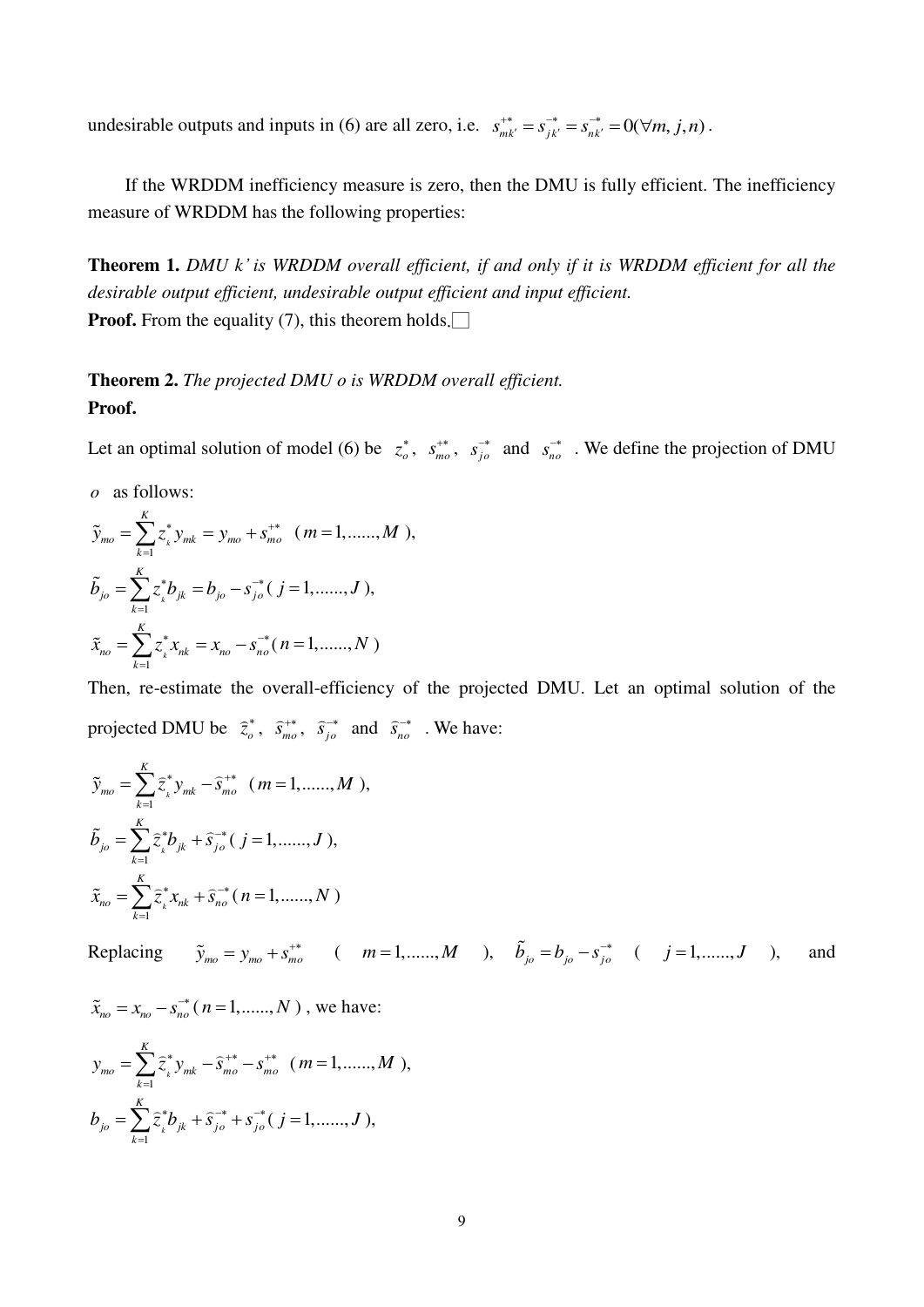$$
x_{no} = \sum_{k=1}^{K} \hat{z}_{k}^{*} x_{nk} + \hat{s}_{no}^{-*} + s_{no}^{-*} (n = 1, \dots, N)
$$

Corresponding to this expression we have the overall-inefficiency,

$$
\tilde{\rho}_R^{k^*} = w_y \tilde{\alpha}^{o^*} + w_b \tilde{\beta}^{o^*} + w_x \tilde{\gamma}^{o^*} (k = 1, \cdots, K),
$$

Where

$$
\tilde{\alpha}^{o*} = \sum_{m=1}^{M} \frac{\varpi_m^y(\tilde{s}_{mo}^{+*} + s_{mo}^{+*})}{g_{y_m}}
$$

$$
\tilde{\beta}^{o*} = \sum_{j=1}^{J} \frac{\varpi_j^b(\tilde{s}_{jo}^{-*} + s_{jo}^{-*})}{g_{b_j}}
$$

$$
\tilde{\gamma}^{o*} = \sum_{n=1}^{N} \frac{\varpi_n^x(\tilde{s}_{no}^{-*} + s_{no}^{-*})}{g_{x_n}}
$$

If any element of  $\{\hat{s}_{no}^{*}\},\{\hat{s}_{jo}^{*}\},\{\hat{s}_{yo}^{*}\}$  is positive, then it holds that  $\tilde{\rho}_{R}^{o*} > \overline{\rho}_{R}^{o*}$ . This contradicts the optimality of  $\overline{\rho}_R^{\circ*}$ . Thus, we have  $\overline{s}_{no}^{*} = 0$ ,  $\overline{s}_{no}^{*} = 0$ ,  $\overline{s}_{mo}^{*} = 0$ ( $\forall n, j, m$ ). Hence, the projected DMU is overall-efficient.  $\square$ 

In addition, we can verify that WRDDM has the following properties:

**Theorem 3.** *If, for any two DMUs k' and k", their inefficiencies simultaneously satisfy all of the three inequalities*  $\overline{\alpha}^{k^*} \ge \overline{\alpha}^{k^*}, \quad \overline{\beta}^{k^*} \ge \overline{\beta}^{k^*}, \quad \overline{\gamma}^{k^*} \ge \overline{\gamma}^{k^*}$  and then it holds that  $\rho_k^{k^*} \ge \rho_k^{k^*}.$ 

**Proof.** From the equality (7), this theorem holds.  $\Box$ 

**Theorem 4.** *The WRDDM is translation invariant if and only if the convexity constraints imposed on the production possibility set.*

#### **Proof.**

Let us translate the data set  $x^k = (x_1^k, x_2^k, \dots, x_N^k)$ ,  $y^k = (y_1^k, y_2^k, \dots, y_M^k)$ ,  $b^k = (b_1^k, b_2^k, \dots, b_j^k)$  by introducing arbitrary constants  $\varepsilon_n$  ( $n = 1, \dots, N$ ),  $\tau_m$  ( $m = 1, \dots, M$ ),  $\psi_j$  ( $j = 1, \dots, J$ ) to obtain new data

$$
x_n'^k = x_n^k + \varepsilon_n, (n = 1, \dots, N : k = 1, \dots, K)
$$
  
\n
$$
y_m'^k = y_m^k + \tau_m, (m = 1, \dots, M : k = 1, \dots, K)
$$
  
\n
$$
b_j'^k = b_j^k + \psi_j, (j = 1, \dots, J : k = 1, \dots, K)
$$
  
\nDue to 
$$
\sum_{k=1}^K z_k = 1
$$
, we have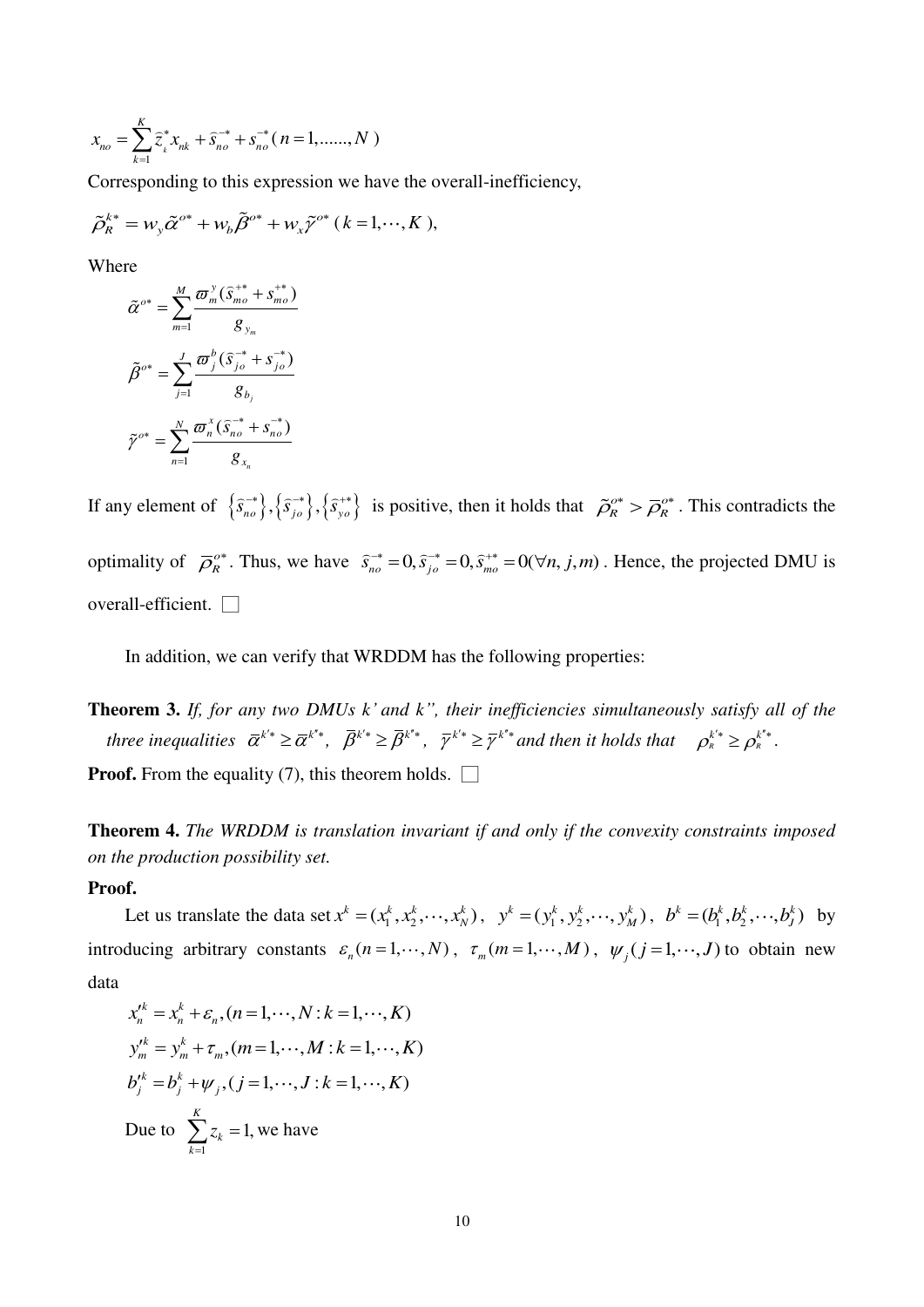$$
\sum_{k=1}^K z_k \varepsilon_n = \varepsilon_n (n=1,\cdots,N), \quad \sum_{k=1}^K z_k \tau_m = \tau_m (m=1,\cdots,M), \quad \text{and} \quad \sum_{k=1}^K z_k \psi_j = \psi_j (j=1,\cdots,J),
$$

We observe that the first set of constraints in model (6) become

$$
\sum_{k=1}^{K} z_k (y'_{mk} - \tau_m) - s^+_{mk} = \sum_{k=1}^{K} z_k y'_{mk} - s^+_{mk} - \tau_m = y'_{mk} - \tau_m, \qquad m = 1, \dots, M,
$$
  
So that  

$$
\sum_{k=1}^{K} z_k y'_{mk} - s^+_{mk} = y'_{mk},
$$

The same relationships are applicable to the second and third sets of constraints. Thus, the original problem is translation invariant. The proof relies on the convexity constraint  $\sum z_k = 1$ *K k z*  $\sum_{k=1}^{\infty} z_k = 1$ .

**Definition 5.** If the directional vector  $g = (-g_x, g_y, -g_b)$  is set to be  $g = (-x, y, -b)$ , then the *WRDDM is called the observation directional WRDDM.* □

1

*k*

## **Theorem 5.** *The observation directional WRDDM is units invariant.*

#### **Proof.**

Consider rescale desirable output  $y_m$ , undesirable output  $b_j$  and input  $x_n$  by multiplying by the scalar  $\mu_m$ ,  $\sigma_j$  and  $\nu_n$ , respectively. Then the corresponding slacks of each output and input will also be rescaled by the same scalar. The objective function in model (6) will be as follows:

$$
(w_y \sum_{m=1}^{M} \frac{\sigma_{m}^{y} s_{mk}^{+}}{y_m}) + (w_b \sum_{j=1}^{J} \frac{\sigma_{j}^{b} s_{jk}^{-}}{b_j}) + (w_x \sum_{n=1}^{N} \frac{\sigma_{n}^{x} s_{nk}^{-}}{x_n})
$$
  
=  $(w_y \sum_{m=1}^{M} \frac{\sigma_{m}^{y} \mu_{m} s_{mk}^{+}}{\mu_{m} y_m}) + (w_b \sum_{j=1}^{J} \frac{\sigma_{j}^{b} \sigma_{m} s_{jk}^{-}}{\sigma_{m} b_j}) + (w_x \sum_{n=1}^{N} \frac{\sigma_{n}^{x} v_{n} s_{nk}^{-}}{v_{n} x_n})$   
=  $(w_y \sum_{m=1}^{M} \frac{\sigma_{m}^{y} s_{mk}^{+}}{y_m}) + (w_b \sum_{j=1}^{J} \frac{\sigma_{j}^{b} s_{jk}^{-}}{b_j}) + (w_x \sum_{n=1}^{N} \frac{\sigma_{n}^{x} s_{nk}^{-}}{x_n})$ 

In addition, the translated restrictions are also equivalent to the original restrictions. The value of the objective is thus not affected, there, the observation directional WRDDM is units invariant. □

**Corollary 1.** *The observation directional WRDDM is units invariant and translation invariant if and only if the convexity constraints imposed on the problem.* **Proof.** From Theorems 4 and 5, this Corollary holds. □

**Definition 6.** If the directional vector  $g = (-g_x, g_y, -g_b)$  is set to be unit direction, then the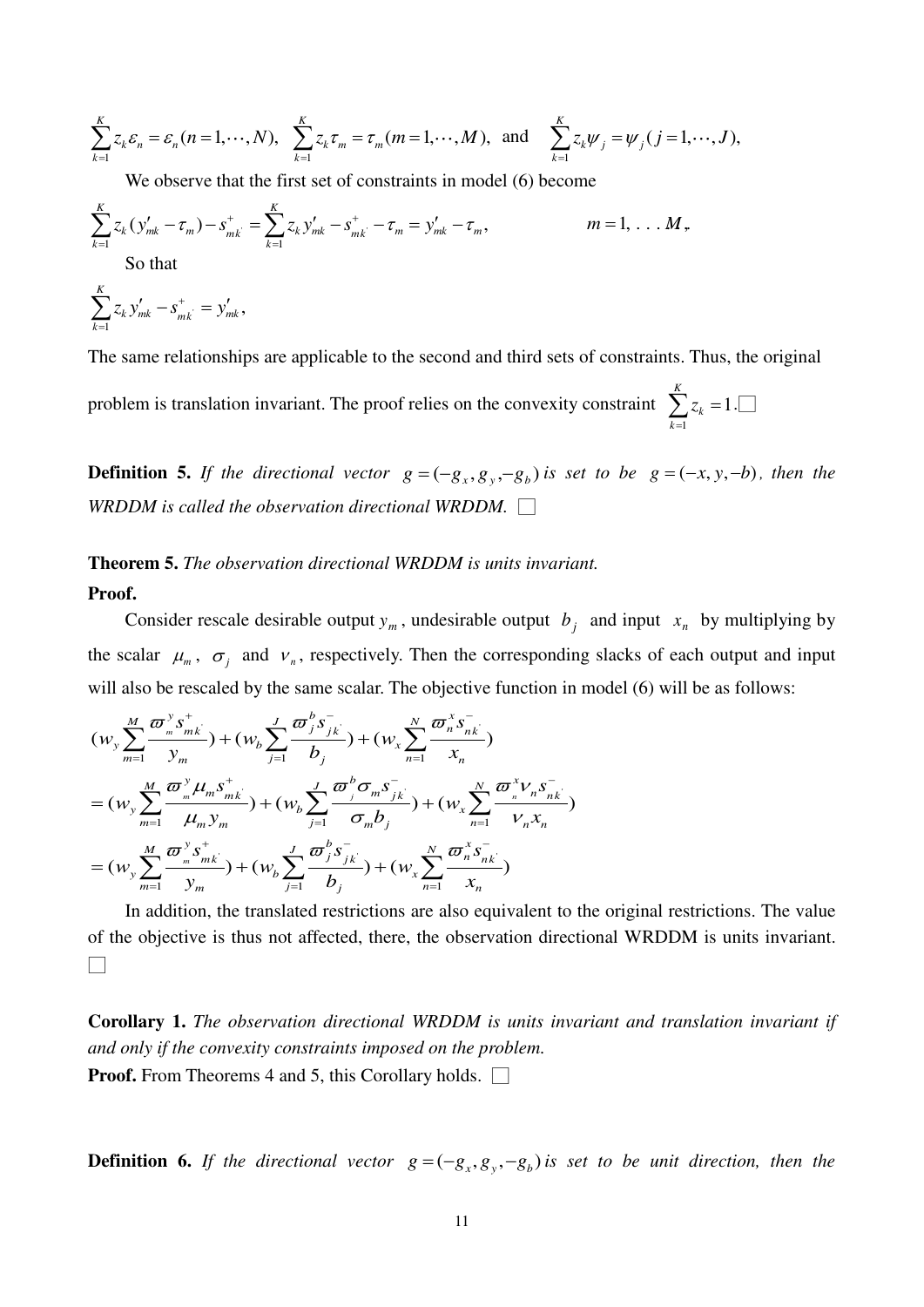*WRDDM is called the unit directional WRDDM.* 

It is noted in this case, the  $\alpha_m^k$ ,  $\beta_j^k$ ,  $\gamma_n^k$  in the objective function in model (5) are equivalent to  $s_{mk}^{+*}$ ,  $s_{jk}^{-*}$ *s* and  $s_{nk}^{-*}$ without units, respectively, and  $\rho_k^{k'}$  is the weighted average of those weighted sum of respective slacks. When all the individual weights,  $\sigma_m^y$ ,  $\sigma_j^b$ ,  $\sigma_i^x$ , are set to be one, then model (5) degenerates to Färe and Grosskopf's (2010) model (5).

**Theorem 6.** *The unit directional WRDDM is units invariant.*  **Proof.** 

The proof is similar to that of the proof of Theorem 4.  $\Box$ 

**Corollary 2.** *The unit directional WRDDM is units invariant and translation invariant if and only if the convexity constraints imposed on the problem.*

**Proof.** From Theorems 4 and 6, this Corollary holds.  $\Box$ 

**Definition 7.** *If the directional vectors do not have the same units of measurement as the vectors of the observed data and the weights corresponding to each of the inputs, desirable and undesirable outputs are the reciprocal of sample standard deviations, the WRDDM is called the inverse variance WRDDM.*<sup>10</sup>

## **Theorem 7.** *The inverse variance WRDDM is units invariant.*

## **Proof.**

<u>.</u>

Let the sample standard deviations of the desirable output  $y_m$ , undesirable output  $b_j$  and input  $x_n$  be  $\zeta_n^y$ ,  $\zeta_j^b$  and  $\zeta_n^x$ , respectively and the corresponding weights of their slacks be  $\frac{1}{\zeta_n^y}$ ,

$$
\frac{1}{\zeta_j^b} \text{ and } \frac{1}{\zeta_n^x}.
$$

Consider rescale desirable output  $y_m$ , undesirable output  $b_j$  and input  $x_n$  by multiplying by the scalar  $\mu_m$ ,  $\sigma_j$  and  $\nu_n$ , respectively. Then the rescale sample standard deviations of the desirable output  $\mu_m y_m$ , undesirable output  $\sigma_j b_j$  and input  $v_n x_n$  become  $\mu_m \zeta_m^y$ ,  $\sigma_j \zeta_j^b$  and  $v_n \zeta_n^x$  and the weight,  $\overline{\omega}_m^y$ ,  $\overline{\omega}_j^b$  and  $\overline{\omega}_n^x$  in the objective function in model (6) becomes  $\frac{1}{\sqrt{n}}$ *m*  $\frac{1}{\mu_{m} \zeta_{m}^{y}}$ ,

1 *j*  $\sigma_{_m}\zeta^{_b}_{_i}$ and  $\frac{1}{V_n \zeta_n^x}$ *n* , respectively. This implies that those rescale slacks corresponding to desirable

<sup>&</sup>lt;sup>10</sup> Lovell and Pastor (1995) used the same way to propose a unit invariant weighted additive DEA model.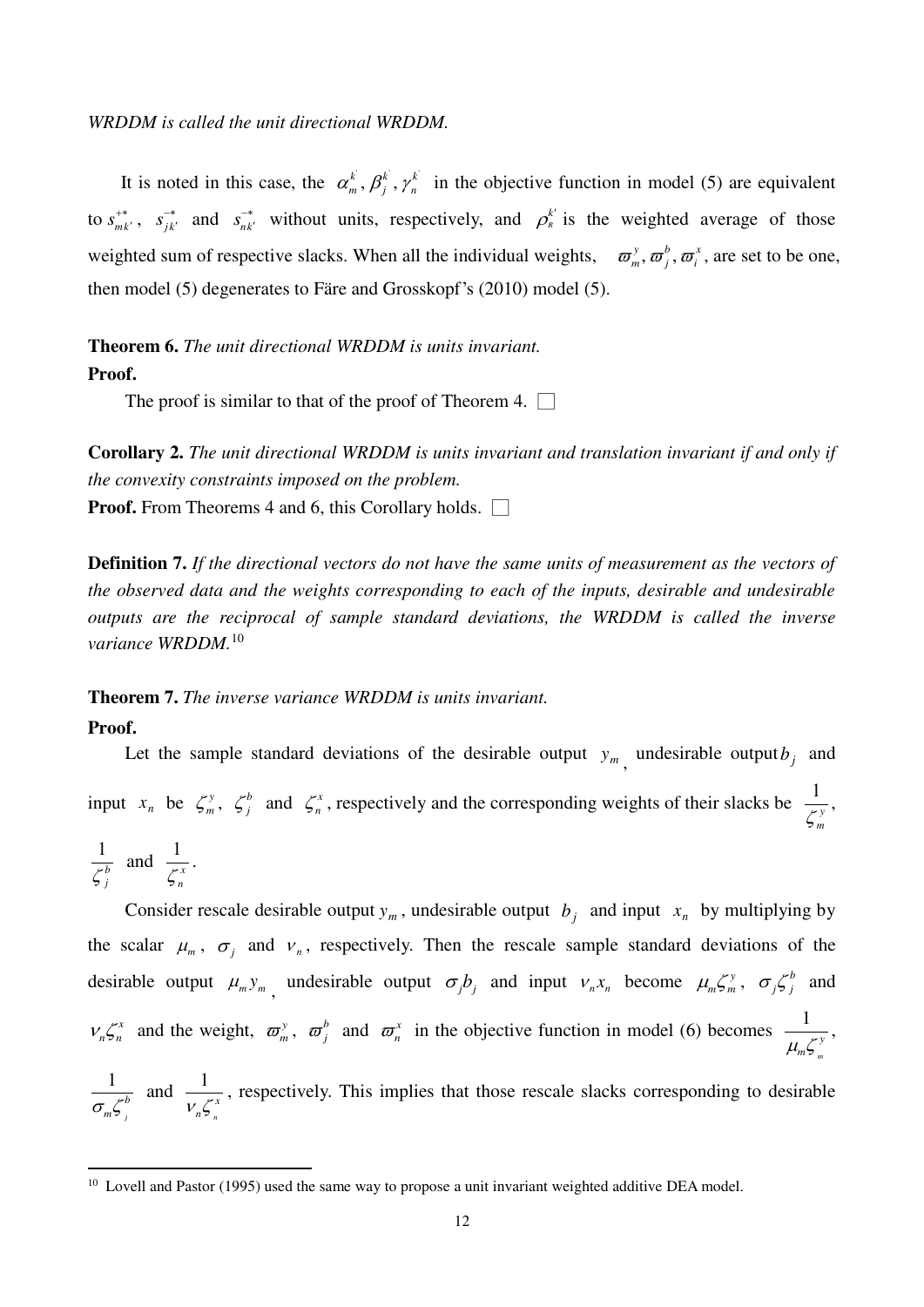output  $y_m$ , undesirable output  $b_j$  and input  $x_n$  are normalized by their standard deviations. Thus, the value of the objective function  $(6)$  is indifferent from the original one<sup>11</sup>. Furthermore, the translated restrictions are equivalent to the original restrictions. The value of the objective is also not affected, thus, the standard deviation WRDDM is units invariant.  $\Box$ 

**Corollary 3.** *The inverse variance WRDDM is units invariant and translation invariant if and only if the convexity constraints imposed on the problem.*

**Proof.** From Theorems 4 and 7, this Corollary holds.  $\Box$ 

## **3.2. Relationship between WRDDM, SBM and ERGM**

Fukuyama and Weber (2009) have shown that their directional slacks-based inefficiency (SBI) measure yields the same information on performance as Tone's SBM of efficiency when the directional vectors for inputs and outputs are chosen to equal the actual input and output vector. That is, SBM is a special case of SBI. Besides, as mentioned, Cooper et al. (2007) showed that SBM is equivalent to ERGM. Therefore, it is natural for us to develop the corresponding weighted SBM and ERGM models to extend this relationship to the situation where undesirable outputs exist.

**Proposition 1.** By setting  $g = (-g_x, g_y, -g_b) = (-x^{k'}, y^{k'}, -b^{k'})$ , the corresponding weighted SBM

*and ERGM yields the same information on performance as the WRDDM.* **Proof.** 

When  $g = (-g_x, g_y, -g_b) = (-x^k, y^k, -b^k)$ , the programming problem of (6) can be

re-expressed as follows:

$$
\vec{D}^{R}(x^{k'}, y^{k'}, b^{k'}; g) = \rho_{k}^{k'} = \max(w_{x} \sum_{n=1}^{N} \frac{\sigma_{n}^{x} s_{nk}^{-}}{x_{nk}} + w_{x} \sum_{m=1}^{M} \frac{\sigma_{m}^{y} s_{mk}^{+}}{y_{mk}} + w_{b} \sum_{j=1}^{J} \frac{\sigma_{j}^{b} s_{jk}^{-}}{b_{jk}})
$$
  
s.t. 
$$
\sum_{k=1}^{K} z_{k} y_{mk} = y_{mk} + s_{mk}^{+}, \qquad m = 1, \dots M,
$$

<sup>11</sup> That is

<u>.</u>

$$
w_{y} \sum_{m=1}^{M} \frac{\sigma_{m}^{y} s_{mk}^{+}}{g_{y_{m}}} + w_{b} \sum_{j=1}^{J} \frac{\sigma_{j}^{b} s_{jk}^{-}}{g_{b_{j}}} + w_{x} \sum_{n=1}^{N} \frac{\sigma_{n}^{x} s_{nk}^{-}}{g_{x_{n}}}
$$
  
\n
$$
= w_{y} \sum_{m=1}^{M} \frac{1}{\mu_{m} \zeta_{m}^{y}} \frac{\mu_{m} s_{mk}^{+}}{g_{y_{m}}} + w_{b} \sum_{j=1}^{J} \frac{1}{\sigma_{m} \zeta_{j}^{b}} \frac{\sigma_{m} s_{jk}^{-}}{g_{b_{j}}} + w_{x} \sum_{n=1}^{N} \frac{1}{\nu_{n} \zeta_{n}^{x}} \frac{\nu_{n} s_{nk}^{-}}{g_{x_{n}}}
$$
  
\n
$$
= w_{y} \sum_{m=1}^{M} \frac{\sigma_{m}^{y} s_{mk}^{+}}{g_{y_{m}}} + w_{b} \sum_{j=1}^{J} \frac{\sigma_{j}^{b} s_{jk}^{-}}{g_{b_{j}}} + w_{x} \sum_{n=1}^{N} \frac{\sigma_{n}^{x} s_{nk}^{-}}{g_{x_{n}}}
$$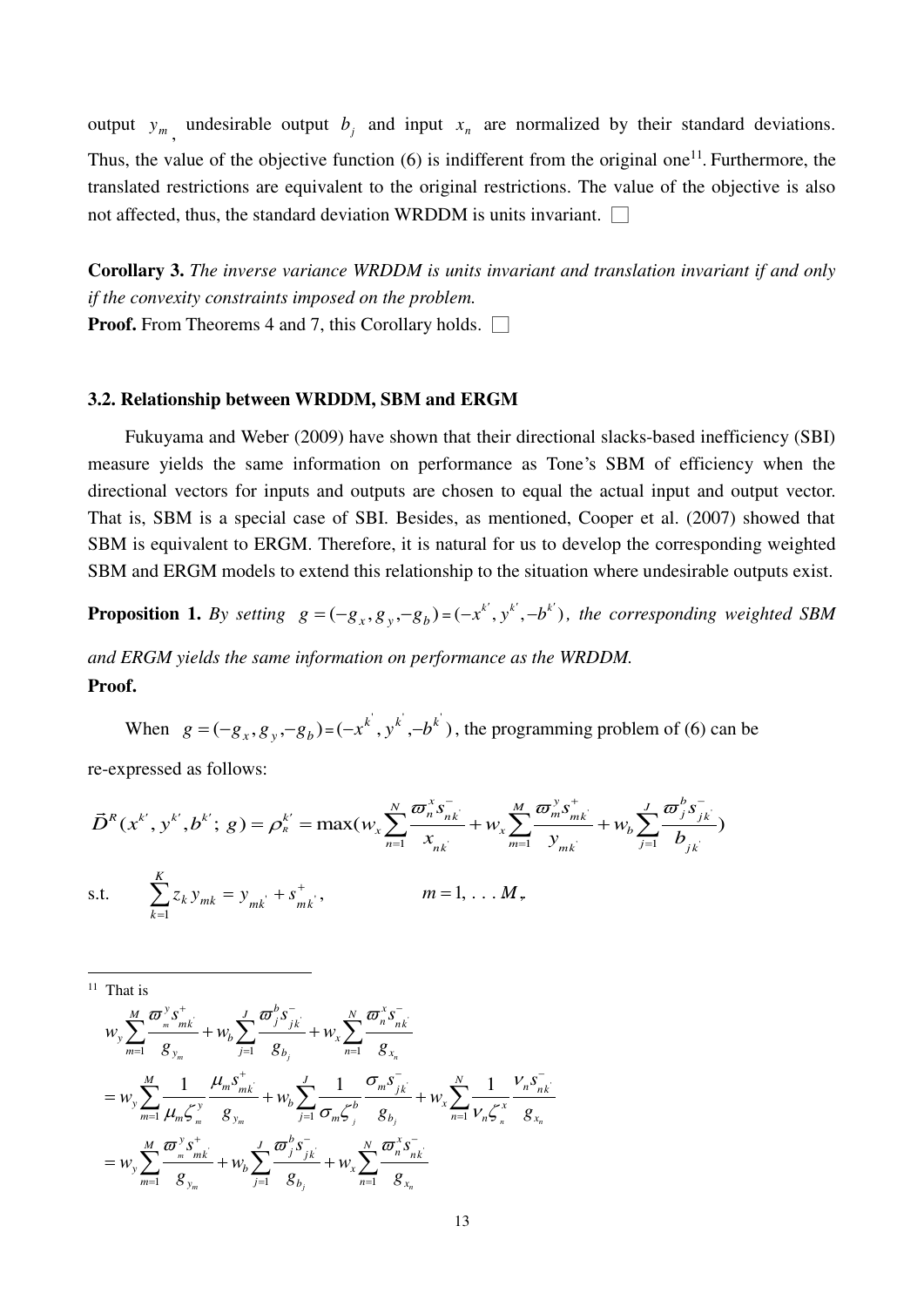$$
\sum_{k=1}^{K} z_{k} b_{jk} = b_{jk} - s_{jk}^{-}
$$
  
\n
$$
\sum_{k=1}^{K} z_{k} x_{nk} = x_{nk} - s_{nk}^{-}
$$
  
\n
$$
n = 1, ..., N,
$$
  
\n
$$
s_{mk}^{+}, s_{jk}^{-}, s_{nk}^{-} \ge 0 \quad \forall m, j, n
$$
  
\n
$$
z_{k} \ge 0,
$$
  
\n
$$
k = 1, ..., K
$$
  
\n(8)

Since the value of the objective in (8) is greater than or equal to zero, we have

$$
w_{x} \sum_{n=1}^{N} \overline{\omega}_{n}^{x} \frac{\overline{s}_{nk}^{y}}{\overline{x}_{nk}} + w_{y} \sum_{m=1}^{M} \overline{\omega}_{m}^{y} \frac{\overline{s}_{mk}^{y}}{\overline{y}_{mk}} + w_{b} \sum_{j=1}^{J} \overline{\omega}_{j}^{b} \frac{\overline{s}_{jk}^{y}}{\overline{b}_{jk}} \ge 0 \iff
$$
  
\n
$$
2 + w_{y} \sum_{m=1}^{M} \overline{\omega}_{m}^{y} \frac{\overline{s}_{mk}^{y}}{\overline{y}_{mk}} \ge (1 - w_{x} \sum_{n=1}^{N} \overline{\omega}_{n}^{x} \frac{\overline{s}_{nk}^{y}}{\overline{x}_{nk}}) + (1 - w_{b} \sum_{j=1}^{J} \overline{\omega}_{j}^{b} \frac{\overline{s}_{jk}^{y}}{\overline{b}_{jk}}) \iff
$$
  
\n
$$
\frac{(1 - w_{x} \sum_{n=1}^{N} \overline{\omega}_{n}^{x} \frac{\overline{s}_{nk}^{y}}{\overline{x}_{nk}}) + (1 - w_{b} \sum_{j=1}^{J} \overline{\omega}_{j}^{b} \frac{\overline{s}_{jk}^{y}}{\overline{b}_{jk}})}{\overline{b}_{jk}} \le 1
$$
  
\n
$$
2 + w_{y} \sum_{m=1}^{M} \overline{\omega}_{m}^{y} \frac{\overline{s}_{mk}^{+}}{\overline{y}_{mk}} \ge 1
$$

Therefore, the corresponding weighted SBM which yields the same information on performance as our WRDDM would be

$$
\lim_{n \to \infty} \theta^k = \frac{(1 - w_x \sum_{n=1}^{N} \sigma_n^x \frac{s_{nk}^{-1}}{x_{nk}}) + (1 - w_b \sum_{j=1}^{J} \sigma_j^b \frac{s_{jk}^{-1}}{b_{jk}})}{2 + w_y \sum_{m=1}^{M} \sigma_m^y \frac{s_{mk}^{-1}}{y_{mk}}}
$$
\ns.t. 
$$
\sum_{k=1}^{K} z_k y_{mk} = y_{mk} + s_{mk}^{+}, \qquad m = 1, \dots, M,
$$
\n
$$
\sum_{k=1}^{K} z_k b_{jk} = b_{jk} - s_{jk}^{-1}, \qquad j = 1, \dots, J,
$$
\n
$$
\sum_{k=1}^{K} z_k x_{nk} = x_{nk} - s_{nk}^{-1}, \qquad n = 1, \dots, N,
$$
\n
$$
s_{mk}^{+} \cdot s_{jk}^{-} \cdot s_{nk}^{-} \ge 0 \qquad \forall m, j, n
$$
\n
$$
z_k \ge 0 \qquad k = 1, \dots, K
$$
\n(10)

As states in equation (9), the value of  $\theta^{k'}$  in the objective function of formulation (10) is less than or equal to one, and it provides us an aggregate measure of efficiency performance in which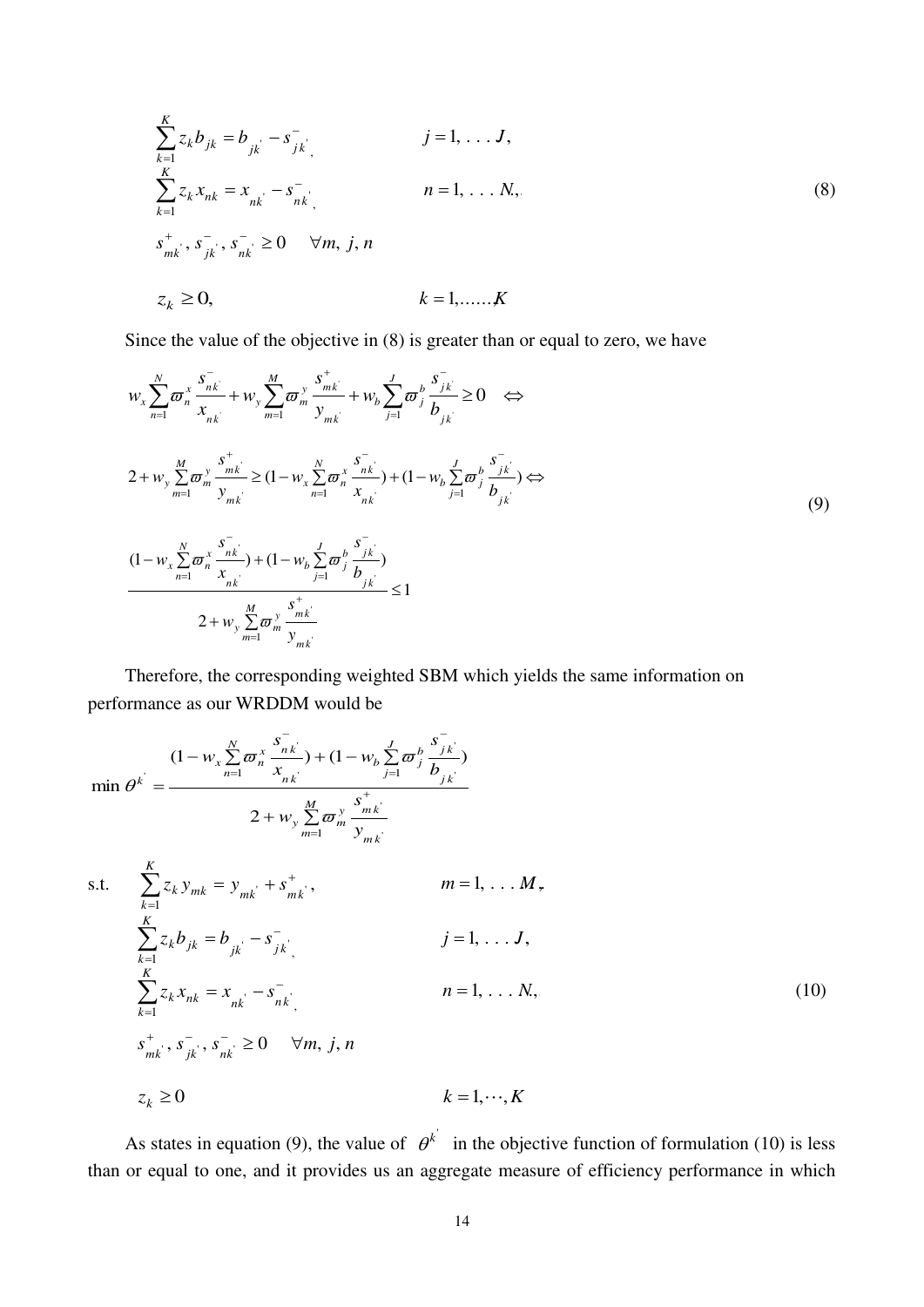the numerator of  $\theta^k$  corresponds to the sum of the mean reduction rate of inputs and undesirable output; and similarly, the denominator corresponds to the mean expansion rate of desirable output plus one. In addition, a larger value of  $\theta^k$  indicates that k performs better. If there are no slacks in all outputs, then  $\theta^k$  will attain the value of unity, indicating that  $k'$  is a technically efficient firm.

Furthermore, if we set each weight to be equal (i.e.  $w_y = w_b = w_x$ ) in (8), the corresponding objective function in (9) will become

$$
w_{x} \sum_{n=1}^{N} \overline{\omega}_{n}^{x} \frac{s_{nk}^{-}}{x_{nk}} + w_{y} \sum_{m=1}^{M} \overline{\omega}_{m}^{y} \frac{s_{mk}^{+}}{y_{mk}} + w_{b} \sum_{j=1}^{J} \overline{\omega}_{j}^{b} \frac{s_{jk}^{-}}{b_{jk}} \ge 0 \iff \sum_{n=1}^{N} \overline{\omega}_{n}^{x} \frac{s_{nk}^{-}}{x_{nk}} + \sum_{m=1}^{M} \overline{\omega}_{m}^{y} \frac{s_{mk}^{+}}{y_{mk}} + \sum_{j=1}^{J} \overline{\omega}_{j}^{b} \frac{s_{jk}^{-}}{b_{jk}} \ge 0
$$
  

$$
2 + \sum_{m=1}^{M} \overline{\omega}_{m}^{y} \frac{s_{mk}^{+}}{y_{mk}} \ge (1 - \sum_{n=1}^{N} \overline{\omega}_{n}^{x} \frac{s_{nk}^{-}}{x_{nk}}) + (1 - \sum_{j=1}^{J} \overline{\omega}_{j}^{b} \frac{s_{jk}^{-}}{b_{jk}}) \iff \frac{(1 - \sum_{n=1}^{N} \overline{\omega}_{n}^{x} \frac{s_{nk}^{-}}{x_{nk}}) + (1 - \sum_{j=1}^{J} \overline{\omega}_{j}^{b} \frac{s_{jk}^{-}}{b_{jk}})}{2 + \sum_{m=1}^{M} \overline{\omega}_{m}^{y} \frac{s_{mk}^{+}}{y_{mk}} \le 1
$$

The objective function in (10) becomes

$$
\min \theta^{k} = \frac{(1 - \sum_{n=1}^{N} \varpi_{n}^{x} \frac{s_{nk}^{-}}{x_{nk}}) + (1 - \sum_{j=1}^{J} \varpi_{j}^{b} \frac{s_{jk}^{-}}{b_{jk}})}{2 + \sum_{m=1}^{M} \varpi_{m}^{y} \frac{s_{mk}^{+}}{y_{mk}}}
$$
(11)

Then, the weighted SBM can further be shown to be equivalent to the following enhanced Russell graph measure by means of the following change of variables:

$$
\theta_{mk}^{y} = \frac{y_{mk} + s_{mk}^{+}}{y_{mk}} = 1 + \frac{s_{mk}^{+}}{y_{mk}}
$$
\n
$$
\theta_{jk}^{b} = \frac{b_{jk} - s_{jk}^{-}}{b_{jk}} = 1 - \frac{s_{jk}^{-}}{b_{jk}}
$$
\n
$$
\theta_{nk}^{x} = \frac{x_{nk} - s_{nk}^{-}}{b_{nk}} = 1 - \frac{s_{nk}^{-}}{x_{nk}}
$$
\n(12)

We derive the alternative expression. Since 1 1  $\sum_{y=0}^{M}$ *m m*  $\varpi$  $\sum_{m=1} \varpi_m^y = 1, \;\; \sum_{j=1}$ 1 *J b j j*  $\varpi$  $\sum_{j=1}^{n} \overline{\omega}_{j}^{b} = 1$  and  $\sum_{n=1}^{n}$ 1 *N x n n*  $\varpi$  $\sum_{n=1}^{\infty} \overline{\omega}_n^x = 1$ , the

formulation (12) can be easily re-expressed as follows: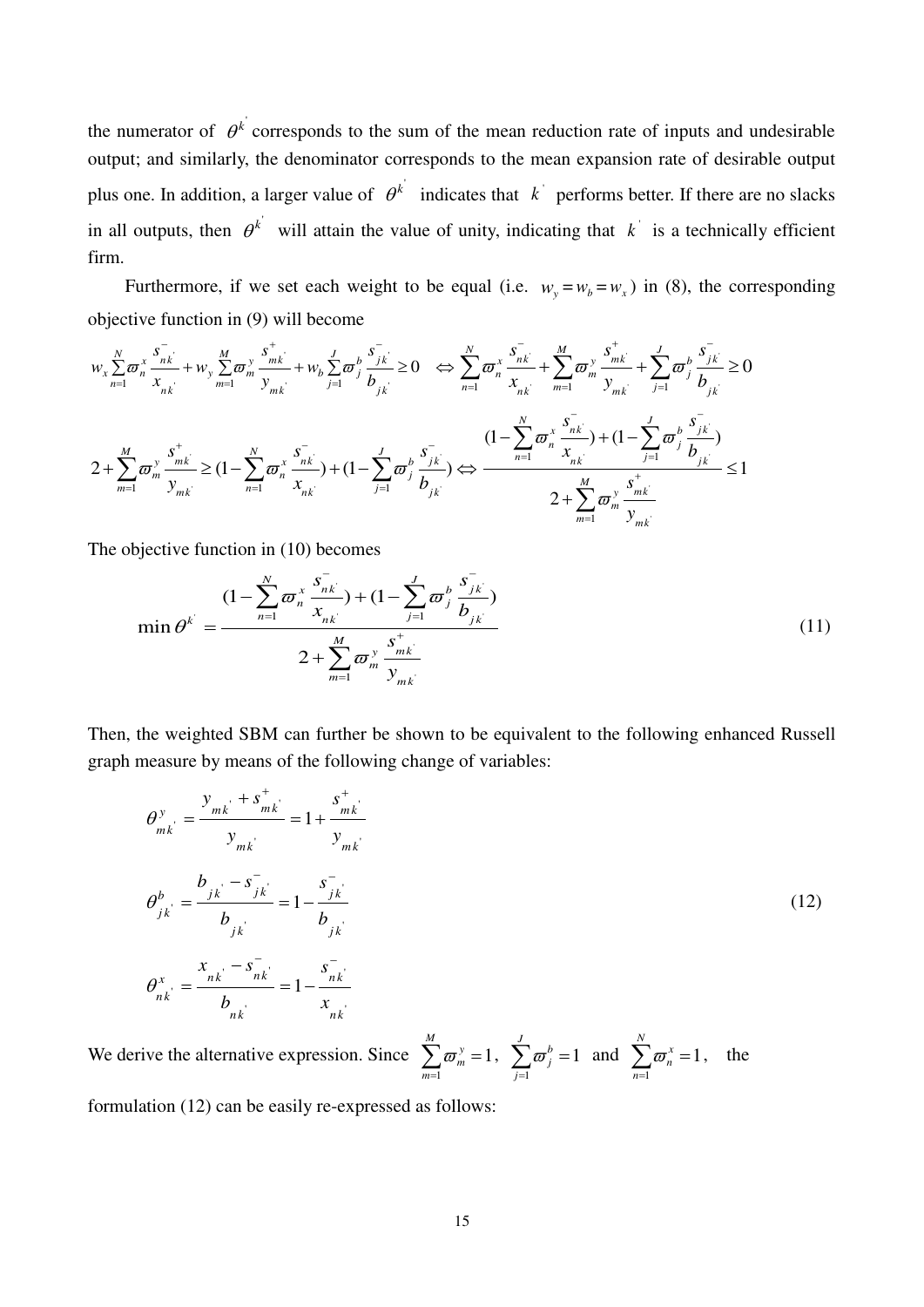$$
\min \theta^{k} = \frac{\sum_{n=1}^{N} \varpi_{n}^{x} \theta_{nk}^{x} + \sum_{j=1}^{J} \varpi_{j}^{b} \theta_{jk}^{b}}{1 + \sum_{m=1}^{M} \varpi_{m}^{y} \theta_{mk}^{y}}
$$
\ns.t. 
$$
\sum_{k=1}^{K} z_{k} y_{mk} \geq \theta_{mk}^{y} y_{mk}
$$
\n
$$
\sum_{k=1}^{K} z_{k} b_{jk} = \theta_{jk}^{b} b_{jk}
$$
\n
$$
\sum_{k=1}^{K} z_{k} \theta_{jk} = \theta_{nk}^{b} \theta_{ik}
$$
\n
$$
\sum_{k=1}^{K} z_{k} x_{nk} \leq \theta_{nk}^{x} x_{nk}
$$
\n
$$
n = 1, \dots, N
$$
\n
$$
\theta_{mk}^{y} \geq 1, \quad \theta_{jk}^{b} \leq 1, \quad \theta_{nk}^{x} \leq 1 \quad \forall m, j, n
$$
\n
$$
z_{k} \geq 0
$$
\n
$$
k = 1, \dots, K
$$
\n
$$
(13)
$$

The objective function in (13) gives

$$
0 \leq \frac{\sum_{n=1}^{N} \varpi_{n}^{x} \theta_{nk}^{x}}{1 + \sum_{m=1}^{M} \varpi_{m}^{y} \theta_{mk}^{y}} = (\sum_{n=1}^{N} \varpi_{n}^{x} \theta_{nk}^{x} + \sum_{j=1}^{J} \varpi_{j}^{b} \theta_{jk}^{b})(1 + \sum_{m=1}^{M} \varpi_{m}^{y} \theta_{mk}^{y})^{-1}
$$
  
=  $(\overline{\theta}_{k}^{x} + \overline{\theta}_{k}^{b})(1 + \overline{\theta}_{k}^{y})^{-1} \leq 1$  (14)

This expression (14) is interpreted as the ratios of the weighted average of input and undesirable output efficiency scores to the average desirable output efficiency scores that represent the efficiency measure for each of the DMU  $k$  ( $k=1,...,n$ ). This measure is also able to provide us an overall efficiency measure which simultaneously considers resource utilization, good output production and bad output reduction. Moreover, because  $\theta^k$  contains the performance information about each  $y_m$ ,  $b_j$  and  $x_n$  of DMU  $k$ , we can easily find the percentage by which each  $y_m$ ,  $b_j$  and  $x_n$  ought to improve from this programming problem, and hence it allows us to give a more comprehensive picture on the performance of the DMU. Nevertheless, the formulation (13) is nonlinear and its solution is not easily obtained. We may follow the methods developed by Pastor et al. (1999) or Ray and Jeon (2008) to transform it into a linear programming problem when we execute the solution calculation process.

#### **3.3. Uniqueness Problems**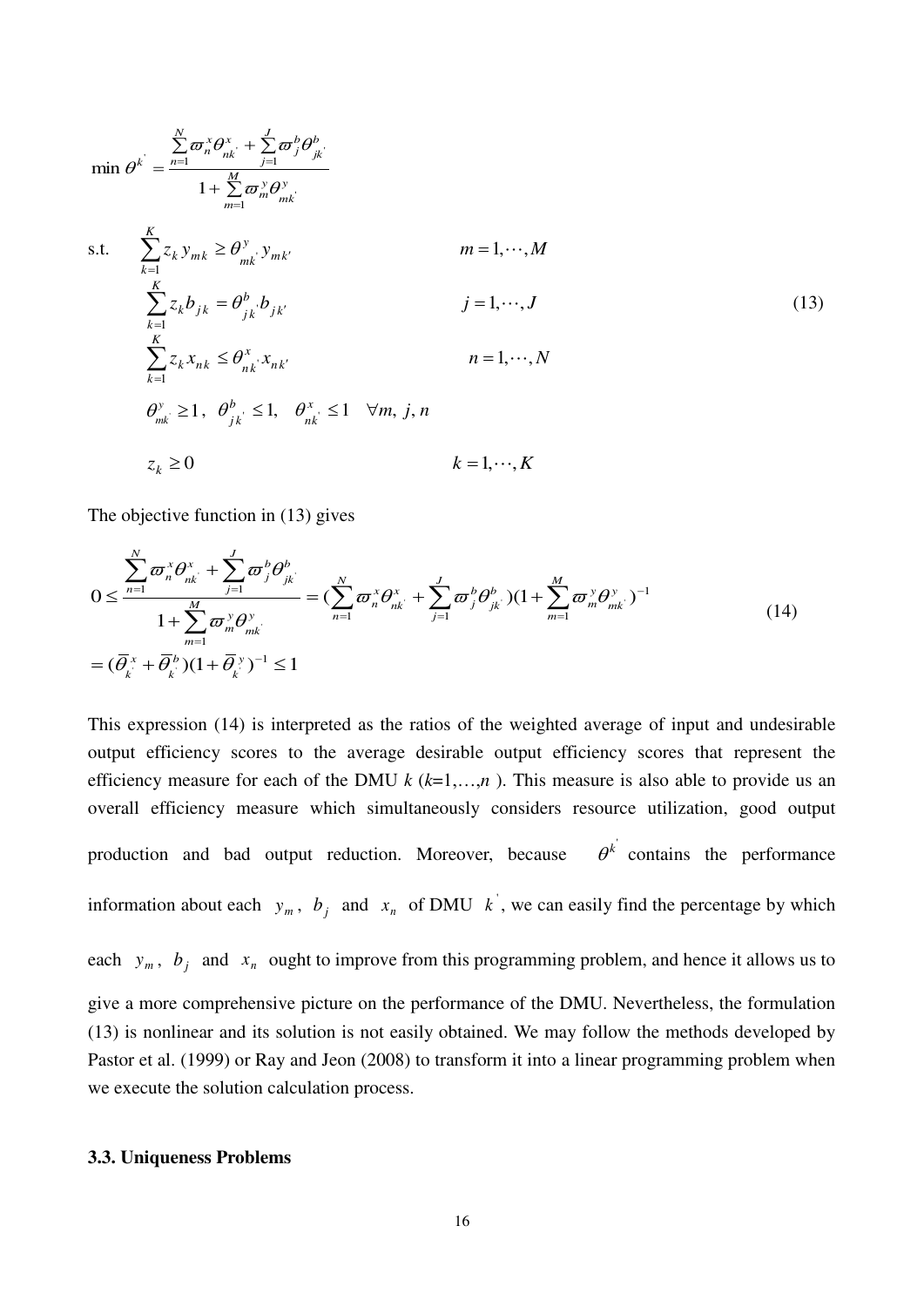Unique determination of the optimum value is one of the desirable properties for efficiency comparison. However, as Sueyoshi and Sekitani (2009) pointed out, many DEA models suffer from an occurrence of multiple projections, especially for non-radial measures. Mathematically, although the overall inefficiency  $\rho_R$  calculated form WRDDM is uniquely determined, the corresponding slacks  $s_m^+$  and/or  $s_j^-$  and/or  $s_n^-$  may have multiple optimum and hence solutions of  $\overline{\alpha}_y$ ,

 $\bar{\beta}_b$  and  $\bar{\gamma}_x$  may also be multiple. If the obtained slacks have multiple optima, it means that the projections to the efficient status described in Theorem 2 cannot be uniquely determined. We therefore have the following proposition:

## **Proposition 2.** *The WRDDM violates the property of unique projection for efficiency comparison.*

We give the following example to show the WRDDM inefficiency scores may not be uniquely determined for efficiency comparison:

#### ~Insert Table 1 here~

In this example, we generate the data for 5 DMUs with one good output, one bad output and 2 inputs. We use model (5) to calculate each DMU's overall inefficiency score, and the inefficiency scores of goods, bads and inputs. Because there are two inputs, we also have the inefficiency scores for each input. In order to find its range of variation, we follow Tone and Tsutsui's (2010) method to adopt two-step procedures to solve max (min)  $\overline{\alpha}_y$ ,  $\overline{\beta}_b$  and  $\overline{\gamma}_x$ , while keeping  $\rho_R$  at the optimum respectively in the first step; then in turn to solve max (min) of each  $\alpha_m$ ,  $\beta_j$  and  $\gamma_n$ , while keeping  $\rho_R$  as well as  $\overline{\alpha}_y$ ,  $\overline{\beta}_b$  or  $\overline{\gamma}_x$  (depending on we solve the bounds for  $\alpha_m$ ,  $\beta_j$  or  $\gamma_n$ , respectively) at the optimum in the second step. That is, according to the above example, we need to carry out six times of solving in the first step and four times of solving in the second step.

Accordingly, it can be found the projected desirable output and undesirable output are uniquely determined, while the projected inputs are not because their max and min values are not equal, respectively. Tone and Tsutsui's (2010) indicated that if the relative gap (max–min)/max is comparatively small (e.g.  $\le 0.5\%$ ), we can practically neglect the multiple optima problem. In this example, it is shown the relative gaps for the two inputs (100% and 19.9%) are too large to be neglected.

# **4. Empirical Application**

Increasing environmental performance has long been a policy objective in most countries. As concern over global warming mounts, there have been several studies carrying out cross-country performance comparisons or time-series productivity growth analysis taking into account carbon dioxide (CO2) emission by using the method of DEA, such as Zaim and Taskin (2000), Zaim and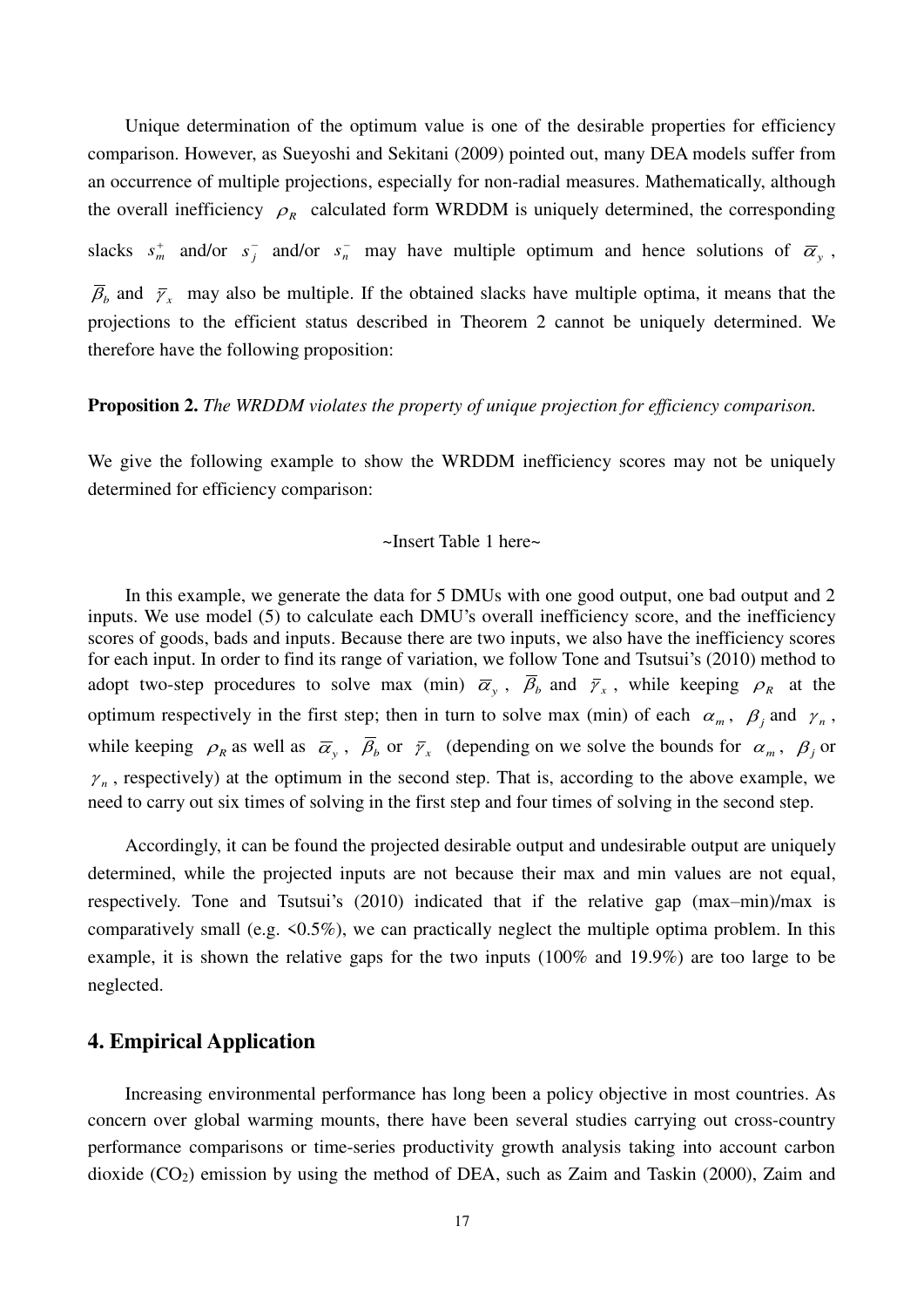Taskin (2001), Färe et al. (2004), Jeon and Sickles (2004), Zhou et al. (2006), Zhou et al. (2007) and Kumar and Managi (2010). However, no matter which model these papers adopted, few of them gauge performance in terms of increased good outputs and decreased bad outputs and inputs simultaneously and account for all the slacks which the model can identify. We apply a dataset consisting of 99 countries from 1991 to 2003 to illustrate our WRDDM.

## **4.1. Data and Variables Description**

Our measure of aggregate outputs is gross domestic product (GDP) as the desirable output and CO2 emission as the undesirable output in this study. Regarding inputs, other than capital and employment, energy use is included to reflect the fact that  $CO<sub>2</sub>$  emissions are directly related to the use of energy.<sup>12</sup> That is, we regard each county employ labor, capital and energy to produce aggregate outputs including goods and services associating the undesirable by-product, CO<sub>2</sub>.

As for the sources of these data, energy use and  $CO<sub>2</sub>$  are compiled from World Development Indicators (WDI, World Bank), GDP, employment and capital are calculated from data provided by Penn World Tables (PWT 6.2). GDP expressed in 2000 international prices is calculated from real GDP per capita and population, and employment is obtained from real GDP and real GDP per worker.<sup>13</sup> To the best of our knowledge, data of recent capital stock (after the year 2000) are not available from any statistical yearbook or database. Due to data constraint, the capital stock  $(K_t)$  in the year *t* is hence estimated by the following perpetual inventory method formula presented in the file of "[How to Use the Data Files for EPWT2.1](http://homepage.newschool.edu/~foleyd/epwt/DataDoc2.1.html)" on the EPWT Home Page:<sup>14</sup>

$$
K_{t} = \sum_{i}^{T} (1 - 0.075)^{(T - i)} I_{T - i}, \qquad i = 1, \cdots 14
$$
 (15)

where I is the investment series calculated from the variables of real investment share (ki) of GDP, real GDP per capita in constant dollars (chain index), and population in the PWT 6.2. *T* is the asset life, which is considered to be 14 years, and the depreciation rate is 7.5 percent. Please see the file of "[How to Use the Data Files for EPWT2.1](http://homepage.newschool.edu/~foleyd/epwt/DataDoc2.1.html)" for more details of the description of the estimation problems of capital stock.

Table 2 displays the summary statistics of the growth rates of all the input and output variables used in the study as well as the CO2 intensities in terms of CO2 emissions per GDP and CO2 factor in terms of CO2 emissions per energy consumption according to groups classified by income levels following the World Bank classification and OECD/non-OECD countries. It can be seen that the economies of the lower middle income countries grew the fastest (3.379%) with the highest growth rates of labor and energy usages as well as the bad output by-product in the sample period on average. However, both of the CO2 intensities for the higher income countries (including high and

-

<sup>&</sup>lt;sup>12</sup> This variable specification is the same as Jeon and Sickles (2004) and Kumar and Managi (2010).

<sup>&</sup>lt;sup>13</sup> PWT 6.2 is the same as PWT 6.1 (data provided up to 2000) in that it does not provide the data of GDP and employment directly. Therefore, there is an extended database referred to as EPWT 2.1 which provides some of the data such as GDP and employment not obtained directly in the PWT 6.1. We follow the procedure by which EPWT 2.1 computed GDP and employment to calculate our GDP and employment. Put more concretely, by using the variable names specified by PWT 6.2, our computation of GDP and employment can be expressed as: GDP = real GDP per capita (=rgdpch) \* population (=pop), employment = GDP / real GDP per worker (=rgdpwok).

<sup>&</sup>lt;sup>14</sup> The web site address is: http://homepage.newschool.edu/~foleyd/epwt/.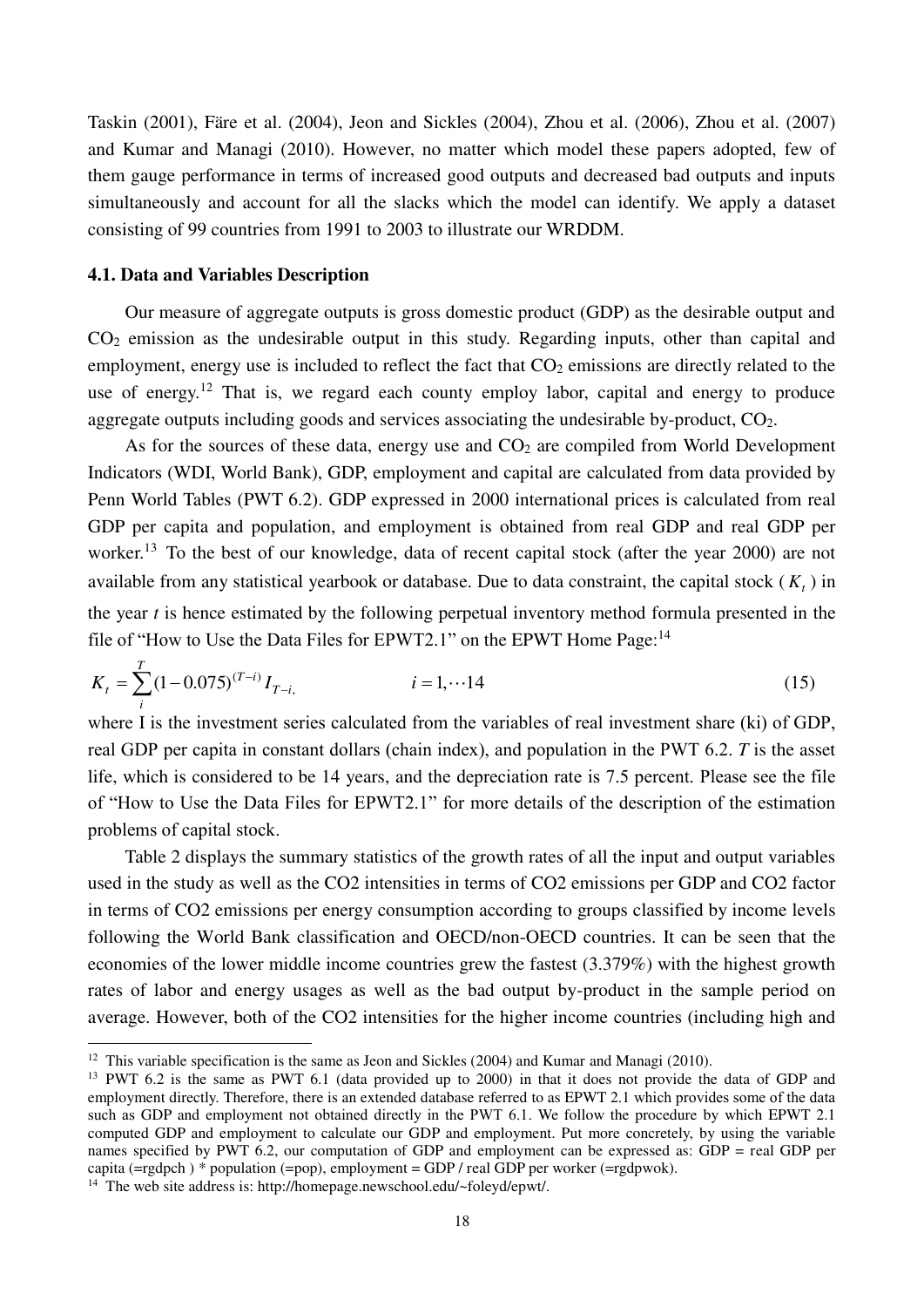upper middle income groups) are higher than in the lower income countries. As for OECD/non-OECD countries, the input/ouput trends for non-OECD countries are similar to those of lower middle income countries. Nevertheless, their CO2 intensities in terms of CO2 emissions per GDP are in general higher than those in OECD countries.

#### ~Insert Table 2 here~

#### **4.2. Differences between the TDDFM and WRDDM models**

<u>.</u>

Table 3 reports the results of average overall inefficiency scores of all countries calculated by the TDDFM, the WRDDM, and the differences (BIAS) between these two models. Note that models are solved by setting  $g = (-g_x, g_y, -g_b) = (-x^k, y^k, -b^k)$  because we would like to observe how much the percentage needed to be improved and all the weights in WRDDM are specified to be equal (i.e.  $w_y = w_b = w_x = 1/3$ ,  $\omega_m^y = 1/M$ ,  $\omega_j^b = 1/J$  and  $\omega_n^x = 1/N$ ). <sup>15</sup> In addition, the aggregate overall technical inefficiency computed from the models of the traditional directional distance function and weighted Russell directional distance function are evaluated at the same input bundles transformed to outputs of 99 countries in the same periods. The uniqueness of WRDDM results are examined using the method aforementioned and it is good to find that all the efficiency scores are uniquely determined and do not have any multiple solutions problem for this dataset.

In 1991-2003, the TDDFM shows slightly larger differences than it does in 2000-2003 (0.149 versus 0.126). The same difference pattern is also found in the respective periods of the WRDDM (0.293 in 1991-2003, and 0.261 in 2000-2003). The average overall inefficiency score estimated by the TDDFM is lower than those by the WRDDM, thus the BIAS scores during the study period are all positive. It is an explicit relationship derived from the TDDFM and WRDDM models that inefficiency scores estimated by the latter are no less than the former due to the lack of accounting for non-zero slacks in the former one. It is also found that all inefficiency scores are broadly smooth over the period 1991-2003. This may imply that these sample countries did not have large efficiency changes during this 1991-2003 period, even though the average inefficiency scores of these countries showed slight improvement in 2000-2003.

A Wilcoxon test is used to test the hypothesis that the two vectors of means of overall inefficiency score were equal. We find there are highly significant differences (z-score=-3.180, p-value= 0.001) between the results of these two models, implying that the null hypothesis of equal overall inefficiency score has to be rejected. Therefore, this confirms that the TDDFM and the

<sup>15</sup> It is important to observe that requiring  $g = (-g_x, g_y, -g_b)$  to have a value of one for each type of input and

output implies that the directional vector is in the units of the observed data. the resulting value of the inefficiency measures are interpreted as the number of units of each type of input (output) that can be decreased (increased) for each observation (Färe and Grosskopf, 2010).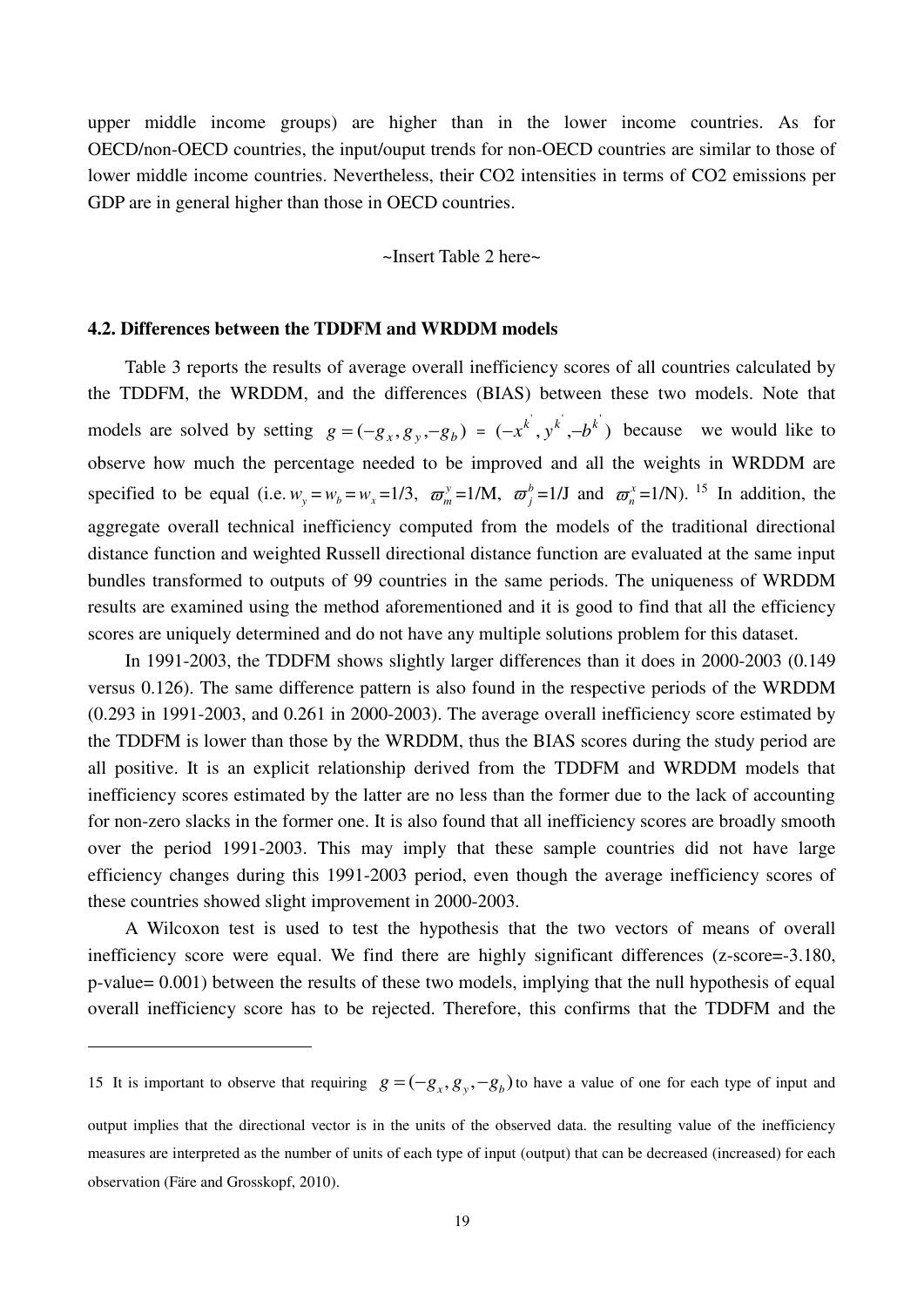WRDDM model are unequally able to measure comprehensive efficiencies for production of the sample data.

~Insert Table 3 here~

#### **4.3. Comparison of input with output efficiencies**

We now turn to the computed overall inefficiency and its components separated by OECD and non-OECD countries (see summary in Table 4). Our efficiency modeling not only describes the input side of the production technology, but also includes desirable and undesirable output effects, which are present on the output side of production. Especially for the bad outputs, which are common in production, they are expected to influence the provision of a country's desirable output. Thus, these undesirable by-products can have an evident effect on the output efficiency for countries at a point where joint-production appears in production. Table 4 also presents the decomposition of input inefficiency scores of OECD and non-OECD countries into labor, capital and energy parts. For instance, the 0.269 value (the value of overall inefficiency, which is the weighted sum of corresponding figures of inputs, goods and bads) computed for the OECD countries in 1991 on average, shows the factor by which the good output can be expanded by more 17.4% times compared to its current level while simultaneously cutting 43.4% of the pollution emissions and 19.9% of resource use (1.9% labor, 15.2% capital and 42.6% energy) and still remaining in the feasible production set. A similar interpretation applies to the values of the non-OECD countries in each component.

## ~Insert Table 4 here

The degree of OECD's overall inefficiency was generally lower than non-OECD throughout the period, which is confirmed by the Mann-Whitney U test with p-value= 0.001. This implies that OECD's comprehensive efficiency is generally better than non-OECD countries. It is hence interesting to investigate whether all components of overall inefficiency have the same pattern. Therefore, the rank order correlation coefficients for both OECD and non-OECD countries are also computed for each component. The results are displayed in Table 5.

On the output side, the means of the rank order correlation coefficients for both categories of countries are significantly unequal for the goods inefficiency (OECD 7.0 and non-OECD 20.0 with p-value=0.001). Therefore, we accept that the OECD countries' goods efficiencies are better than non-OECD countries'. However, this is not the case for bads inefficiency (OECD 14.650 and non-OECD 12.350 with p-value=0.442). The non-OECD countries are better than the OECD countries in bads efficiency.

On the input side, a similar result is found for the labor component; the mean of the rank order correlation coefficients of the OECD countries is 7.0, and that of the non-OECD countries 20.0. Again, the labor efficiency of OECD countries is significantly better than the non-OECD countries'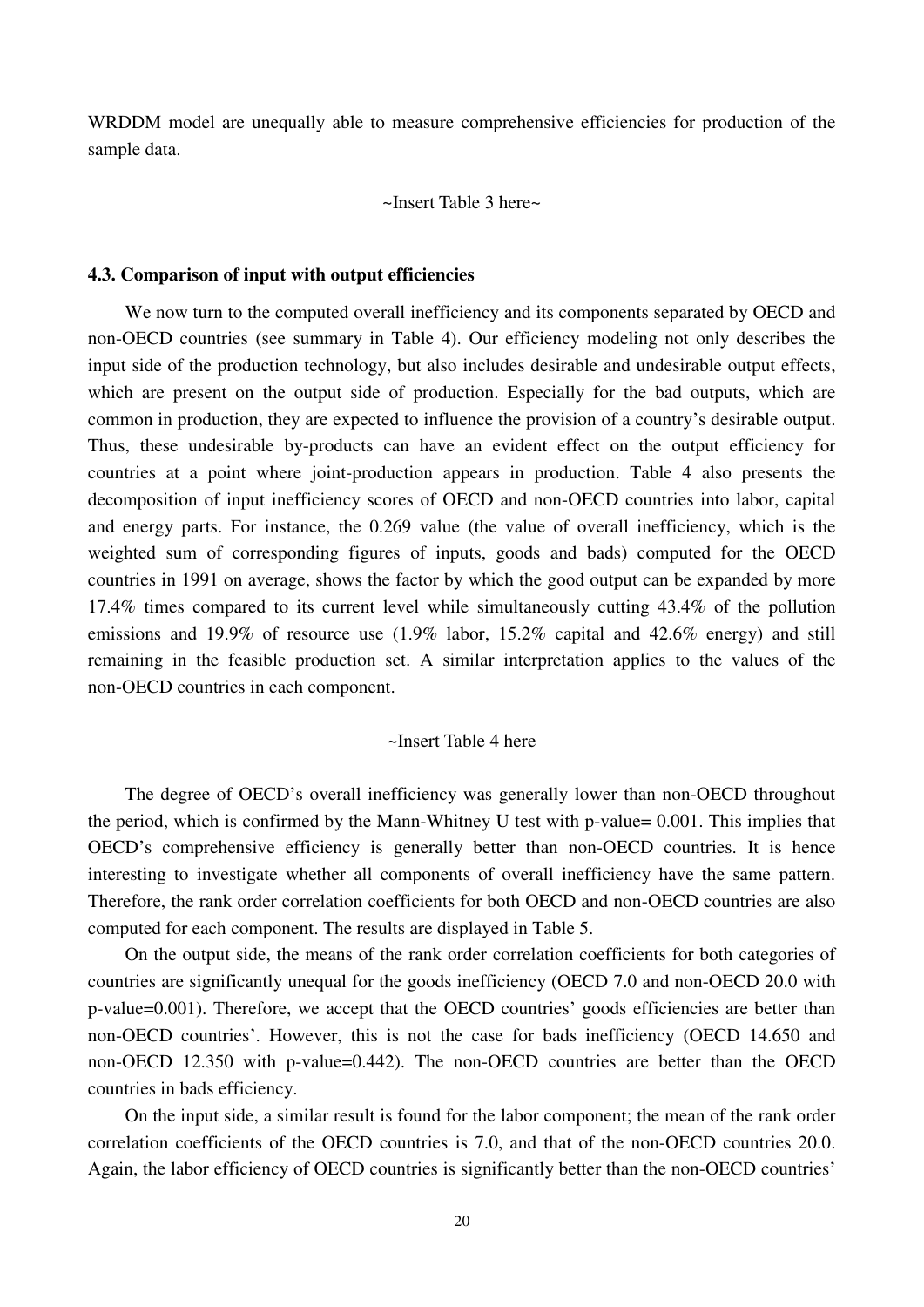$(p-value<0.001)$ . As for the capital component, the performance of the OECD countries is slightly better than that of the non-OECD countries, although the Mann–Whitney test indicates that their differences are not significant. This means that we can accept the hypothesis that capital inefficiencies of the OECD and the non-OECD countries are not different. However, a different result is found for the energy efficiency for the OECD and the non-OECD countries; the mean of the rank order correlation coefficients of the OECD countries is 18.850, and that of the non-OECD countries is 8.150. This implies that the non-OECD countries are significantly better than the OECD countries in energy efficiency. This result coincides with the results of bads inefficiency. Therefore, we accept the hypothesis that the OECD and the non-OECD countries are significantly different in energy inefficiency, while this is not the case in input inefficiency when all of the input items are put together.

## ~Insert Table 5 here~

One interesting discrepancy in inefficiency between the OECD and non-OECD countries is the annual trend pattern of efficiency variation. Figure 1 shows the relative difference in levels and the relative comparability in temporal patterns for the overall inefficiency scores and their components during the sample period for the OECD and non-OECD countries. The average level of overall inefficiency scores was calculated to be 0.248 and 0.311 for OECD and non-OECD countries, respectively. Inefficiency was at its lowest in 2003 for OECD countries and in both 2001 and 2002 for non-OECD countries when the level of inefficiency was 0.201 and 0.271, respectively. It is followed by 0.207 in 2001 for OECD countries and 0.270 in 1996 for non-OECD countries. In figure 1(a), there is a relatively wide gap in the technical efficiencies between the OECD and non-OECD countries of about 10% during 1991-94. The overall inefficiency converges to nearly no difference during 1995-97. Then, it diverges to about 10% during 1998-2003. The overall inefficiency averages to 0.248 over the 13-year period for the OECD countries compared to 0.311 for the non-OECD countries.

Figures 1(b)-(g) show the temporal patterns of the overall inefficiency's decompositions. On average, figures 1(b) and 1(e) indicate that the goods inefficiency and labor inefficiency components for OECD countries are considerably below those for their non-OECD counterparts at the beginning of the study period and that this pattern was rather stable over the sample period. The goods (labor) inefficiency averages to 0.113 (0.033) over the 13-year period for the OECD countries, which is smaller than 0.285 (0.224) for the non-OECD countries. Moreover, figure  $1(g)$ shows OECD countries had an annual energy inefficiency which was above that for the non-OECD countries, 0.392 versus 0.242. Figures 1(c) and 1(f), however, indicate that the differences of the annual inefficiencies of bads and capital between the OECD countries and non-OECD countries do not show consistent differences over time. For example, the OECD countries perform better in bads abatement than non-OECD countries over 1991-94, while it is not the case during 1995-98. In 1999, the OECD countries and non-OECD countries have almost the same performance in bads efficiency. During 2000-02, the OECD countries become slightly more inefficient in bads than non-OECD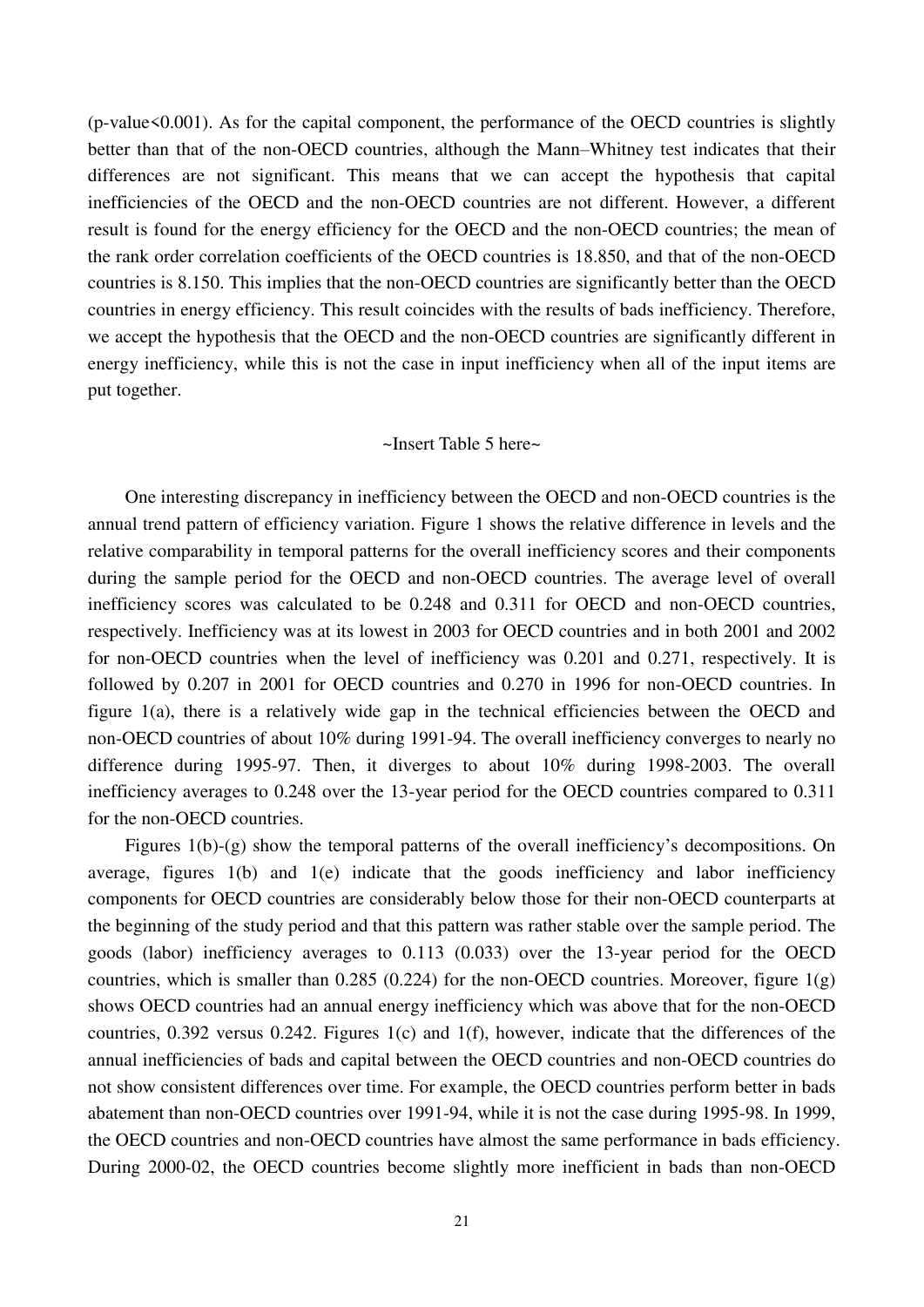countries.

Overall, energy and bads efficiencies of non-OECD countries are better than OECD countries' during the whole study period and for the 1995-2003 period. The results show that the bads and the energy inefficiency for the OECD countries are generally larger than those of the non-OECD countries. The other results indicate opposite results, i.e., the OECD countries generally perform better than the non-OECD countries in overall, goods and two (labor and capital) of the three input items efficiencies. In particular, the labor inefficiency of the OECD countries is much smaller than that of the non-OECD countries. The high inefficiency scores of bads and energy inefficiencies for the OECD countries show the importance of policies that focus on improving pollution abatement and the energy use of the OECD countries is not efficient. The results imply that the advantage of the OECD countries' higher technology level results in lower labor and capital inefficiencies, while the OECD countries' people consume too much energy in their daily lives. They might waste more energy resources than those people in non-OECD countries, probably because energy prices have been decreasing in our study period. Therefore, the relative price of energy is becoming less important in OECD countries. To the extent that there is an energy disadvantage associated with lifestyle, the OECD countries' input inefficiency is affected by the increase in energy inefficiencies in the input utilization.

## ~Insert Figure 1 here~

Based on this discussion, we conclude that membership in the OECD is one of the most important factors influencing the components' inefficiencies. A possible explanation for this variability is that the income levels for these two groups of countries are different. Therefore, in order to capture more insights, we further separate all of the countries into four income levels and investigate various components' inefficiencies in all income level countries.

## **4.4. Differences in income levels**

Table 6 shows that the overall inefficiency in the [high income](http://web.worldbank.org/servlets/ECR?contentMDK=20421402&sitePK=239419#High_income) countries is the lowest. This implies the [high income](http://web.worldbank.org/servlets/ECR?contentMDK=20421402&sitePK=239419#High_income) countries are in general more efficient than those at the other income levels and have limited room for improvement in their efficiencies. To some extent, this may be because higher income countries are more likely to employ advanced technology which is a potential source of their competitive advantage.

As can be seen in Table 6, the effect of outputs on overall inefficiency is generally more serious than that of inputs (except energy) of each income level country. Also, the bads impact on inefficiency is more demanding than that of the goods, except in low income countries. This indicates that improving efficiency of bads is more effective than improving efficiency of goods and inputs for increasing overall efficiency in the world. In addition, we can find that the inefficiency scores of bads increase from 0.424 and 0.340 on average for the low income countries, to 0.464 and 0.514 for the upper middle income countries, then decrease to 0.436 and 0.382 for the high income countries over 1991-2003 and 2000-2003, respectively. In low income countries, improving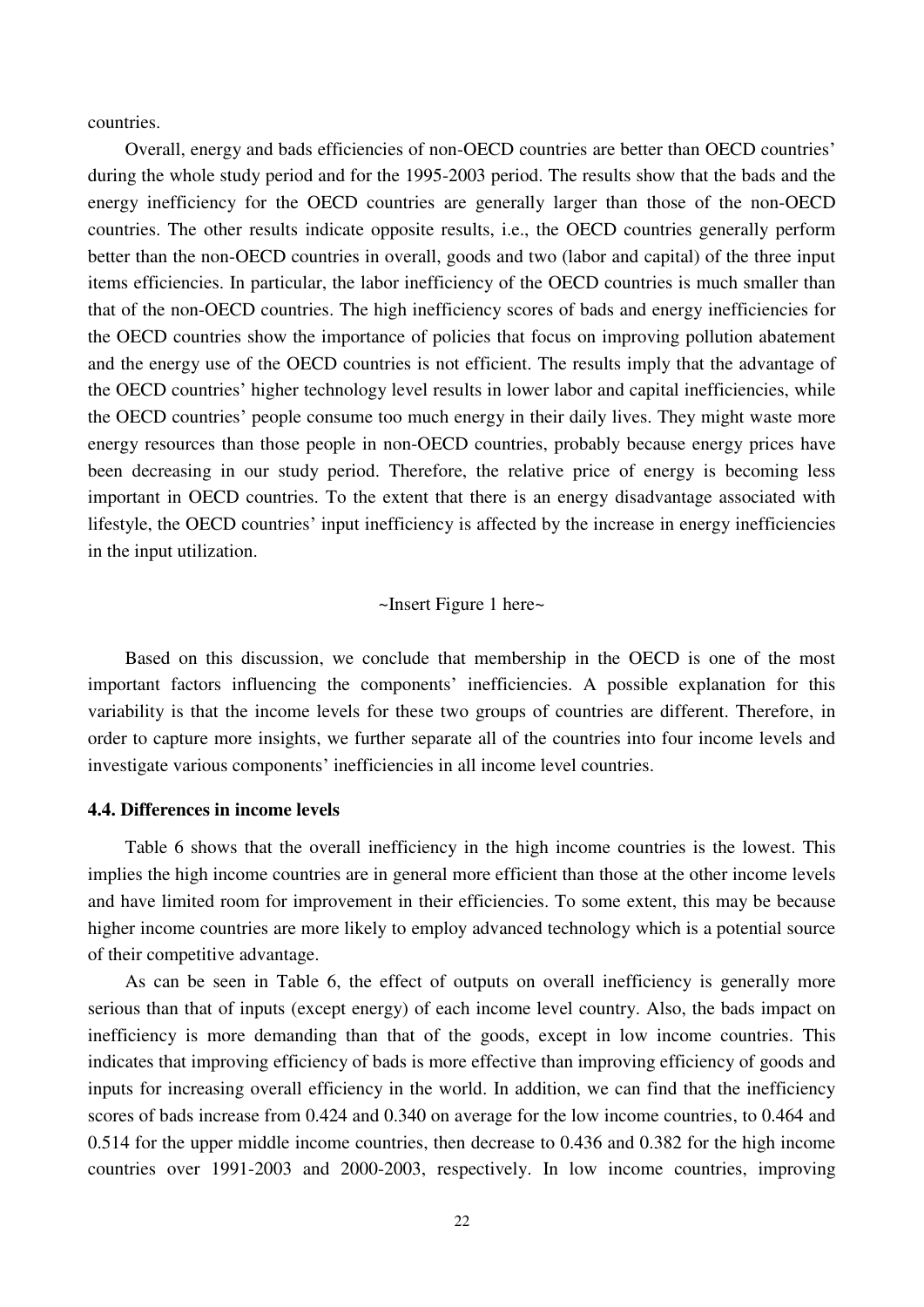efficiency of goods is more effective for increasing overall efficiency. If we regard the inefficiency score of bads as the environmental performance measure, this tendency to some extent suggests that there exists a inverse-U-shaped environmental Kuznets curve relationship in our sample data. This is because the performance deteriorates somewhat along with the increase of the income, but later improves for the highest income level of countries. More evidence is of course needed to support the existence of this relationship in our case. However, that is beyond the scope of our study.

In contrast to the impact of outputs on overall inefficiency, the relative magnitude of the impact of each input item on overall inefficiency between each income level is shown to have dissimilar patterns. For example, the labor inefficiency of the low income countries is greater than that of the other income level countries, while the low income countries perform the best in capital efficiency. When we compare energy efficiency, apart from the low income countries, there seems to be a tendency for lower income countries to have lower energy inefficiency. However, the trend reverses for the low income countries, which have the second highest energy inefficiency. Moreover, if we focus on the performance of the lowest income countries, we find that even though they have the lowest capital inefficiency, its positive impact on the overall inefficiency is offset by both the labor and energy inefficiency. This result indicates that improving the labor and energy efficiency of countries in this income level is important. Overall, the energy inefficiency scores are relatively high in the input inefficiency scores on average. The capital inefficiency scores are marginally lower than the labor inefficiency scores, and thus capital efficiency contributes to a very large extent to the input utilization performance.

## ~Insert Table 6 here~

The WRDDM analysis offers both the aggregate inefficiency measure and its components. Therefore our basic hypothesis is that the aggregate inefficiency measure and its components themselves are not different among these groups of countries by income level. The first analysis concentrates on testing whether the overall inefficiency of the different income level countries is not different from others. The second hypothesis addresses whether the influence of each input/output inefficiency on overall inefficiency is not different at a given income level countries

HYPOTHESIS 1: The overall inefficiencies of different income level countries are not different from each other.

This hypothesis assumes differences of overall inefficiency between different income level countries are not obvious, whereas we expect the overall inefficiencies vary distinctly between different income level countries. A Kruskal Wallis test was used to test this hypothesis, and the results displayed in Table 7 show a significant difference among different income level countries (p-value<0.001), implying that the null hypothesis of equal overall inefficiency has to be rejected. This finding confirms our expectation that the overall inefficiency was significantly different among different income level countries and implies that the overall performance of a country would be affected by its income level.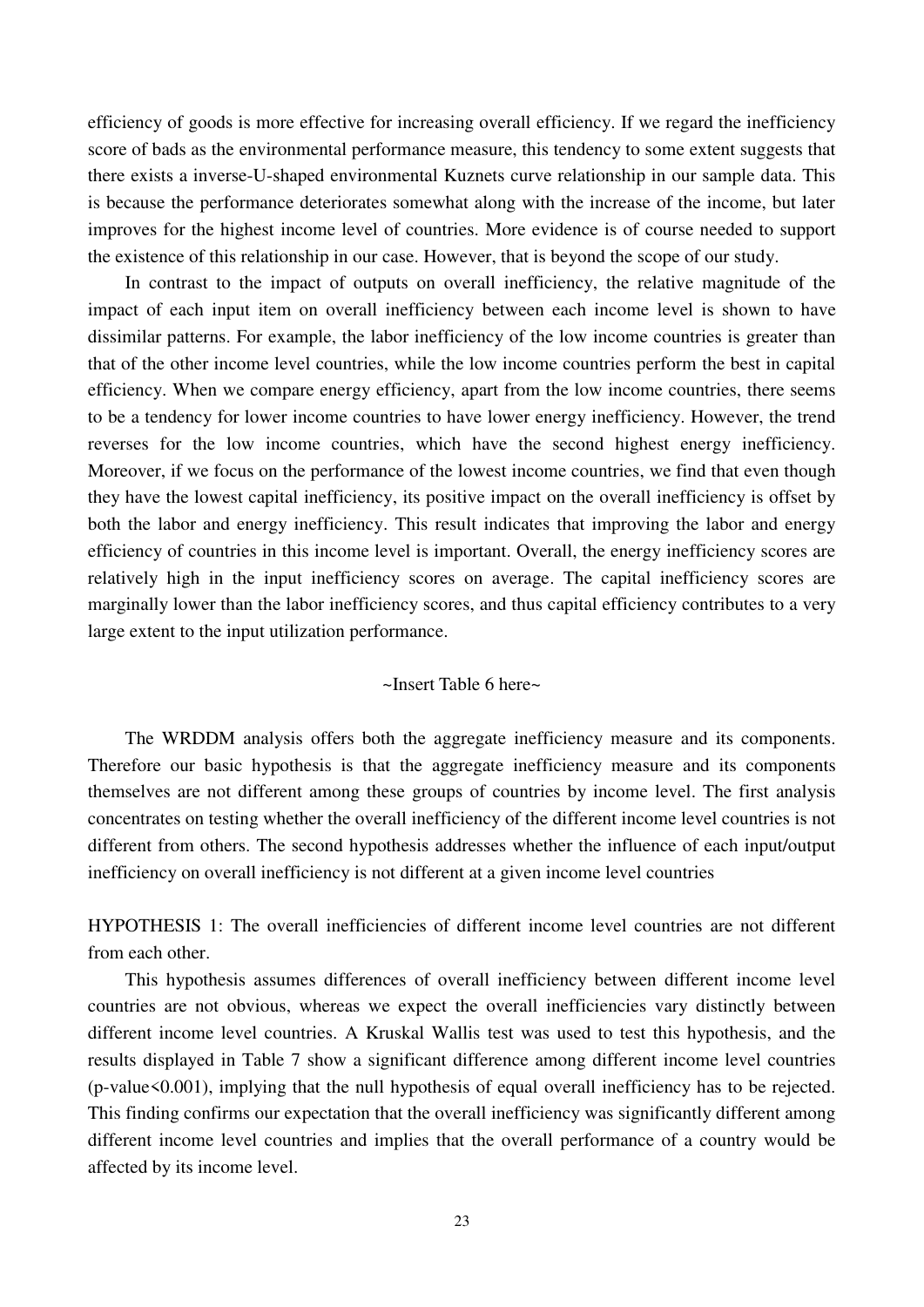## ~Insert Table 7 here~

HYPOTHESIS 2: The influence of all components' inefficiencies on overall inefficiency is the same in a given income level group of countries.

This hypothesis concerns the impacts of the various input and output items on the overall inefficiency within each of the income levels of countries. A Kendall's W statistic is used to measure the extent to which the ranking of all the input and output items' inefficiencies resemble the ranking of each other items'. The results for each of income levels' countries are displayed in Table 8. As can be seen in the first row of Table 8, the rank order correlation coefficients of each component inefficiency score are significantly different from each other (goods 2.385, bads 5.293, labor 1.154, capital 2.692 and energy 5.000), resulting in a very small p-value of the Kendall's W test. This implies that the null hypothesis of equal inefficiency scores for the high income countries has to be rejected. For further exploration, the same outcome can be found for the remainder of the three income levels. These results provide evidence to show that different components' inefficiencies lead to different degrees of impact on the overall inefficiency and, hence, indicate that separating overall inefficiency into different parts is important to provide management insight for the policy decision making of each country.

## ~Insert Table 8 here~

To elaborate more details on each component of the production performance of the countries, we plot in Figure 2 the mean value of the goods, bads and input inefficiency indices computed over the 99 countries for the period 1991–2003. The mean bads inefficiency index shows a dramatic improvement in environmental efficiency in terms of CO2 emissions in 1995, and stable environmental performance since then. Despite the differences in overall means, we observe that the changes in the goods and input inefficiency are relatively stable during the study period. The decomposition of overall inefficiency index into the goods, bads and input inefficiency indices are also successful in capturing each component of the overall inefficiency of countries. The result shows that the goods and input efficiency are better than bads efficiency globally.

#### ~Insert Figure 2 here~

# **5. Conclusions**

As environmental concerns become increasingly pronounced in relation to global commons, environmental issues are being treated more and more as international matters. The accurate assessment of environmental conditions is essential. In this study, the WRDDM model is proposed and applied to a 99-country dataset from 1991 to 2003 to examine the input, desirable output, and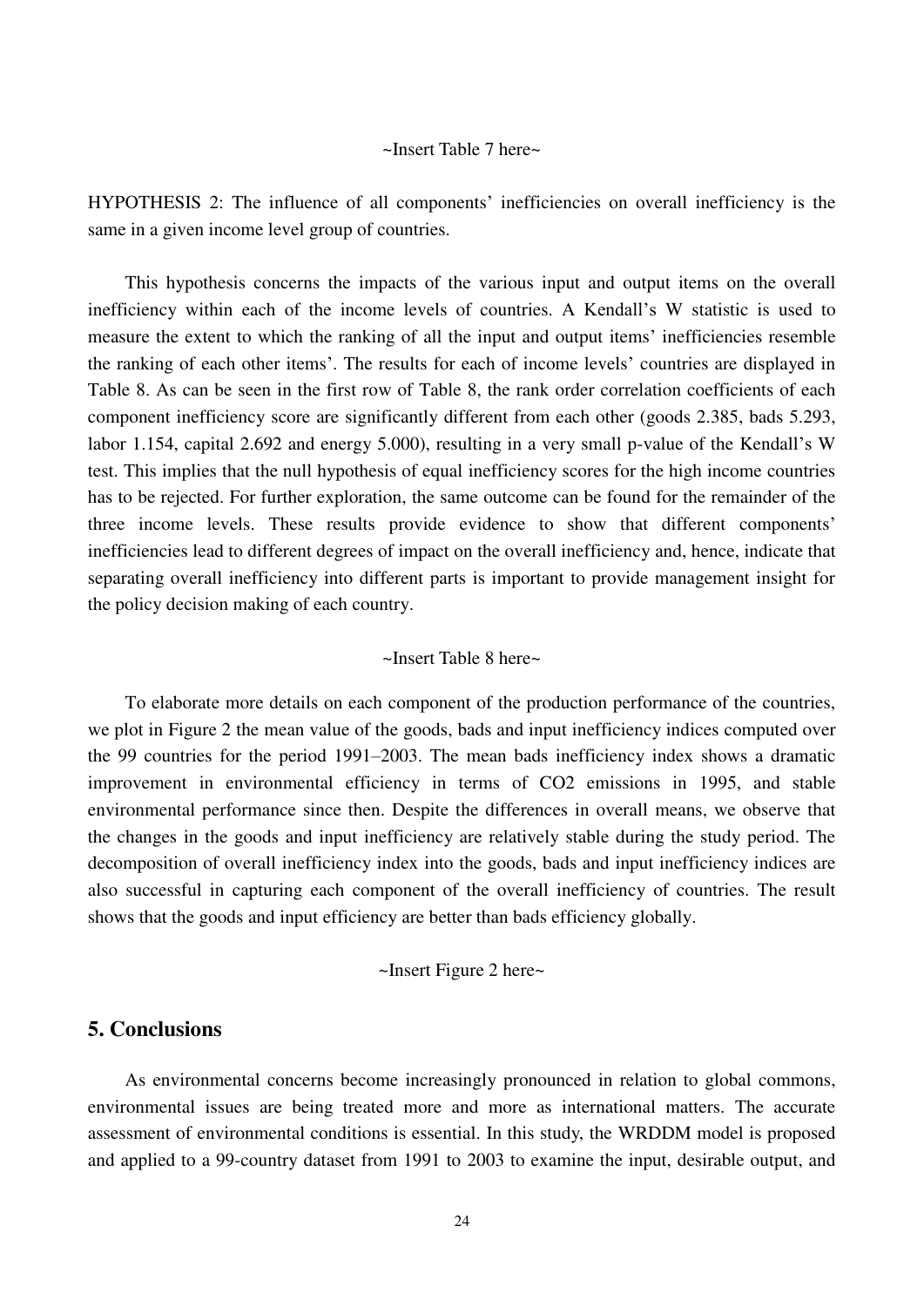undesirable output items' efficiencies in order to comprehensively gauge overall production efficiency.

From the performance evaluation aspect, one of the advantages of the WRDDM over the traditional directional distance function model is that it directly incorporates weights to consider the appropriate relationship among input and output items, while the traditional model weights them equally. In addition, the proposed model accounts for all the slacks for the inputs, desirable outputs and undesirable outputs, and thus is able to provide more accurate performance evaluation results. From the application aspect, this model allows a DMU to be able to adjust all the amounts of inputs, desirable outputs and undesirable outputs (subject only to the constraints imposed by the production technology) and hence the technical efficiencies for each input, desirable output and undesirable output may be rated differently and can help us to identify which resource uses or production of outputs (including goods and bads) need to be improved most.

The empirical results reveal that the separation of overall inefficiency into different parts is important to provide management insight for the policy decision making of each country. For example, it is shown that the OECD countries perform better than the non-OECD countries in overall, goods and two out of three input items' efficiencies. On the other hand, the bads and the energy inefficiency for the OECD countries are larger than those of the non-OECD countries. These results imply that an improvement in the bads and the energy efficiency of OECD countries would be more important than those of the non-OECD countries. While this result does not deny the importance of efforts to improve efficiency in the other components, the most effective way to improve the overall production efficiency of the non-OECD countries is to focus on the improvement in the goods and bads efficiencies.

# **References**

- Banker, R. D., Charnes, A. and Cooper, W. W. Some Models for Estimating Technical and Scale Inefficiencies in Data Envelopment Analysis. Management Science 1984; 30(9); 1078-1092.
- Charnes, A., Cooper, W. W. and Rhodes, E. Measuring the Efficiency of Decision Making Units. European Journal of Operational Research 1978; 2; 429-444.
- Charnes, A, Cooper, W. W., Golany, B., Seiford, L. M. and Stutz, J. Foundations of Data Envelopment Analysis for Pareto-Koopmans Efficient Empirical Production Functions. Journal of Econometrics 1985; 30; 91-107.
- Chung, Y. H., Färe, R. and Grosskopf, S. Productivity and undesirable outputs: a directional distance function approach. Journal of Environmental Management 1997; 51; 229-240.
- Cooper, W. W., Seiford, L. M. and Tone, K. Some Models and Measures for Evaluating Performances with DEA: Past Accomplishments and Future Prospects. Journal of Productivity Analysis 2007; 28; 151-163.
- Färe, R and Knox Lovell, C.A. Measuring the Technical Efficiency of Production. Journal of Economic Theory 1978; 19(1); 150-162.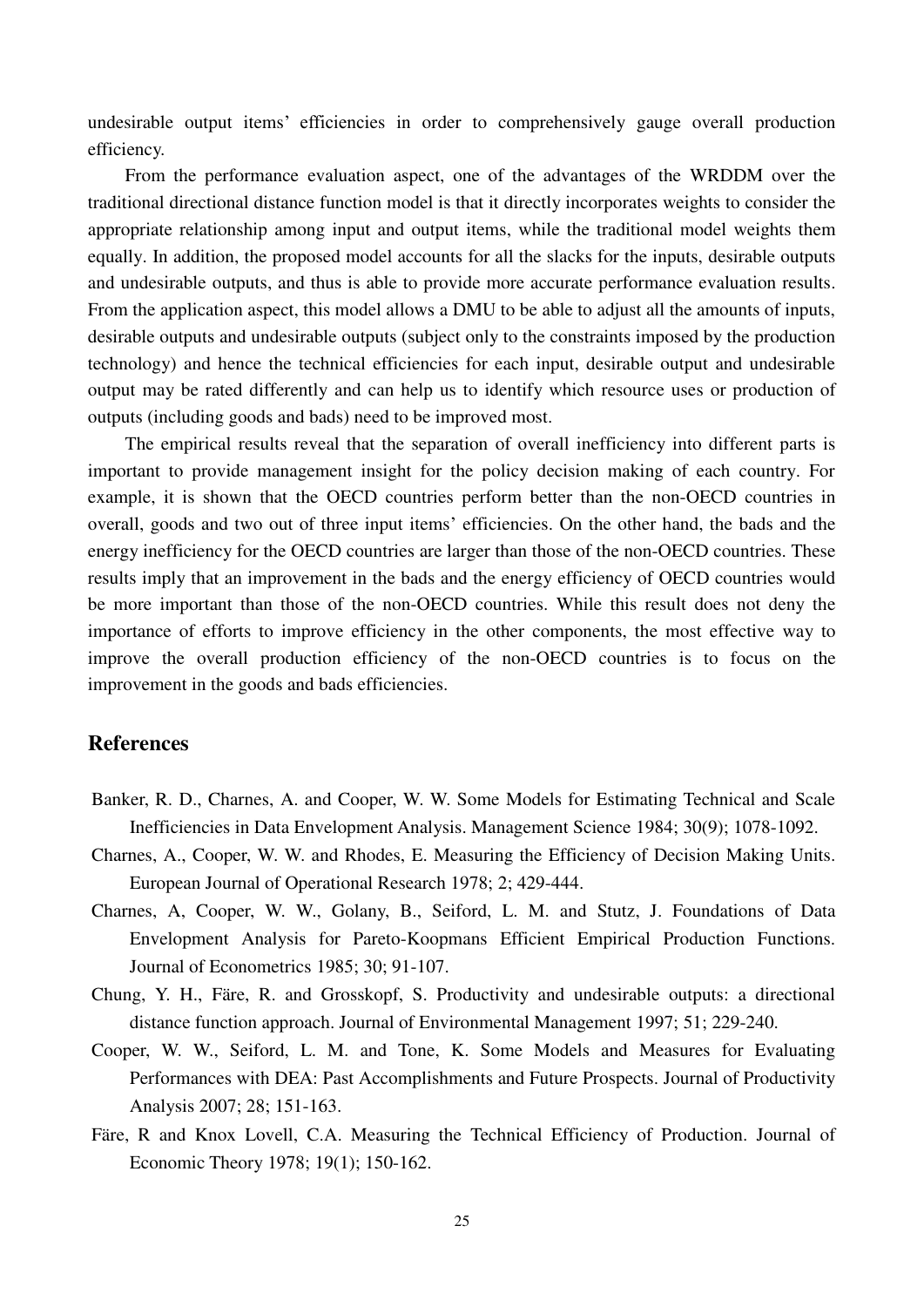- Färe, R., Grosskopf, S. and Knox Lovell, C. A. The Measurement of Efficiency of Production. Kluwer academic Publishers, Boston; 1985.
- Färe, R., and Grosskopf, S. Network DEA. Socio-Economic Planning Sciences 2000; 34; 35-49.
- Färe, R., Grosskopf, S. and Hernandez-Sancho, F. Environmental Performance: An Index Number Approach. Resource and Energy Economics 2004; 26; 343-352.
- Färe, R. and Grosskopf, S. Modeling undesirable factors in efficiency evaluation: Comment. European Journal of Operational Research 2004; 157; 242–245.
- Färe, R., Grosskopf, S. and Pasurka, C. A. Environmental Production Functions and Environmental Directional Distance Functions. Energy 2007; 32; 1055-1066.
- Färe, R. and Grosskopf, S. A comment on weak disposability in nonparametric production analysis. American Journal of Agricultural Economics 2008; 91(2); 535-538.
- Färe, R. and Grosskopf, S. Directional Distance Functions and Slacks-Based Measures of Efficiency. European Journal of Operational Research 2010; 200; 320-322.
- Fukuyama, H. and Weber, W. L. A Directional Slacks- Based Measure of Technical Inefficiency. Socio-Economic Planning Sciences 2009; 43; 274-287.
- Jeon, B. M. and Sickles, R. C. The Role of Environmental Factors in Growth Accounting. Journal of Applied Econometrics 2004; 19; 567-591.
- Kumar, S. and Managi, S. Environment and Productivities in Developed and Developing Countries: The Case of Carbon Dioxide and Sulfur Dioxide. Journal of Environmental Management 2010; 91; 1580-1592.
- Kuosmanen, T. Weak disposability in nonparametric production analysis with undesirable outputs. American Journal of Agricultural Economics 2005; 87(4); 1077-1082.
- Kuosmanen, T. and Podinovski V. Weak disposability in nonparametric production analysis: reply to Färe and Grosskopf. American Journal of Agricultural Economics 2008; 91(2); 539-545.
- Liu, j. and Tone, K. A Multistage Method to Measure Efficiency and Its Application to Japanese Banking. Socio-Economic Planning Sciences 2008; 42; 75-91.
- Lovell, C. A. K. and Pastor, J. T. Units Invariant and Translation invariant DEA Models. Operations Research Letters 1995; 18; 147-151.
- Pastor, J. T., Ruiz, J. L. and Sirvent, I. An Enhanced DEA Russell Graph Efficiency Measure. European Journal of Operational Research 1999; 115; 596-607.
- Ray, S. C. and Jeon, Y. Reputation and Efficiency: A Non-parametric Assessment of America's Top-rated MBA Programs. European Journal of Operational Research 2008; 189; 245-268.
- Ruggiero, J and Bretschneider, S. The Weighted Russell Measure of Technical Efficiency. European Journal of Operational Research 1998; 108; 438-451.
- Seiford, L. M. and Zhu, J. An Investigation of Returns to Scale in Data Envelopment analysis. Omega: The International Journal of Management Science 1999; 27; 1-11.
- Smith, P. Data Envelopment analysis Applied to Financial Statements. Omega: The International Journal of Management Science 1990; 18; 131-138.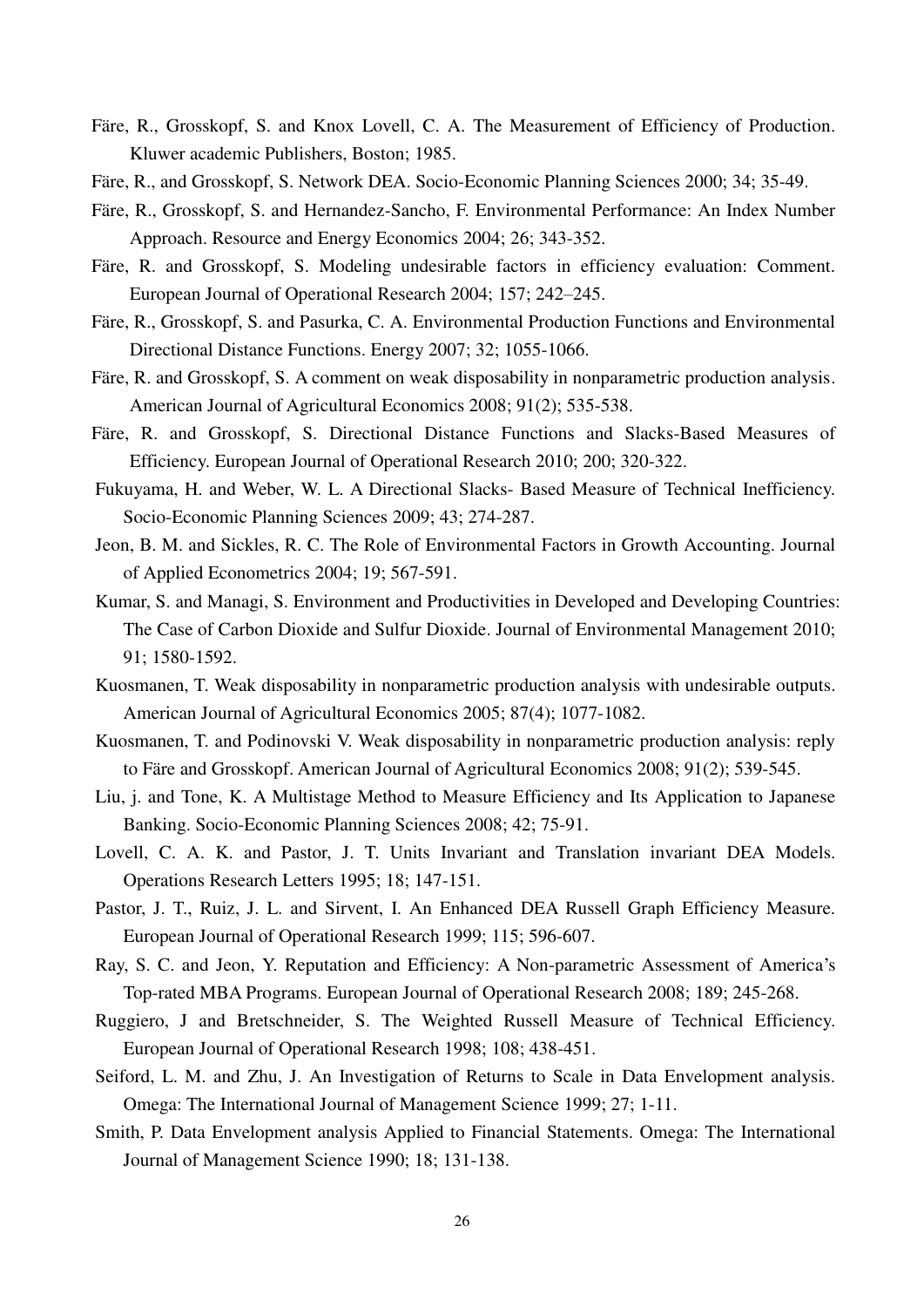- Tone, K. A Slacks-Based Measure of Efficiency in Data Envelopment Analysis. European Journal of Operational Research 2001; 130; 498-509.
- Tone, K. Variations on the Theme of Slacks-Based Measure of Efficiency in DEA. European Journal of Operational Research 2010; 200; 901-907.
- Tone, K., and Tsutsui, M. Dynamic DEA: A Slacks-Based Measure Approach. Omega 2010; 38; 145-156.
- Sueyoshi, T. and Sekitani, K. An Occurrence of Multiple Projections in DEA-Based Measurement of Technical Efficiency: Theoretical Comparison among DEA Models from Desirable Properties. European Journal of Operational Research 2009; 196; 764-794
- Zaim, O. and Taskin, F. Environmental Efficiency in Carbon Dioxide Emissions in the OECD: A Non-parametric Approach. Journal of Environmental Management 2000; 58; 95-107.
- Zaim, O., and Taskin, F. The Role of International Trade on Environmental Efficiency: A DEA Approach. Economic Modelling 2001; 18, 1-17.
- Zhou, P., B. Ang, W. and Poh, K. L. Slacks-based Efficiency Measures for Modeling Environmental Performance. Ecological Economics 2006; 60; 111-118
- Zhou, P., Poh, K. L. and Ang, B. W. A Non-radial DEA Approach to Measuring Environmental Performance. European Journal of Operational Research 2007; 178; 1-9.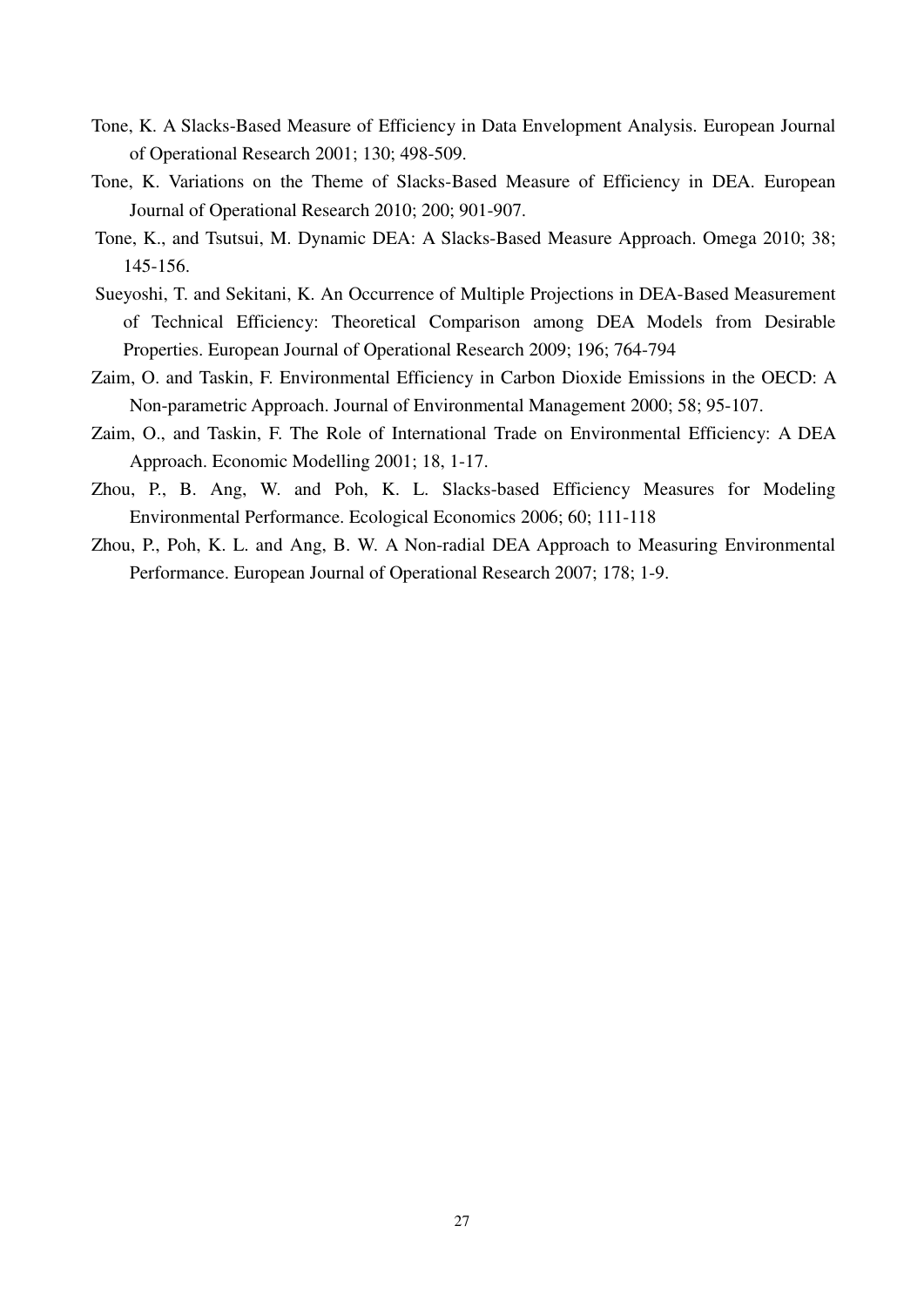Table 1. Numerical test of uniqueness.

|  |                |          | DMU Good Bad Input 1 Input 2 $\rho_R$ |                   |                                        |              |                |          | $\overline{\alpha}_y$ $\overline{\beta}_b$ $\overline{\gamma}_x$ $\gamma_1$ $\gamma_2$ $\max \overline{\alpha}_y$ $\min \overline{\alpha}_y$ $\max \overline{\beta}_b$ $\min \overline{\beta}_b$ $\max \overline{\gamma}_x$ $\min \overline{\gamma}_x$ $\max \gamma_1$ $\min \gamma_1$ $\max \gamma_2$ $\min \gamma_2$ |                  |                                        |                |                |                  |                  |                  |                 |          |
|--|----------------|----------|---------------------------------------|-------------------|----------------------------------------|--------------|----------------|----------|------------------------------------------------------------------------------------------------------------------------------------------------------------------------------------------------------------------------------------------------------------------------------------------------------------------------|------------------|----------------------------------------|----------------|----------------|------------------|------------------|------------------|-----------------|----------|
|  |                | 2        | $\overline{0}$                        | $\overline{0}$    | $\overline{0}$                         | $\sim 0$     | $\overline{0}$ | $\sim 0$ | $\overline{0}$                                                                                                                                                                                                                                                                                                         | $\overline{0}$   | $\sim 0$                               | $\overline{0}$ | $\theta$       | $\bf{0}$         | $\left( \right)$ | $\left( \right)$ | $\bf{0}$        | $\theta$ |
|  | $\overline{2}$ |          | $\overline{0}$                        | $\overline{0}$    | $\begin{array}{ccc} & & 0 \end{array}$ | $\mathbf{0}$ | $\overline{0}$ | $\sim 0$ | $\bf{0}$                                                                                                                                                                                                                                                                                                               | $\left( \right)$ | $\sqrt{1}$                             | $\sim 0$       | $\overline{0}$ | $\left( \right)$ | $\theta$         | $\Omega$         | $\Omega$        | $\Omega$ |
|  | $\overline{2}$ | 2        | 0.083                                 | $\hspace{0.6cm}0$ | $\begin{array}{ccc} & & 0 \end{array}$ | 0.250        | $\sim 0$       | 0.500    | $0\qquad 0$                                                                                                                                                                                                                                                                                                            |                  | $\overline{0}$                         | $\sim 0$       | 0.250 0.250    |                  | $0.500$ 0        |                  | 0.500           | $\bf{0}$ |
|  | $\overline{4}$ | $\sim$ 4 | 0.417                                 |                   | $\begin{array}{ccc} & & 0 \end{array}$ | 0.250        | $\sim 0$       | 0.500    | $\begin{array}{ccc} \hline \end{array}$                                                                                                                                                                                                                                                                                |                  | $\sim$ 0                               | $\mathbf{0}$   | 0.250 0.250    |                  | $0.500$ 0        |                  | 0.500           | $\bf{0}$ |
|  | $6\quad$       | $6\quad$ | 0.250                                 | $\overline{0}$    | $\sim$ 0                               | 0.750        | 0.667 0.833    |          | $\hspace{0.6cm}0$                                                                                                                                                                                                                                                                                                      | $\overline{0}$   | $\begin{array}{ccc} & & 0 \end{array}$ | $\sim 0$       | 0.750          | 0.750            | 0.833 0.667      |                  | $0.833$ $0.667$ |          |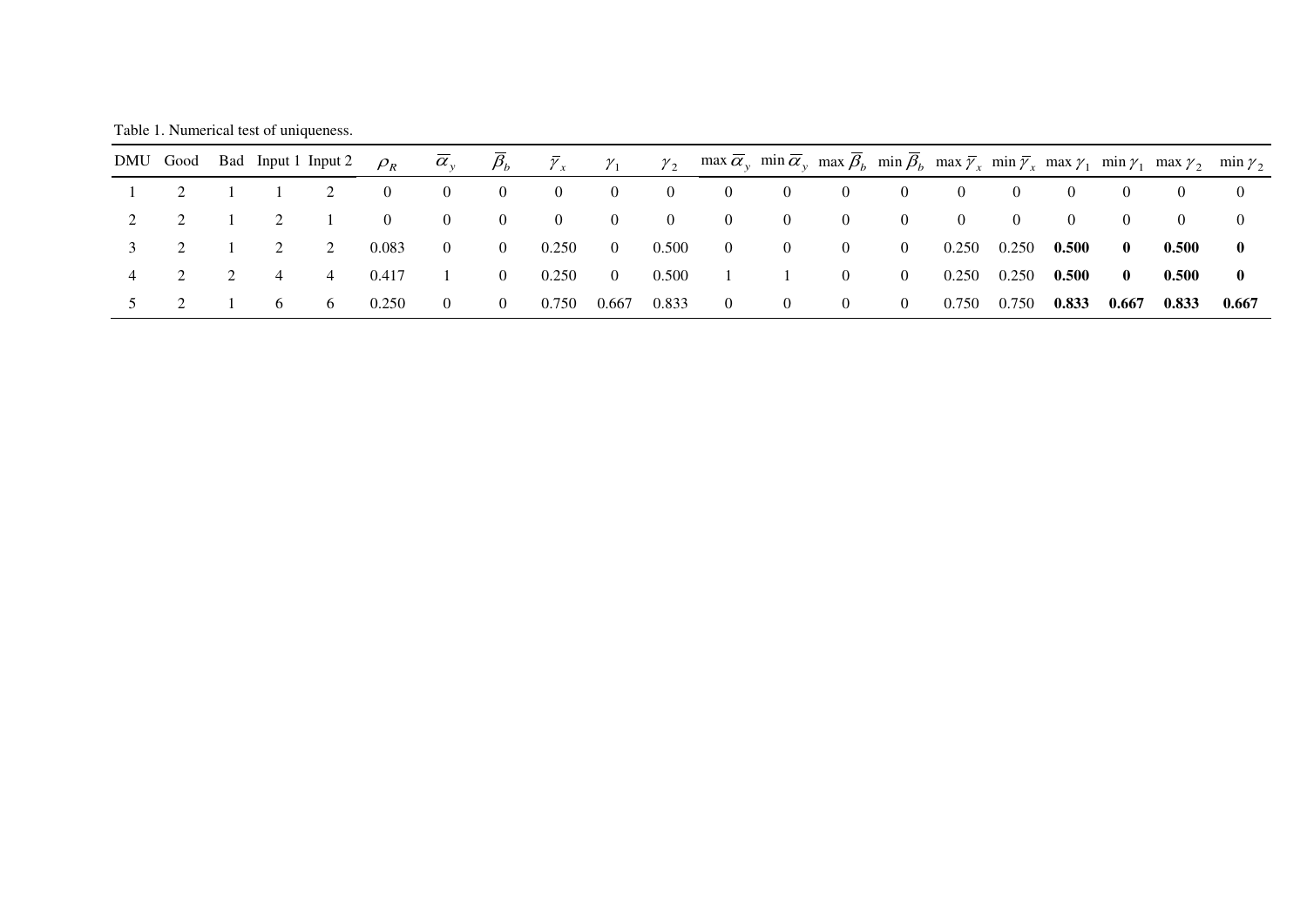|                         | <b>GDP</b><br>growth rate<br>$(\%)$  | labor<br>growth rate<br>$(\%)$ | capital<br>growth rate<br>$(\%)$ | energy<br>growth rate<br>$(\%)$ | CO <sub>2</sub> growth<br>rate $(\%)$ | CO <sub>2</sub> /energy<br>(kt/kt of oil<br>equivalent) | CO2/GDP<br>(kt/million) |
|-------------------------|--------------------------------------|--------------------------------|----------------------------------|---------------------------------|---------------------------------------|---------------------------------------------------------|-------------------------|
| 99 countries            |                                      |                                |                                  |                                 |                                       |                                                         |                         |
| mean                    | 3.169                                | 2.035                          | 2.785                            | 2.673                           | 3.388                                 | 2.080                                                   | 0.523                   |
| <b>SD</b>               | 2.026                                | 1.115                          | 3.346                            | 1.916                           | 6.085                                 | 1.050                                                   | 0.619                   |
| max                     | 9.872                                | 5.470                          | 10.981                           | 6.552                           | 52.543                                | 7.688                                                   | 5.381                   |
| min                     | $-2.846$                             | 0.039                          | $-10.444$                        | $-3.699$                        | $-9.329$                              | 0.163                                                   | 0.067                   |
|                         | High income countries (36)           |                                |                                  |                                 |                                       |                                                         |                         |
| mean                    | 3.204                                | 1.320                          | 3.102                            | 2.415                           | 1.841                                 | 2.347                                                   | 0.604                   |
| <b>SD</b>               | 1.588                                | 1.059                          | 2.126                            | 1.663                           | 2.329                                 | 0.611                                                   | 0.420                   |
| max                     | 7.413                                | 4.069                          | 8.552                            | 6.206                           | 8.170                                 | 3.238                                                   | 1.786                   |
| min                     | 0.859                                | 0.039                          | $-2.038$                         | $-0.051$                        | $-1.144$                              | 0.774                                                   | 0.193                   |
|                         | Upper middle income countries $(17)$ |                                |                                  |                                 |                                       |                                                         |                         |
| mean                    | 2.987                                | 1.914                          | 3.336                            | 2.504                           | 2.186                                 | 2.374                                                   | 0.510                   |
| <b>SD</b>               | 1.842                                | 0.994                          | 3.453                            | 2.446                           | 3.999                                 | 0.490                                                   | 0.313                   |
| max                     | 6.592                                | 3.971                          | 8.568                            | 6.552                           | 9.496                                 | 3.416                                                   | 1.176                   |
| min                     | $-0.284$                             | 0.183                          | $-5.718$                         | $-2.285$                        | $-6.844$                              | 1.628                                                   | 0.149                   |
|                         | Lower middle income countries (27)   |                                |                                  |                                 |                                       |                                                         |                         |
| mean                    | 3.379                                | 2.732                          | 1.911                            | 3.269                           | 6.392                                 | 2.178                                                   | 0.441                   |
| <b>SD</b>               | 2.113                                | 0.955                          | 4.278                            | 1.768                           | 9.556                                 | 0.877                                                   | 0.390                   |
| max                     | 9.872                                | 5.470                          | 10.981                           | 5.720                           | 52.543                                | 4.420                                                   | 2.023                   |
| min                     | $-2.177$                             | 1.027                          | $-10.444$                        | $-2.175$                        | $-1.075$                              | 0.576                                                   | 0.104                   |
|                         | Low income countries (19)            |                                |                                  |                                 |                                       |                                                         |                         |
| mean                    | 2.966                                | 2.506                          | 2.934                            | 2.468                           | 3.125                                 | 1.174                                                   | 0.497                   |
| <b>SD</b>               | 2.798                                | 0.630                          | 3.673                            | 2.010                           | 5.019                                 | 1.687                                                   | 1.189                   |
| max                     | 7.599                                | 3.298                          | 8.292                            | 4.995                           | 9.771                                 | 7.688                                                   | 5.381                   |
| min                     | $-2.846$                             | 0.792                          | $-5.959$                         | $-3.699$                        | $-9.329$                              | 0.163                                                   | 0.067                   |
| OECD countries (28)     |                                      |                                |                                  |                                 |                                       |                                                         |                         |
| mean                    | 2.872                                | 0.903                          | 3.161                            | 1.701                           | 1.154                                 | 2.236                                                   | 0.471                   |
| SD                      | 1.354                                | 0.713                          | 1.720                            | 1.444                           | 1.602                                 | 0.636                                                   | 0.193                   |
| max                     | 7.413                                | 2.761                          | 7.216                            | 6.206                           | 4.624                                 | 3.416                                                   | 1.176                   |
| min                     | 0.859                                | 0.039                          | $-0.405$                         | $-0.651$                        | $-1.144$                              | 0.774                                                   | 0.210                   |
| Non-OECD countries (71) |                                      |                                |                                  |                                 |                                       |                                                         |                         |
| mean                    | 3.286                                | 2.481                          | 2.637                            | 3.057                           | 4.269                                 | 2.019                                                   | 0.543                   |
| SD                      | 2.234                                | 0.912                          | 3.802                            | 1.951                           | 6.933                                 | 1.172                                                   | 0.722                   |
| max                     | 9.872                                | 5.470                          | 10.981                           | 6.552                           | 52.543                                | 7.688                                                   | 5.381                   |
| min                     | $-2.846$                             | 0.226                          | $-10.444$                        | $-3.699$                        | $-9.329$                              | 0.163                                                   | 0.067                   |

Table 2. Summary Statistic (1991-2003)

Note: 1. We use the classification drawn from the World Bank in which the Economies are divided according to 2006 GNI per capita, calculated using the World Bank [Atlas method.](javascript:doInLink() The groups are[: low income,](http://web.worldbank.org/servlets/ECR?contentMDK=20421402&sitePK=239419#Low_income) \$905 or less; [lower middle income,](http://web.worldbank.org/servlets/ECR?contentMDK=20421402&sitePK=239419#Lower_middle_income) \$906 - \$3,595; [upper middle income,](http://web.worldbank.org/servlets/ECR?contentMDK=20421402&sitePK=239419#Upper_middle_income) \$3,596 - \$11,115; an[d high income,](http://web.worldbank.org/servlets/ECR?contentMDK=20421402&sitePK=239419#High_income) \$11,116 or more.

2. The value inside the parentheses after each category is the number of countries.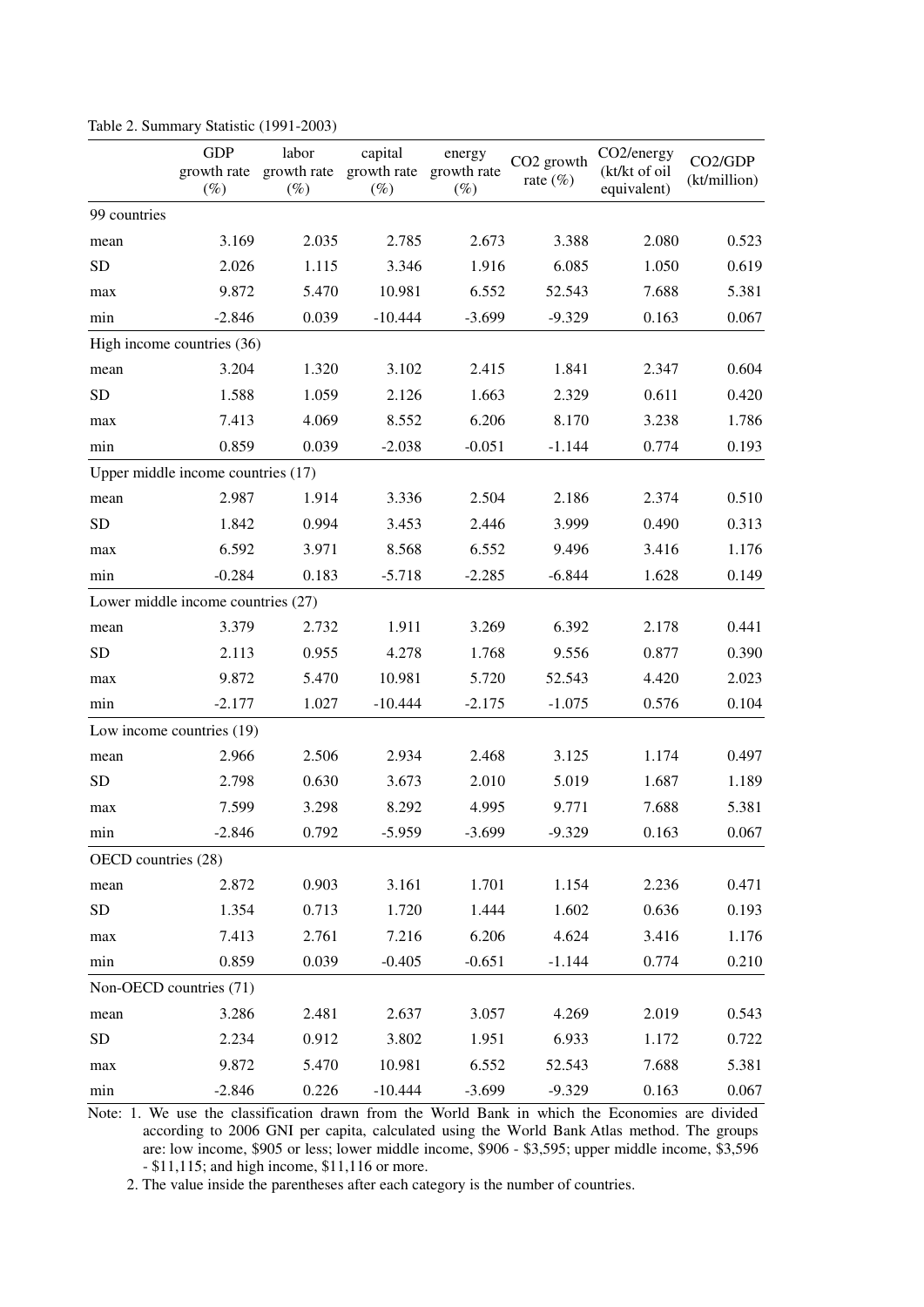### Table 3. Aggregate (overall) technical inefficiency

|              | 1991        | 1992 | 1993 | 1994 | 1995 | 1996 | 1997 | 1998 | 1999                                                                    | 2000 | 2001        |  | 2002<br>2003 |       | Average Average |
|--------------|-------------|------|------|------|------|------|------|------|-------------------------------------------------------------------------|------|-------------|--|--------------|-------|-----------------|
|              |             |      |      |      |      |      |      |      |                                                                         |      |             |  |              | 91-03 | $00-03$         |
| <b>TDDFM</b> | 0.179 0.167 |      |      |      |      |      |      |      | 0.164 0.181 0.157 0.157 0.151 0.142 0.132 0.128 0.128 0.126 0.121       |      |             |  |              | 0.149 | 0.126           |
| <b>WRDDM</b> |             |      |      |      |      |      |      |      | 0.345 0.325 0.314 0.344 0.287 0.284 0.286 0.307 0.278 0.267             |      | 0.253 0.254 |  | 0.269        | 0.293 | 0.261           |
| <b>BIAS</b>  |             |      |      |      |      |      |      |      | 0.166 0.158 0.150 0.163 0.130 0.127 0.135 0.165 0.146 0.139 0.125 0.128 |      |             |  | 0.148        | 0.145 | 0.135           |

Notes: TDDFM: traditional directional distance function results, formulations (3)

WRDDM: weighted Russell directional distance function results, formulations (6) in which weights are set equally as 1/3. BIAS= WRDDM – TDDFM.

|                       | 1991  | 1992  | 1993  | 1994  | 1995  |       | 1997  | 1998  | 1999  | 2000  | 2001  | 2002  | 2003  |       | Average Average |  |
|-----------------------|-------|-------|-------|-------|-------|-------|-------|-------|-------|-------|-------|-------|-------|-------|-----------------|--|
|                       |       |       |       |       |       | 1996  |       |       |       |       |       |       |       | 91-03 | $00 - 03$       |  |
| <b>OECD</b> countries |       |       |       |       |       |       |       |       |       |       |       |       |       |       |                 |  |
| overall               | 0.269 | 0.259 | 0.260 | 0.296 | 0.281 | 0.293 | 0.280 | 0.243 | 0.206 | 0.216 | 0.207 | 0.211 | 0.201 | 0.248 | 0.209           |  |
| goods                 | 0.174 | 0.149 | 0.117 | 0.165 | 0.171 | 0.178 | 0.137 | 0.075 | 0.054 | 0.060 | 0.079 | 0.061 | 0.045 | 0.113 | 0.061           |  |
| bads                  | 0.434 | 0.419 | 0.446 | 0.504 | 0.460 | 0.503 | 0.512 | 0.499 | 0.427 | 0.429 | 0.406 | 0.413 | 0.403 | 0.450 | 0.413           |  |
| inputs                | 0.199 | 0.208 | 0.217 | 0.220 | 0.213 | 0.199 | 0.191 | 0.153 | 0.138 | 0.160 | 0.136 | 0.159 | 0.154 | 0.181 | 0.152           |  |
| labor                 | 0.019 | 0.020 | 0.035 | 0.044 | 0.083 | 0.082 | 0.068 | 0.008 | 0.008 | 0.009 | 0.007 | 0.032 | 0.012 | 0.033 | 0.015           |  |
| capital               | 0.152 | 0.207 | 0.157 | 0.113 | 0.086 | 0.053 | 0.029 | 0.246 | 0.184 | 0.113 | 0.034 | 0.060 | 0.090 | 0.117 | 0.074           |  |
| energy                | 0.426 | 0.397 | 0.458 | 0.505 | 0.471 | 0.462 | 0.477 | 0.206 | 0.221 | 0.358 | 0.368 | 0.385 | 0.359 | 0.392 | 0.367           |  |
| Non-OECD countries    |       |       |       |       |       |       |       |       |       |       |       |       |       |       |                 |  |
| overall               | 0.375 | 0.351 | 0.335 | 0.362 | 0.289 | 0.280 | 0.288 | 0.332 | 0.306 | 0.287 | 0.271 | 0.271 | 0.296 | 0.311 | 0.281           |  |
| goods                 | 0.347 | 0.297 | 0.259 | 0.339 | 0.289 | 0.269 | 0.253 | 0.332 | 0.263 | 0.261 | 0.251 | 0.268 | 0.282 | 0.285 | 0.266           |  |
| bads                  | 0.589 | 0.547 | 0.560 | 0.557 | 0.354 | 0.348 | 0.390 | 0.426 | 0.433 | 0.403 | 0.380 | 0.384 | 0.435 | 0.447 | 0.400           |  |
| inputs                | 0.189 | 0.209 | 0.187 | 0.192 | 0.223 | 0.224 | 0.221 | 0.238 | 0.222 | 0.196 | 0.182 | 0.162 | 0.170 | 0.201 | 0.177           |  |
| labor                 | 0.158 | 0.207 | 0.188 | 0.208 | 0.255 | 0.259 | 0.265 | 0.300 | 0.256 | 0.222 | 0.212 | 0.176 | 0.203 | 0.224 | 0.203           |  |
| capital               | 0.123 | 0.120 | 0.078 | 0.081 | 0.088 | 0.100 | 0.085 | 0.250 | 0.240 | 0.187 | 0.113 | 0.155 | 0.164 | 0.137 | 0.155           |  |
| energy                | 0.286 | 0.300 | 0.295 | 0.287 | 0.327 | 0.313 | 0.314 | 0.163 | 0.169 | 0.179 | 0.220 | 0.155 | 0.143 | 0.242 | 0.174           |  |

Table 4. Components of the overall inefficiency by OECD and non-OECD countries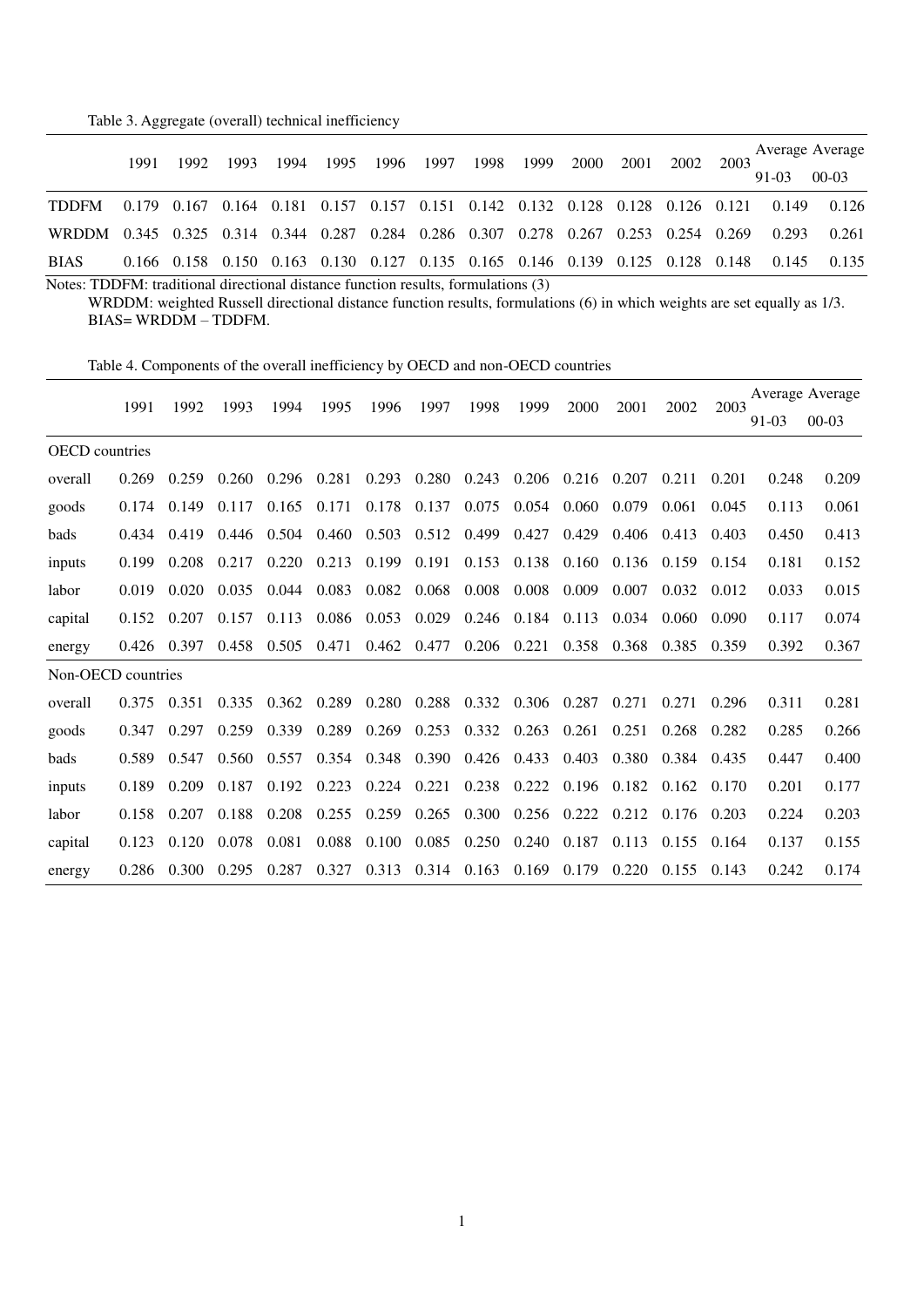|                |             | <b>Rank Order Correlation Coefficient</b> | U      |           |
|----------------|-------------|-------------------------------------------|--------|-----------|
| Component      | <b>OECD</b> | non-OECD                                  |        | p-value   |
| <b>Overall</b> | 8.380       | 18.620                                    | 18.000 | $0.001*$  |
| Goods          | 7.000       | 20.000                                    | 0.000  | $50.001*$ |
| <b>Bads</b>    | 14.650      | 12.350                                    | 69.500 | 0.442     |
| Inputs         | 10.85       | 16.150                                    | 50.000 | 0.077     |
| labor          | 7.000       | 20.000                                    | 0.000  | $50.001*$ |
| capital        | 12.230      | 14.770                                    | 68.000 | 0.397     |
| energy         | 18.850      | 8.150                                     | 15.000 | $50.001*$ |

Table 5. Rank Order Correlation Coefficient of the OECD and non-OECD countries: Mann-Whitney Test

\*Significant at 0.01 level.

|--|

|                                      | 1991  | 1992  | 1993  | 1994  | 1995        | 1996        | 1997  | 1998  | 1999        | 2000  | 2001  | 2002  | 2003  |       | Average Average |
|--------------------------------------|-------|-------|-------|-------|-------------|-------------|-------|-------|-------------|-------|-------|-------|-------|-------|-----------------|
|                                      |       |       |       |       |             |             |       |       |             |       |       |       |       | 91-03 | $00-03$         |
| 99 countries                         |       |       |       |       |             |             |       |       |             |       |       |       |       |       |                 |
| overall                              | 0.345 | 0.325 | 0.314 |       | 0.344 0.287 | 0.284       | 0.286 | 0.307 | 0.278       | 0.267 | 0.253 | 0.254 | 0.269 | 0.293 | 0.261           |
| goods                                | 0.298 | 0.255 | 0.219 | 0.290 | 0.256       | 0.243       | 0.220 | 0.259 | 0.204       | 0.205 | 0.202 | 0.209 | 0.215 | 0.237 | 0.208           |
| bads                                 | 0.545 | 0.511 | 0.527 | 0.542 | 0.384       | 0.392       | 0.425 | 0.446 | 0.431       | 0.410 | 0.388 | 0.392 | 0.426 | 0.448 | 0.404           |
| inputs                               | 0.192 | 0.209 | 0.195 | 0.200 | 0.220       | 0.217       | 0.213 | 0.214 | 0.198       | 0.186 | 0.169 | 0.161 | 0.166 | 0.195 | 0.170           |
| labor                                | 0.118 | 0.154 | 0.145 | 0.162 | 0.206       | 0.209       | 0.209 | 0.217 | 0.186       | 0.162 | 0.154 | 0.135 | 0.149 | 0.170 | 0.150           |
| capital                              | 0.131 | 0.145 | 0.100 | 0.090 | 0.088       | 0.087       | 0.069 | 0.249 | 0.224       | 0.166 | 0.090 | 0.128 | 0.144 | 0.132 | 0.132           |
| energy                               | 0.326 | 0.327 | 0.341 | 0.349 | 0.368       | 0.355       | 0.360 | 0.175 | 0.184       | 0.229 | 0.262 | 0.220 | 0.204 | 0.285 | 0.229           |
| High Income countries                |       |       |       |       |             |             |       |       |             |       |       |       |       |       |                 |
| overall                              | 0.246 | 0.238 | 0.246 |       | 0.274 0.261 | 0.274       | 0.266 | 0.221 | 0.181       | 0.192 | 0.191 | 0.200 | 0.184 | 0.229 | 0.192           |
| goods                                | 0.099 | 0.098 | 0.109 | 0.115 | 0.095       | 0.103       | 0.091 | 0.080 | 0.036       | 0.044 | 0.046 | 0.055 | 0.059 | 0.079 | 0.051           |
| bads                                 | 0.442 | 0.417 | 0.428 | 0.496 | 0.487       | 0.523       | 0.516 | 0.451 | 0.384       | 0.394 | 0.386 | 0.392 | 0.358 | 0.436 | 0.382           |
| inputs                               | 0.198 | 0.199 | 0.199 | 0.211 | 0.201       | 0.195       | 0.192 | 0.131 | 0.123       | 0.139 | 0.141 | 0.154 | 0.136 | 0.171 | 0.142           |
| labor                                | 0.014 | 0.016 | 0.030 | 0.037 | 0.064       | 0.065       | 0.053 | 0.000 | 0.000       | 0.003 | 0.012 | 0.020 | 0.006 | 0.025 | 0.010           |
| capital                              | 0.153 | 0.184 | 0.143 | 0.116 | 0.065       | 0.045       | 0.045 | 0.216 | 0.143       | 0.047 | 0.045 | 0.042 | 0.060 | 0.100 | 0.049           |
| energy                               | 0.426 | 0.395 | 0.425 | 0.481 | 0.474       | 0.475       | 0.476 | 0.178 | 0.226       | 0.366 | 0.368 | 0.399 | 0.339 | 0.387 | 0.368           |
| <b>Upper Middle Income countries</b> |       |       |       |       |             |             |       |       |             |       |       |       |       |       |                 |
| overall                              | 0.340 | 0.331 | 0.301 | 0.343 |             | 0.306 0.303 | 0.295 |       | 0.354 0.322 | 0.300 | 0.276 | 0.270 | 0.289 | 0.310 | 0.284           |
| goods                                | 0.402 | 0.350 | 0.289 | 0.380 | 0.434       | 0.420       | 0.347 | 0.311 | 0.232       | 0.184 | 0.180 | 0.168 | 0.120 | 0.294 | 0.163           |
| bads                                 | 0.444 | 0.460 | 0.461 | 0.493 | 0.326       | 0.335       | 0.381 | 0.538 | 0.532       | 0.521 | 0.488 | 0.480 | 0.569 | 0.464 | 0.514           |
| inputs                               | 0.175 | 0.181 | 0.153 | 0.154 | 0.159       | 0.154       | 0.156 | 0.213 | 0.203       | 0.197 | 0.159 | 0.163 | 0.180 | 0.173 | 0.175           |
| labor                                | 0.002 | 0.000 | 0.000 | 0.001 | 0.063       | 0.076       | 0.075 | 0.071 | 0.055       | 0.041 | 0.054 | 0.046 | 0.039 | 0.040 | 0.045           |
| capital                              | 0.273 | 0.287 | 0.157 | 0.142 | 0.128       | 0.126       | 0.095 | 0.392 | 0.378       | 0.345 | 0.104 | 0.258 | 0.307 | 0.230 | 0.254           |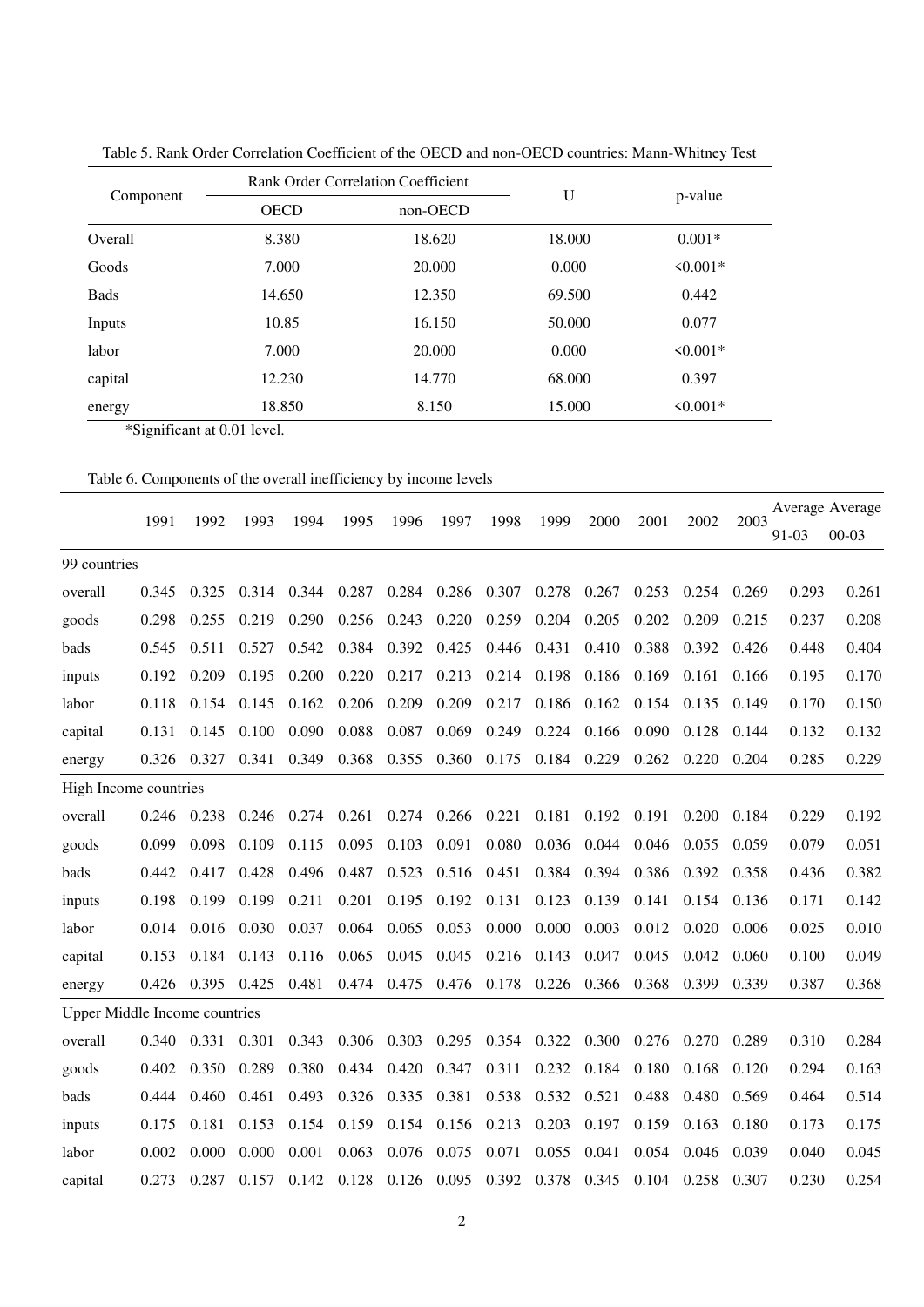| energy                        | 0.251 | 0.256 | 0.303       | 0.319 | 0.285 | 0.259 | 0.297 | 0.175             | 0.177                   | 0.205 | 0.319 | 0.184 | 0.194 | 0.248 | 0.225 |
|-------------------------------|-------|-------|-------------|-------|-------|-------|-------|-------------------|-------------------------|-------|-------|-------|-------|-------|-------|
| Lower Middle Income countries |       |       |             |       |       |       |       |                   |                         |       |       |       |       |       |       |
| overall                       | 0.435 | 0.412 | 0.383       | 0.414 | 0.328 | 0.301 |       |                   | 0.311 0.372 0.344 0.320 |       | 0.275 | 0.268 | 0.305 | 0.344 | 0.292 |
| goods                         | 0.513 | 0.457 | 0.381       | 0.451 | 0.397 | 0.342 | 0.309 | 0.407             | 0.325                   | 0.336 | 0.323 | 0.264 | 0.278 | 0.368 | 0.300 |
| bads                          | 0.644 | 0.611 | 0.618       | 0.630 | 0.333 | 0.317 | 0.371 | 0.459             | 0.478                   | 0.423 | 0.348 | 0.383 | 0.478 | 0.469 | 0.408 |
| inputs                        | 0.148 | 0.168 | 0.149       | 0.159 | 0.255 | 0.243 |       | $0.254$ 0.249     | 0.230                   | 0.200 | 0.153 | 0.156 | 0.159 | 0.194 | 0.167 |
| labor                         | 0.123 | 0.185 | 0.170       | 0.204 | 0.373 | 0.347 | 0.393 |                   | $0.376$ $0.320$         | 0.311 | 0.269 | 0.249 | 0.268 | 0.276 | 0.274 |
| capital                       | 0.103 | 0.105 | 0.077       | 0.086 | 0.112 | 0.127 | 0.074 | 0.300             | 0.317                   | 0.235 | 0.092 | 0.190 | 0.179 | 0.154 | 0.174 |
| energy                        | 0.218 | 0.214 | 0.200       | 0.188 | 0.280 | 0.256 | 0.294 | 0.072             | 0.052                   | 0.054 | 0.097 | 0.030 | 0.028 | 0.153 | 0.052 |
| Low Income countries          |       |       |             |       |       |       |       |                   |                         |       |       |       |       |       |       |
| overall                       | 0.408 | 0.361 | 0.357       | 0.378 | 0.259 | 0.263 |       |                   | 0.278 0.333 0.325       | 0.302 | 0.318 | 0.323 | 0.360 | 0.328 | 0.326 |
| goods                         | 0.277 | 0.180 | 0.134       | 0.311 | 0.201 | 0.211 | 0.222 | 0.342             | 0.323                   | 0.340 | 0.345 | 0.460 | 0.507 | 0.296 | 0.413 |
| bads                          | 0.691 | 0.592 | 0.647       | 0.545 | 0.312 | 0.301 |       | 0.366 0.336       | 0.363                   | 0.323 | 0.357 | 0.327 | 0.354 | 0.424 | 0.340 |
| inputs                        | 0.257 | 0.310 | 0.291       | 0.278 | 0.264 | 0.277 |       | $0.246$ 0.321     | 0.290                   | 0.244 | 0.252 | 0.181 | 0.220 | 0.264 | 0.224 |
| labor                         | 0.414 | 0.509 | 0.456 0.481 |       | 0.367 | 0.405 |       | 0.364 0.534 0.463 |                         | 0.357 | 0.347 | 0.273 | 0.350 | 0.409 | 0.332 |
| capital                       | 0.000 | 0.000 | 0.000       | 0.000 | 0.061 | 0.074 | 0.082 | 0.111             | 0.109                   | 0.133 | 0.162 | 0.087 | 0.103 | 0.071 | 0.121 |
| energy                        | 0.356 | 0.422 | 0.418       | 0.352 | 0.365 | 0.354 | 0.292 | 0.317             | 0.297                   | 0.242 | 0.245 | 0.184 | 0.206 | 0.311 | 0.219 |

Table 7. Kruskal Wallis test: Hypothesis 1

| Income level              | Rank Order Correlation Coefficient | p-value      |
|---------------------------|------------------------------------|--------------|
| High income level         | 7.846                              |              |
| Upper middle income level | 28.577                             |              |
| Lower middle income level | 36.192                             | $\leq 0.001$ |
| Low income level          | 33.385                             |              |

# Table 8. Kendal's W test: Hypothesis 2

| Income level              |       |       |             |       |                      |        |              |
|---------------------------|-------|-------|-------------|-------|----------------------|--------|--------------|
|                           | Goods | Bads  |             |       | Inputs Labor Capital | Energy | p-value      |
| High Income level         | 2.385 | 5.923 | 3.846       | 1.154 | 2.692                | 5.000  | $\leq 0.001$ |
| Upper Middle Income level | 4.231 | 5.846 | 2.692       | 1.000 | 3.538                | 3.692  | $\leq 0.001$ |
| Lower Middle Income level | 5.000 |       | 5.615 2.154 | 4.077 | 1.769                | 2.385  | $\leq 0.001$ |
| Low Income level          | 3.538 | 5.154 | 2.692       | 5.231 | 1.000                | 3.385  | $\leq 0.001$ |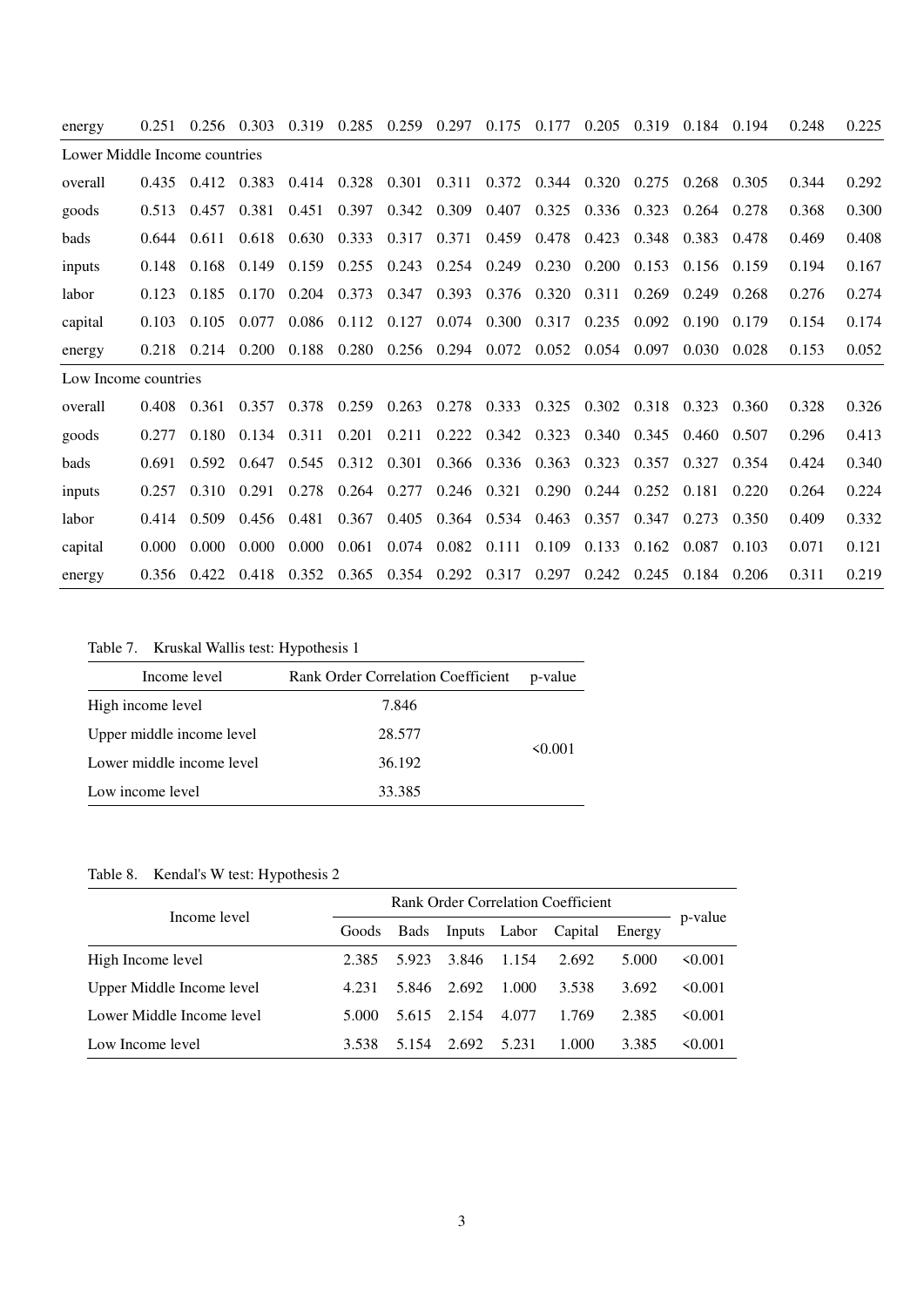

Figure 1. Temporal patterns of the overall inefficiency and its decompositions during 1991- 2003, OECD and non OECD countries